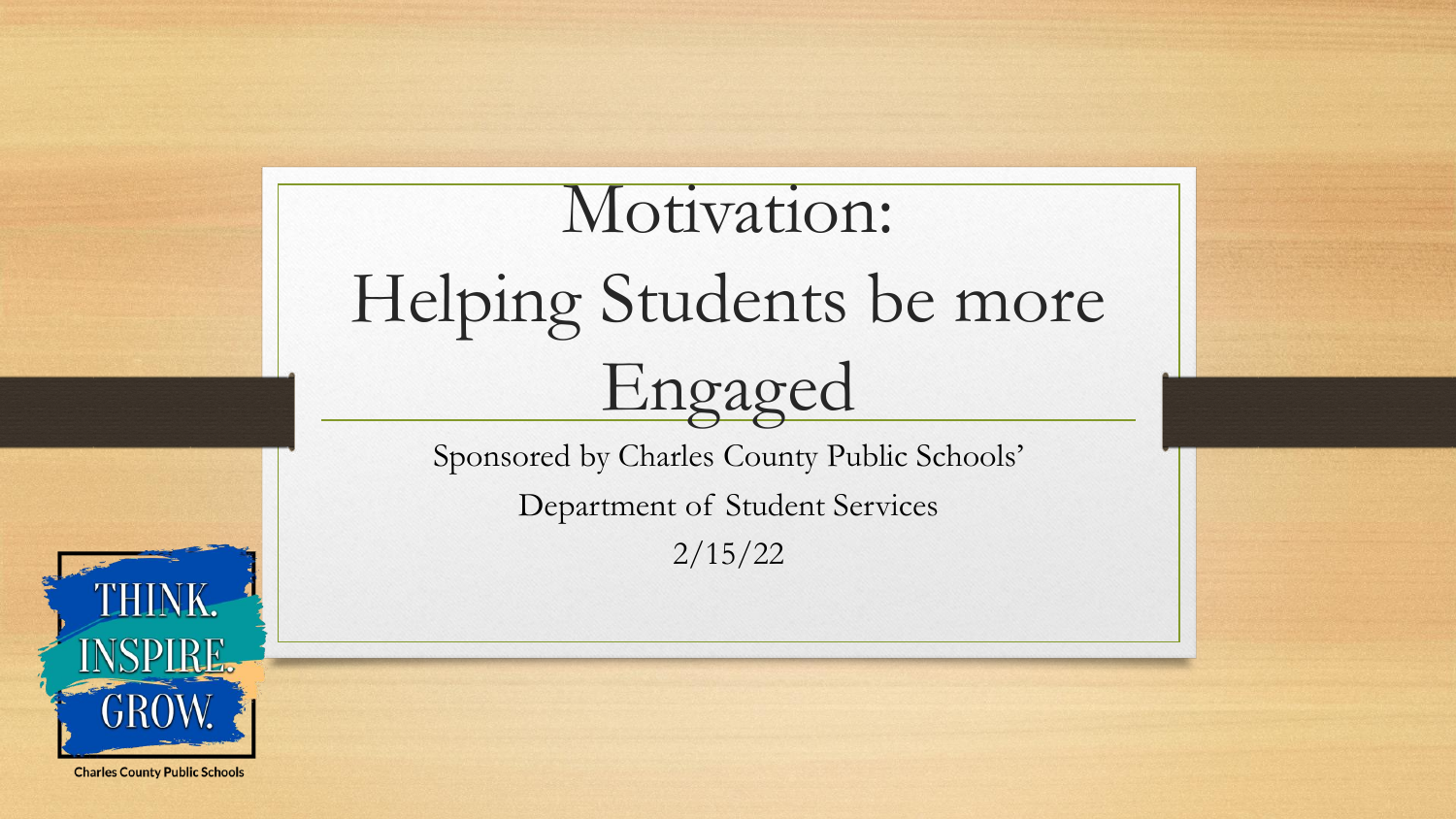#### Presenters and Objectives

- Tamika Parker, M.A., CAS
	- School Psychologist
	- Robert D. Stethem Educational Center
- Maria "Maggie" O'Connor-Buckingham
	- Spanish Interpreter
- $\triangleright$  In this workshop, you will learn about motivation from the viewpoint of your student.
- ➢This workshop is designed to help you connect with your student as they find their way to improved motivation.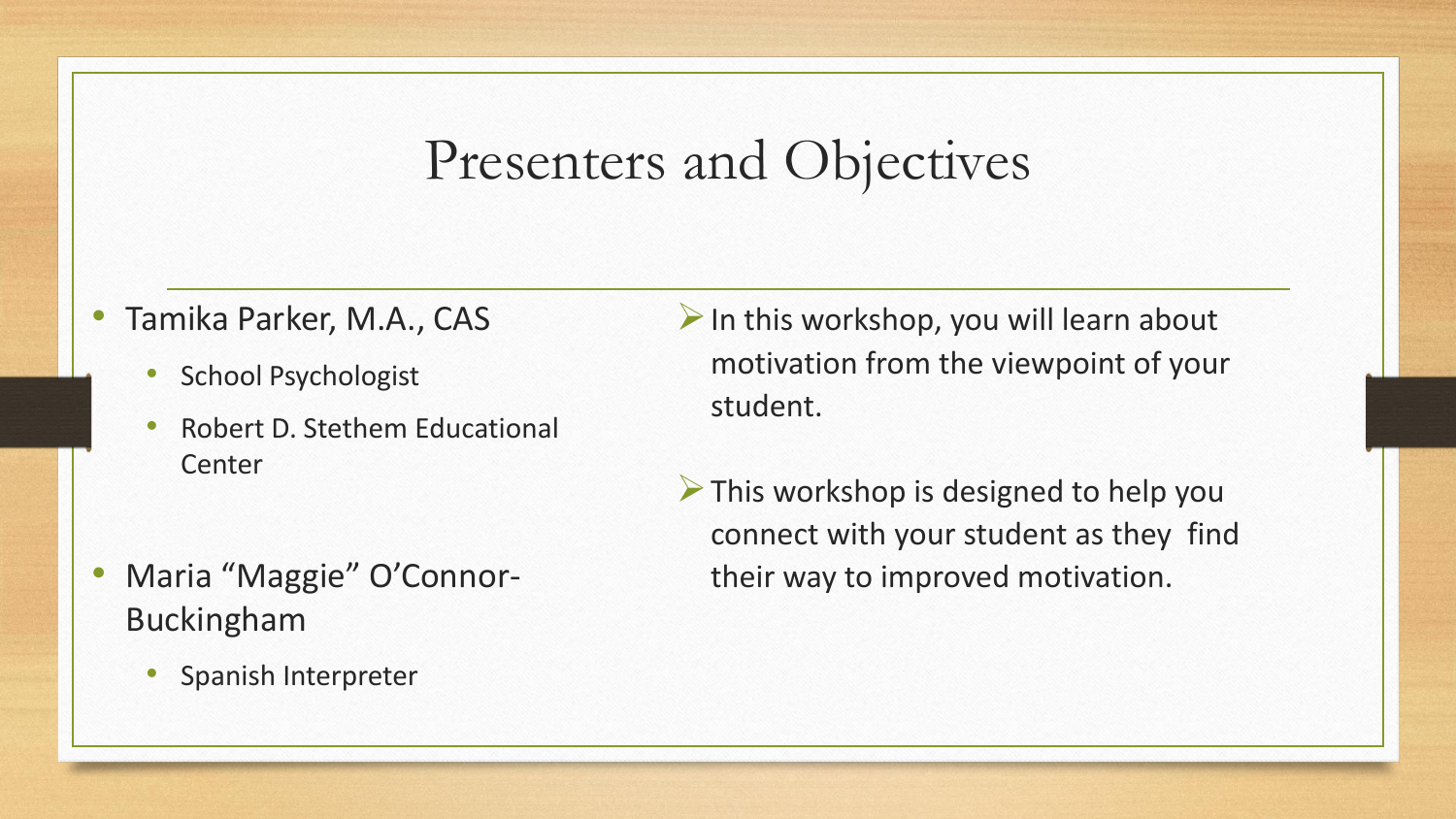#### Welcome to the Motivation Course for Adults

We are thrilled that you the adult, are involved in learning more about your student.

In this course, you will learn about motivation from the viewpoint of your teen.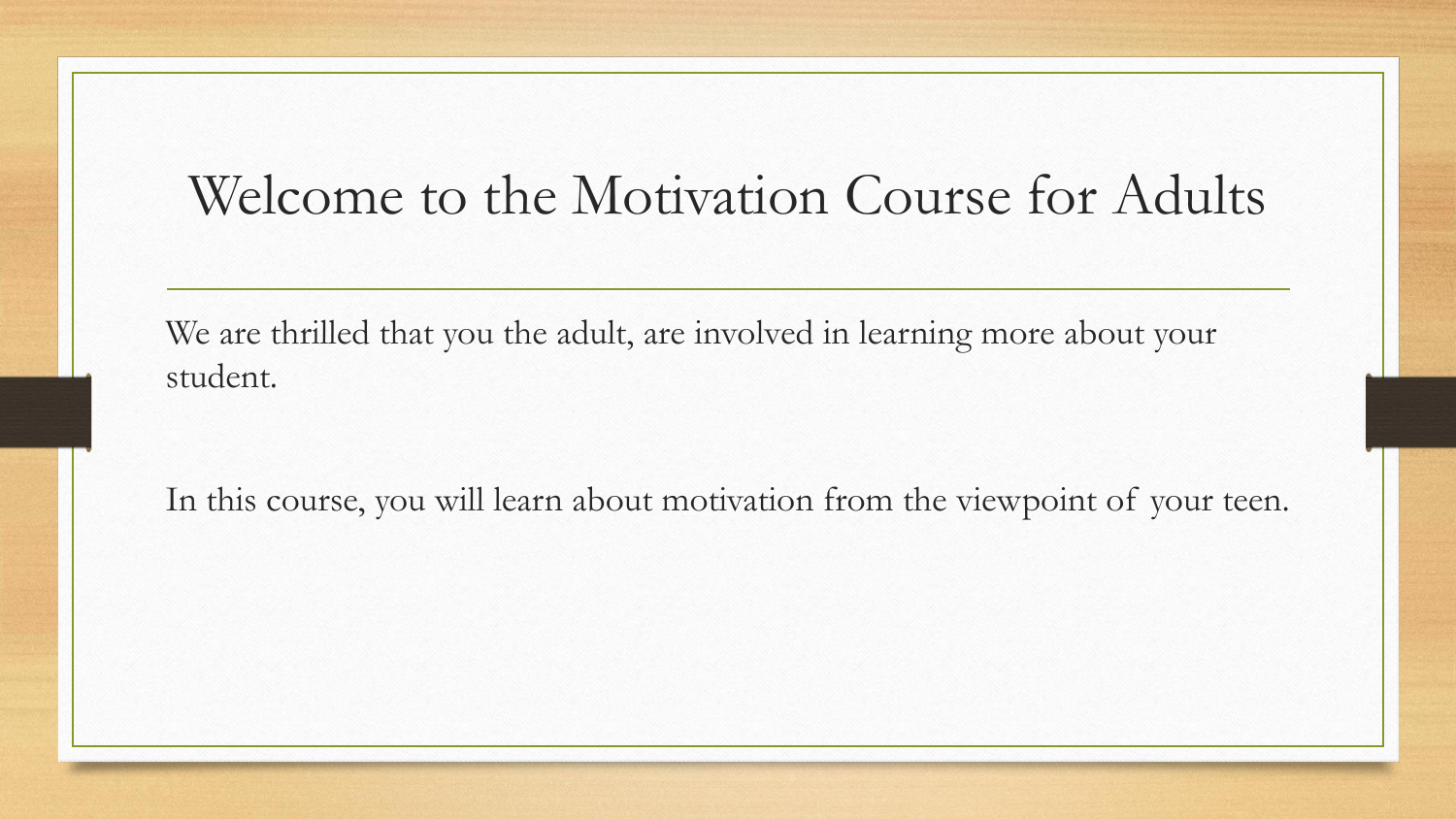This course is designed to help you connect with your student as they find their way to improved motivation.

We have designed this course to support you. We are proud of you being here.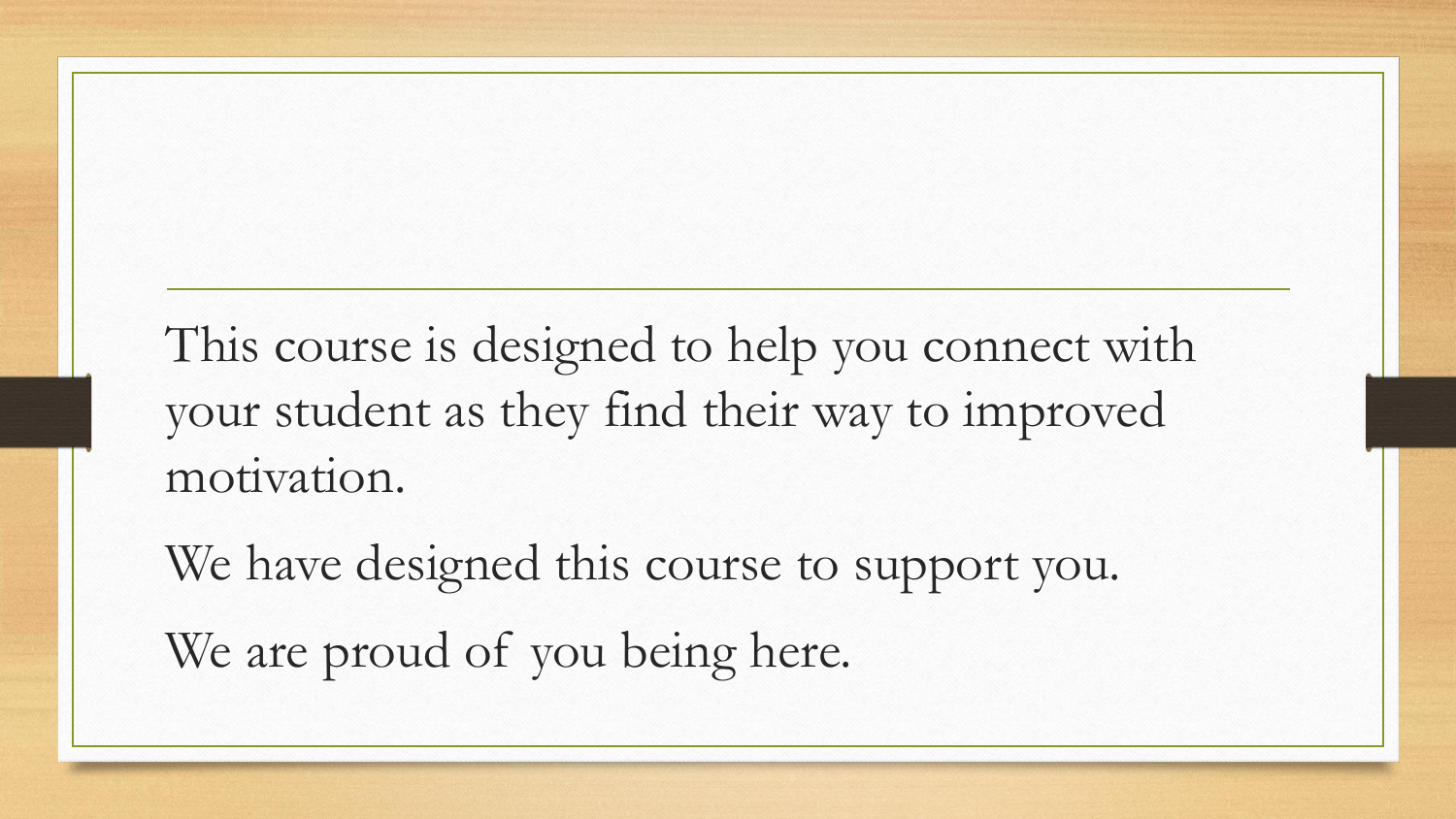#### Having a teen these days is challenging. You are not alone.

When this course is over, we hope you will feel empowered, guided, and confident.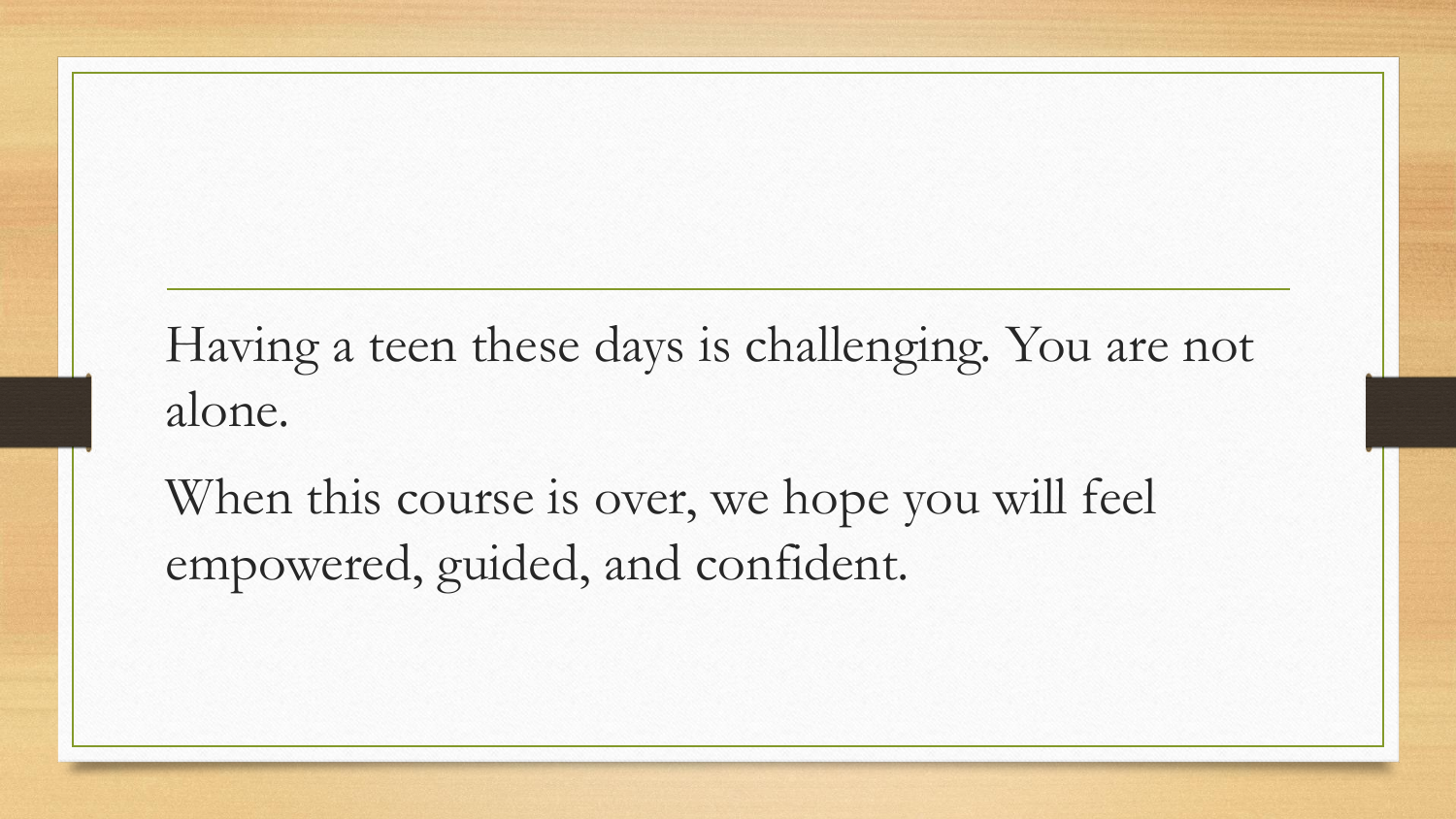#### You are a strong person who has worked very hard in life.

Everything you have accomplished, you have earned and you deserve.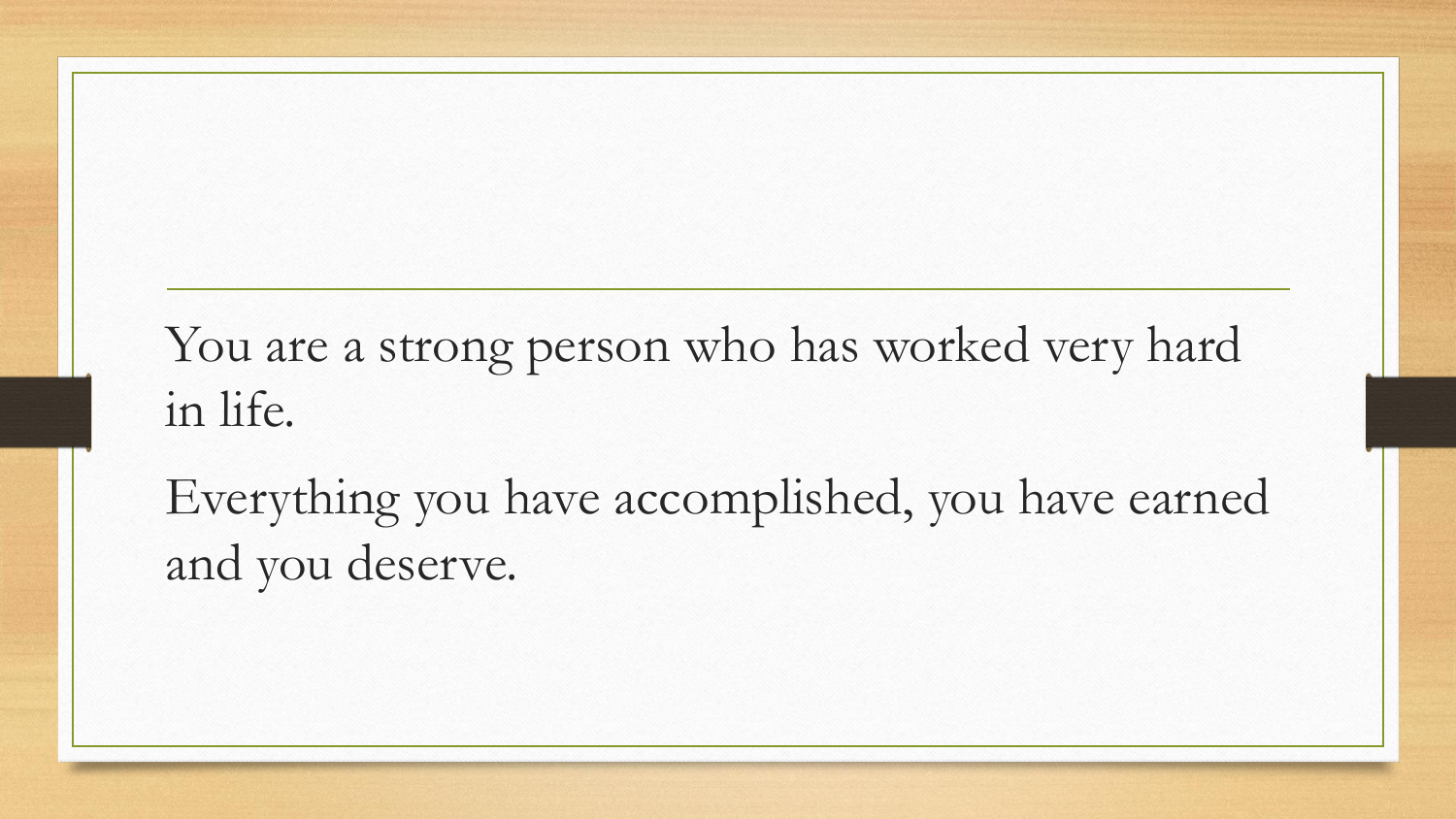Your motivation has helped you to be successful. Your motivation has also helped you to push past your struggles.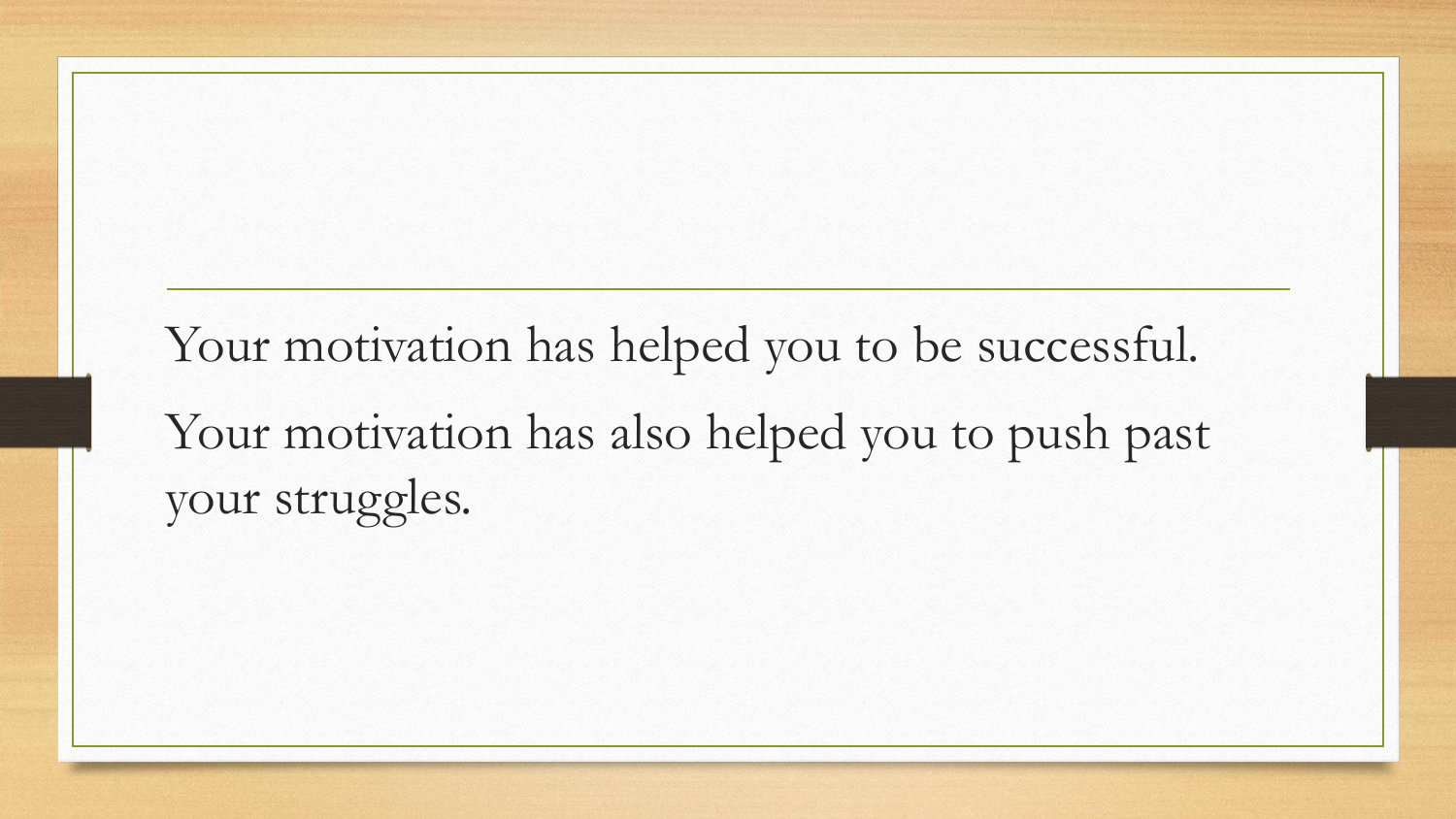## What is your Definition of Motivation?

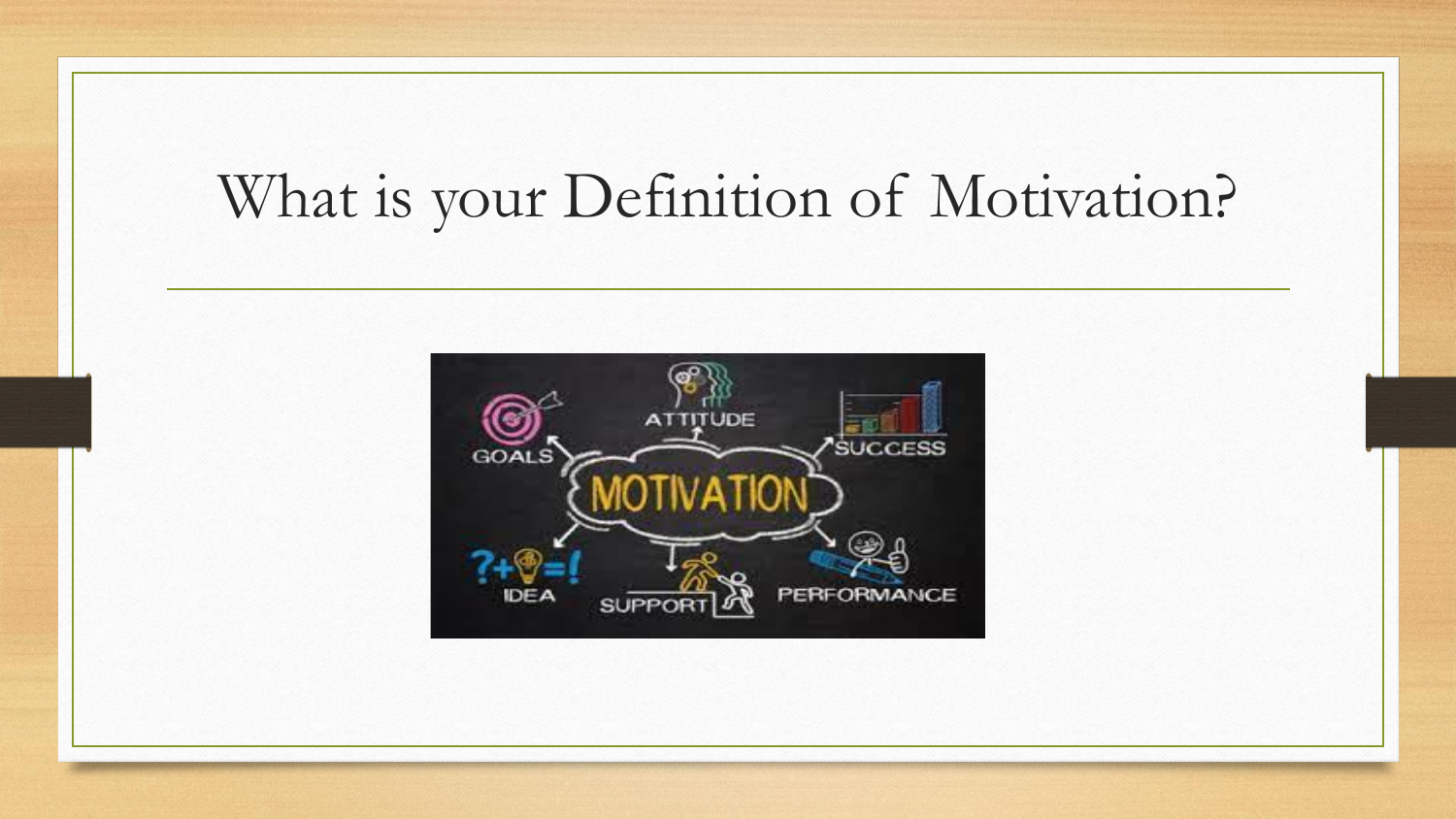#### Definition of Motivation

We define motivation as having the drive and persistence to do one's best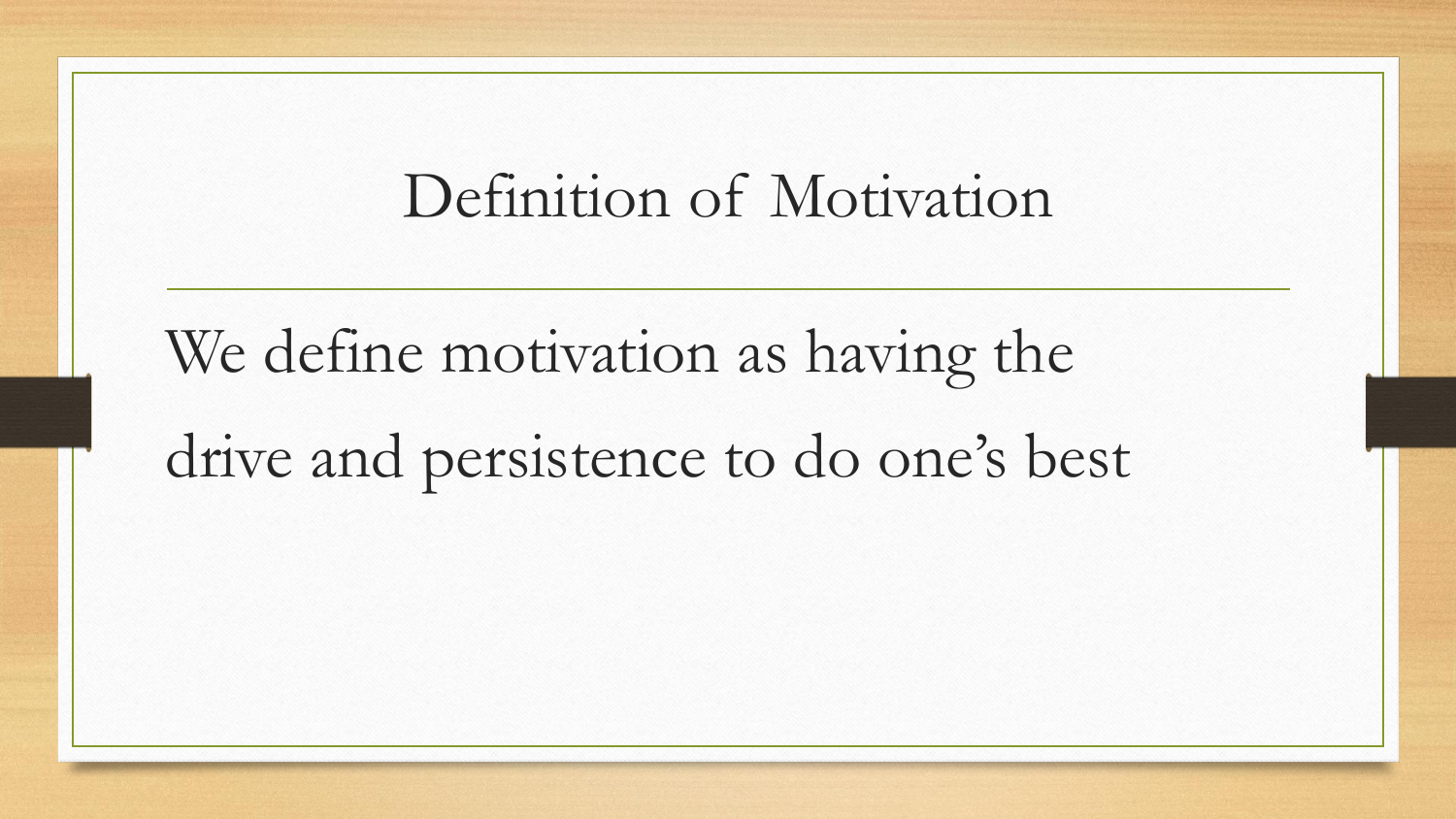#### **Your teen, just like all humans, has varying levels of motivation in life for different things.**

For example, they may have a lot of motivation to spend time with their friends but not a lot of motivation to do their school work.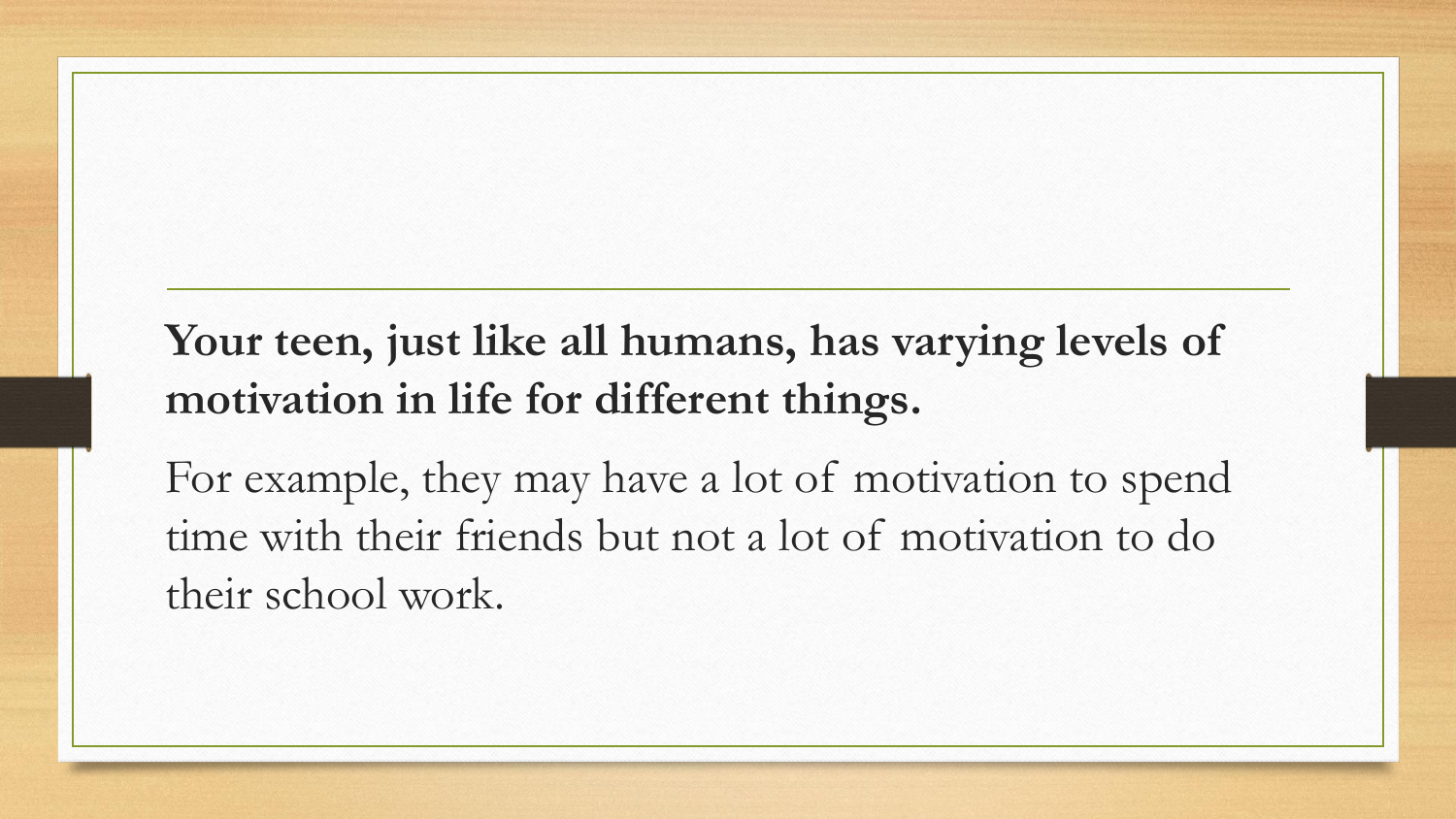There are many reasons people's motivation is different in one part of their life versus another.

As we begin, let's look at your own personal motivation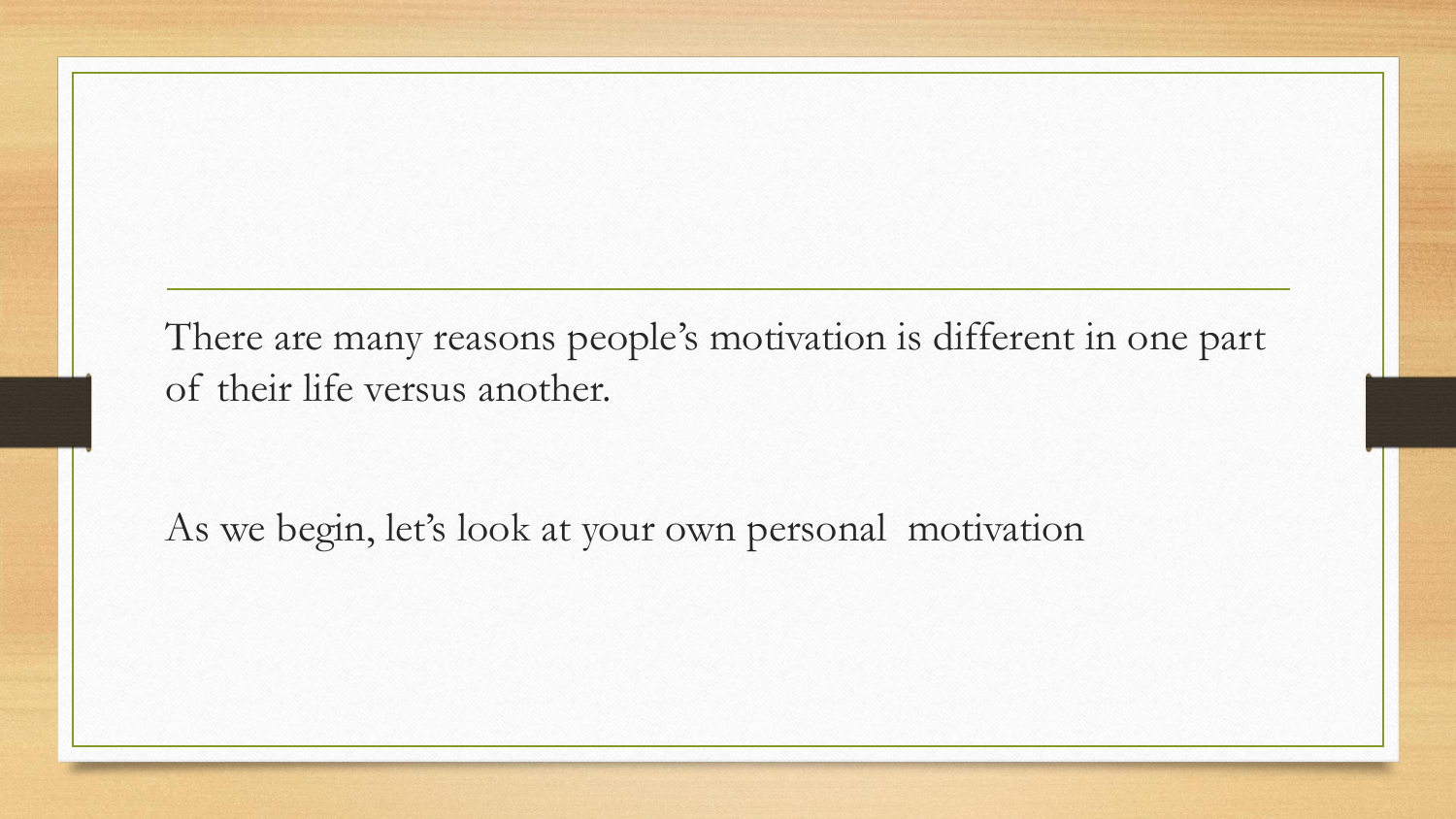Please answer the following questions to the best of your ability

(1 being very low and 10 being very high)

- On a scale of 1-10, how would you rate your level of motivation?
- On a scale of 1-10, how would you like to rate your motivation?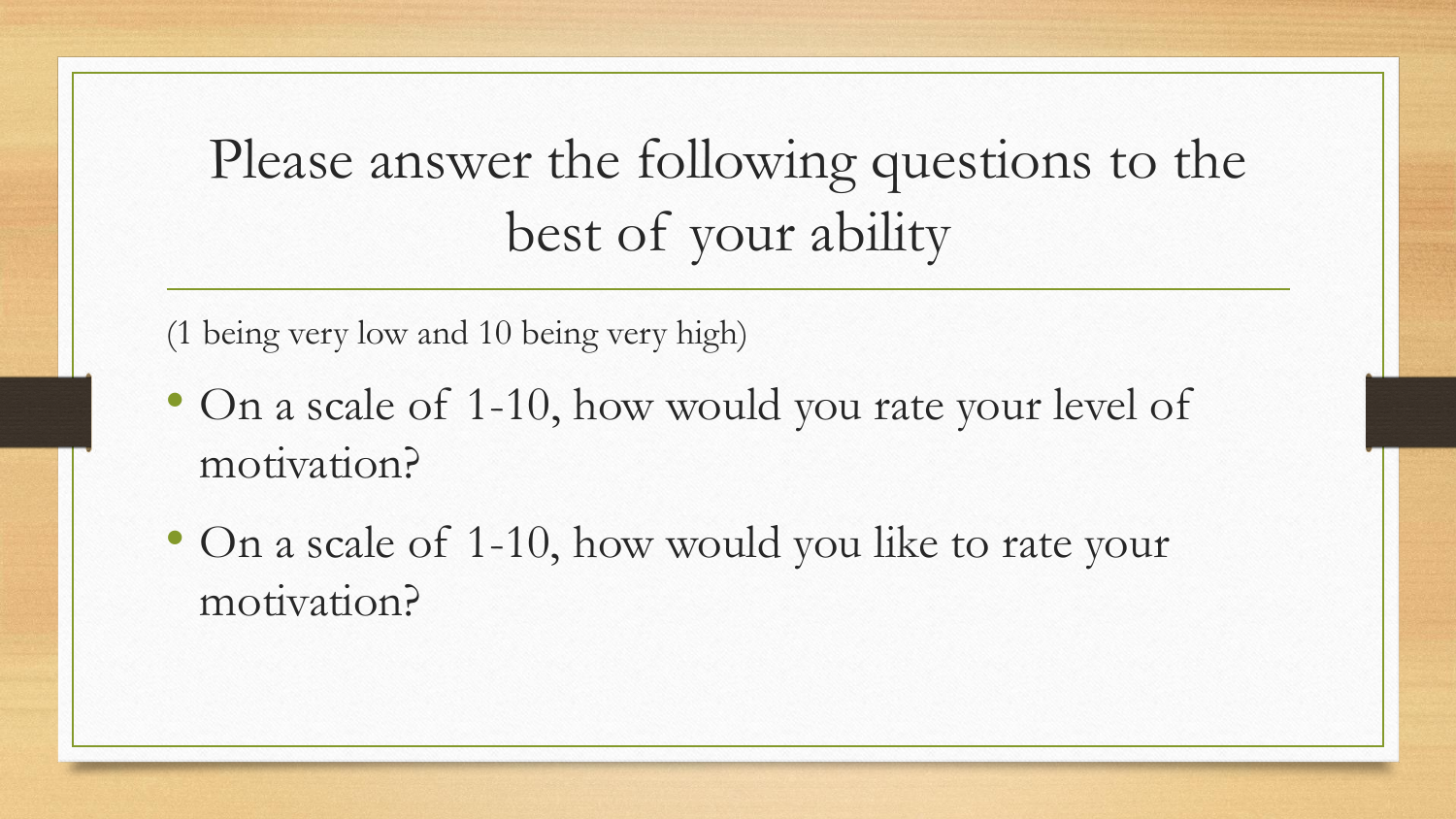#### What do you think needs to happen for you to increase your personal motivation?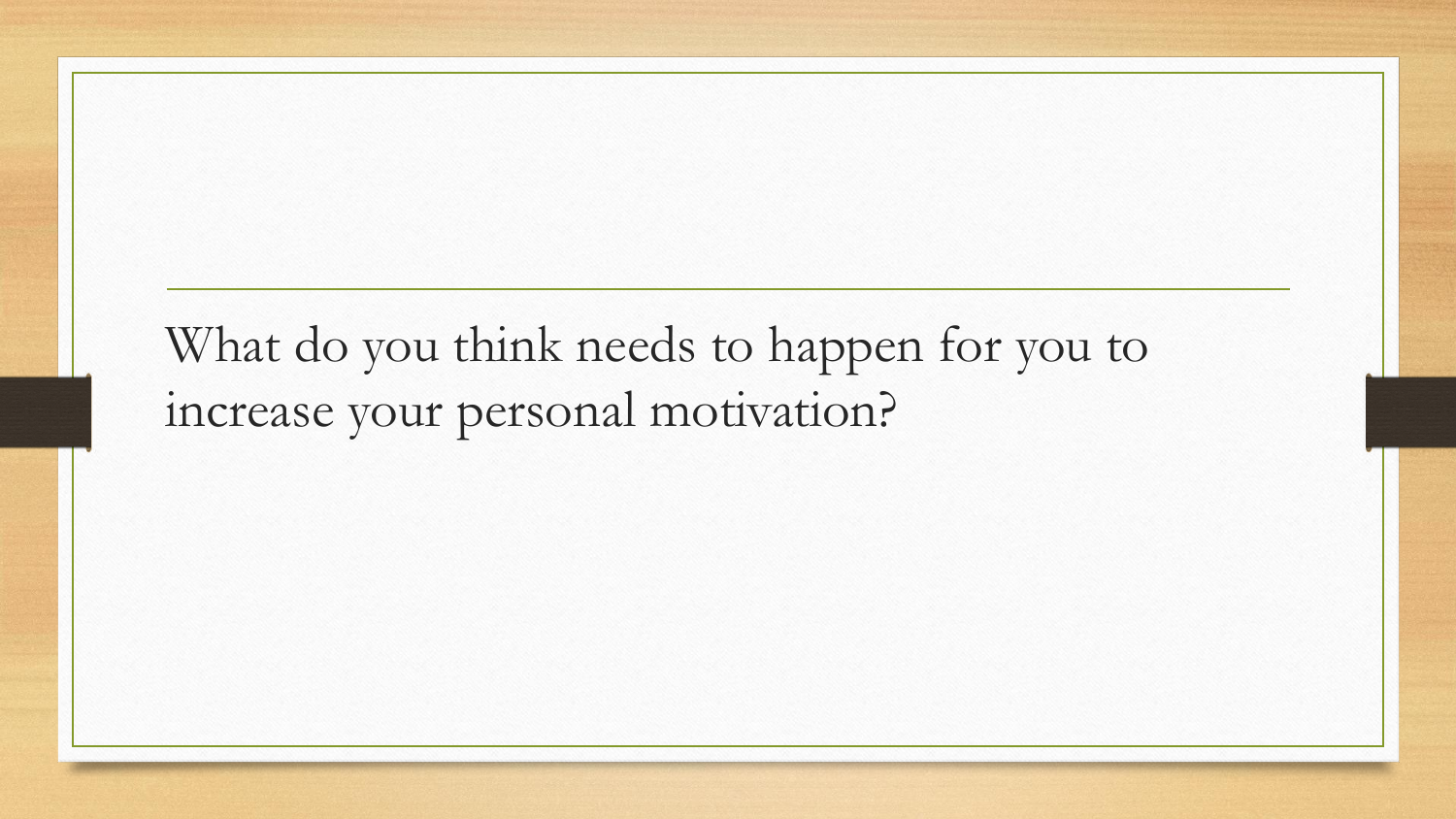On a scale of 1-10, 10 being the highest, how would you rate your teen's motivation?

Do you think your teen would like to improve their motivation?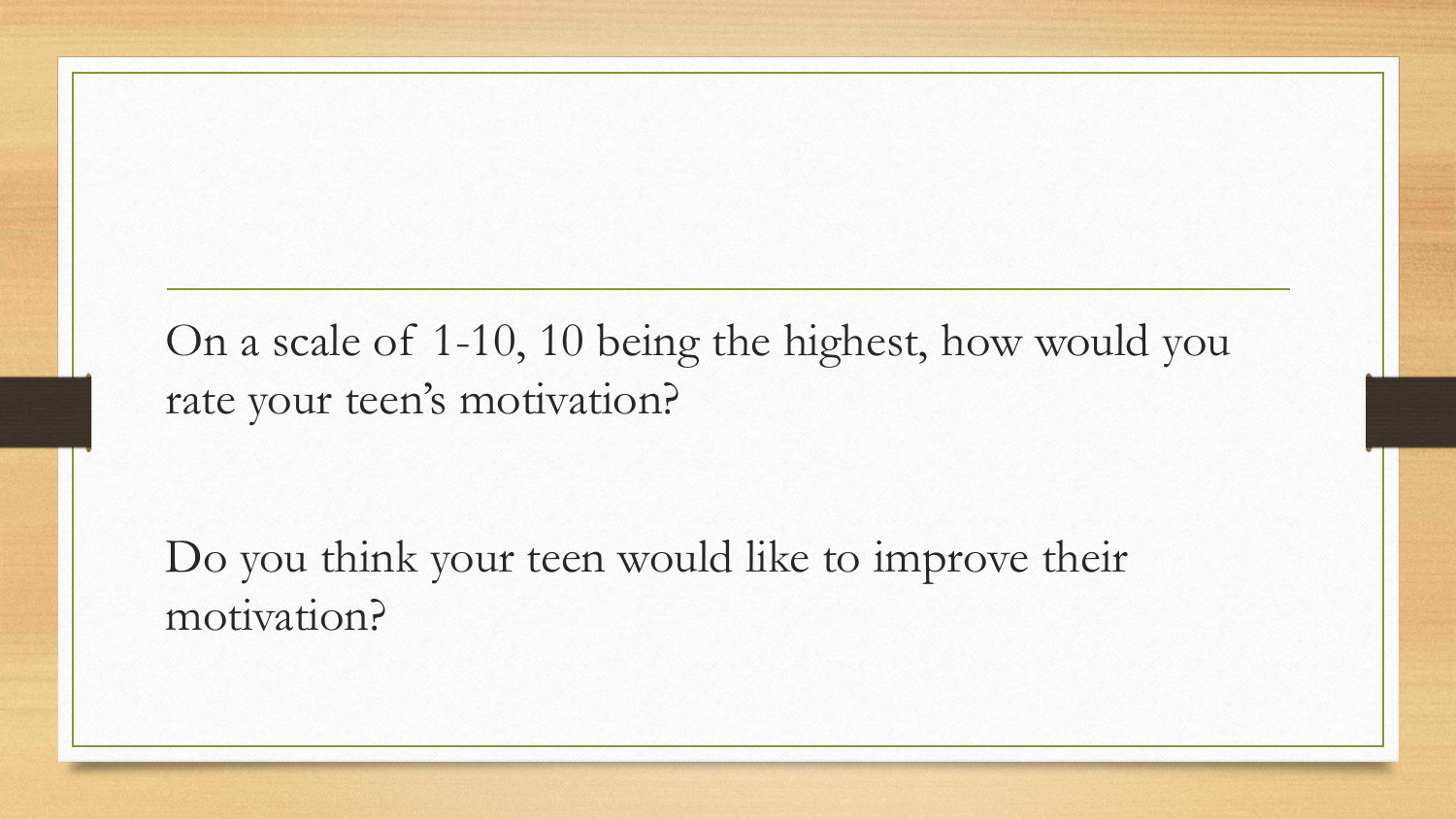Consider -

Was there ever a time in which your teen seemed more motivated?

If so, what was different about them then?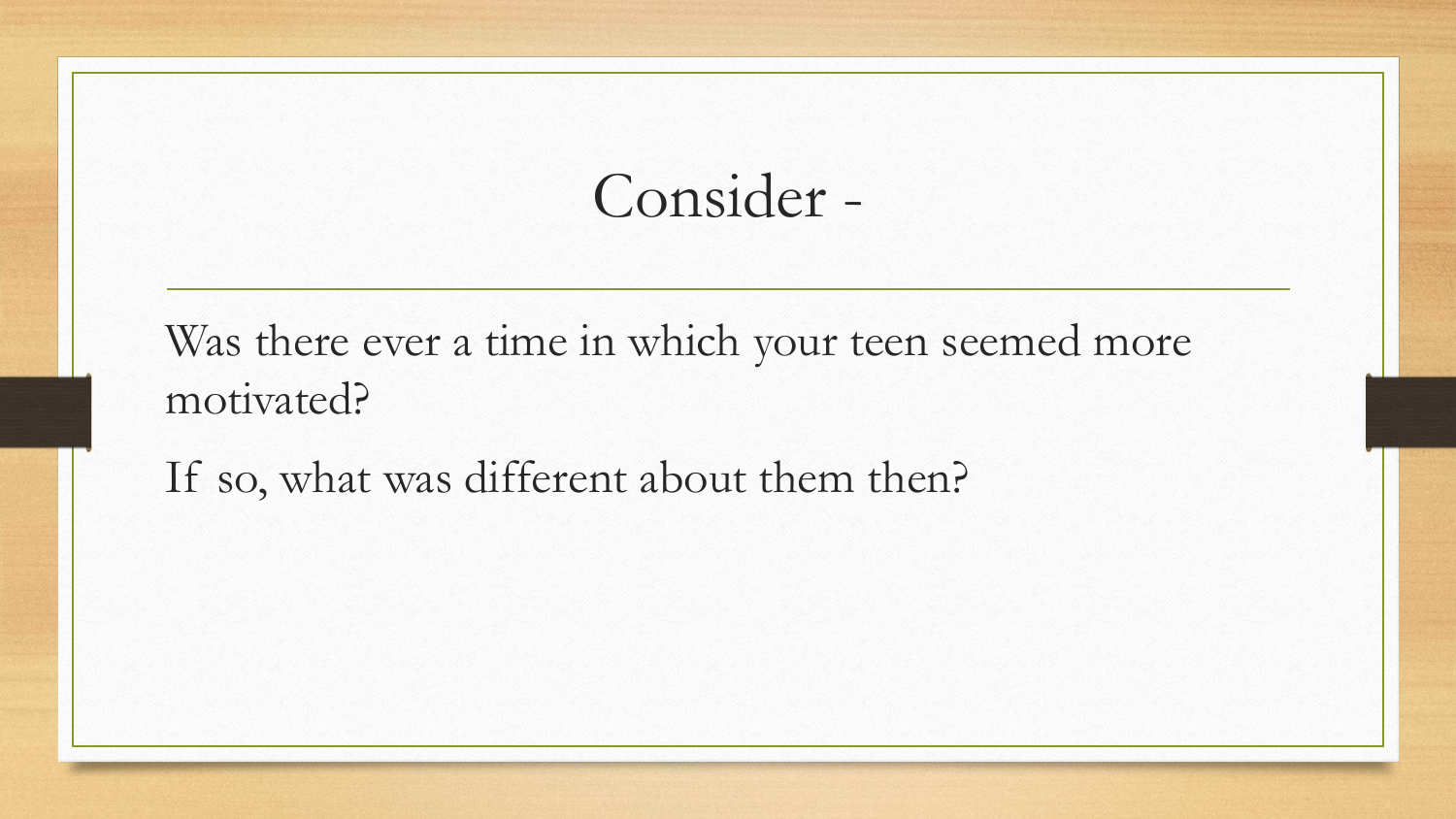#### The Problem When Kids do not have Strong Motivation

Most kids report that they would like for their motivation to improve either in most areas of their life or at least in some areas.

They say that if their motivation was better, they feel they would be able to accomplish more in school and home life.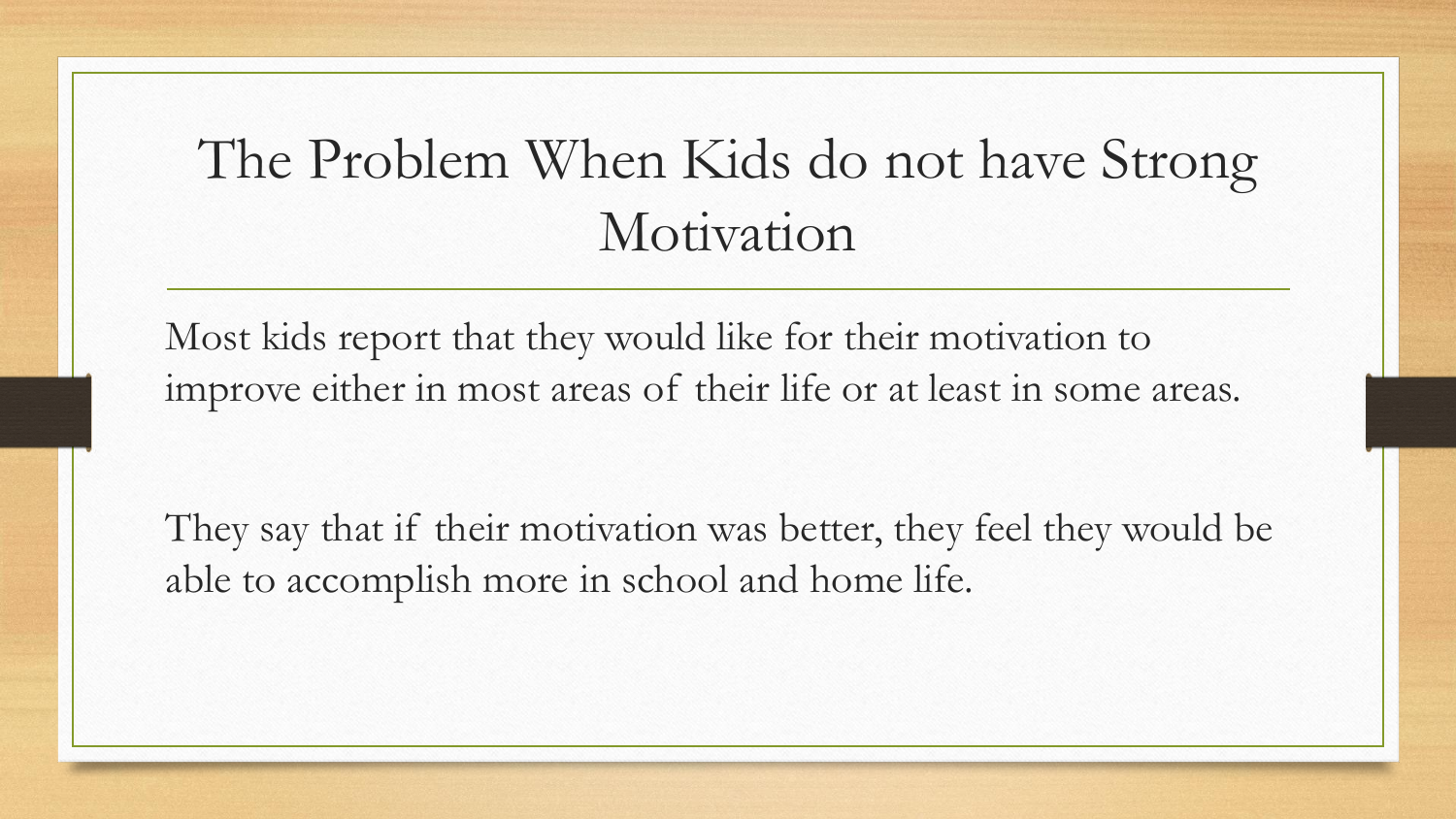#### **Let's take a look back in time…**

When you were little you were motivated (so was your teen).

All children are.

You were motivated to do your best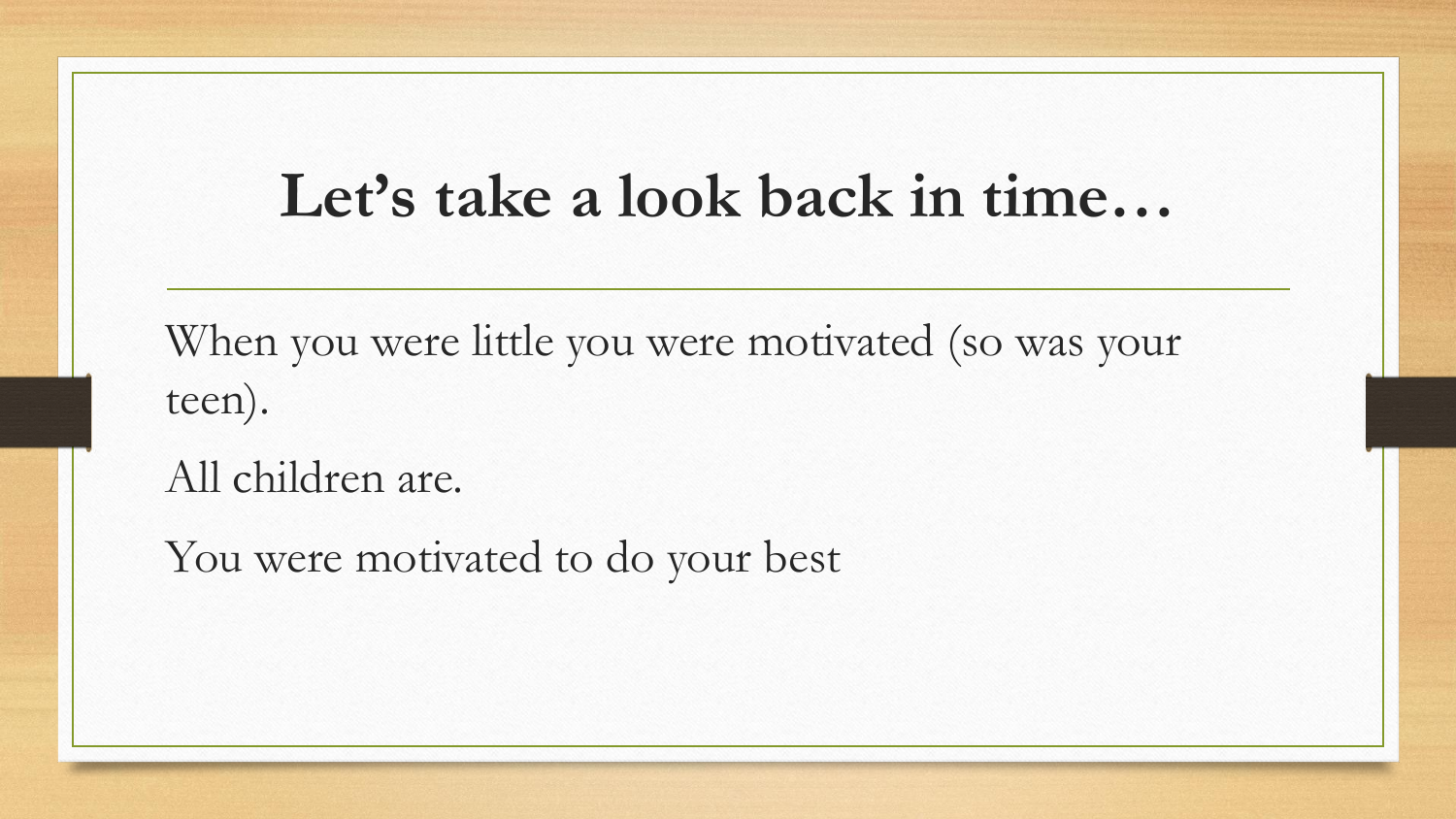#### **Let's take a look back in time…**

You couldn't wait to tie your shoes by yourself. In fact, you did it over and over again until you could do it with your eyes closed.

You were motivated on your first day of kindergarten. You were eager to see what school was all about.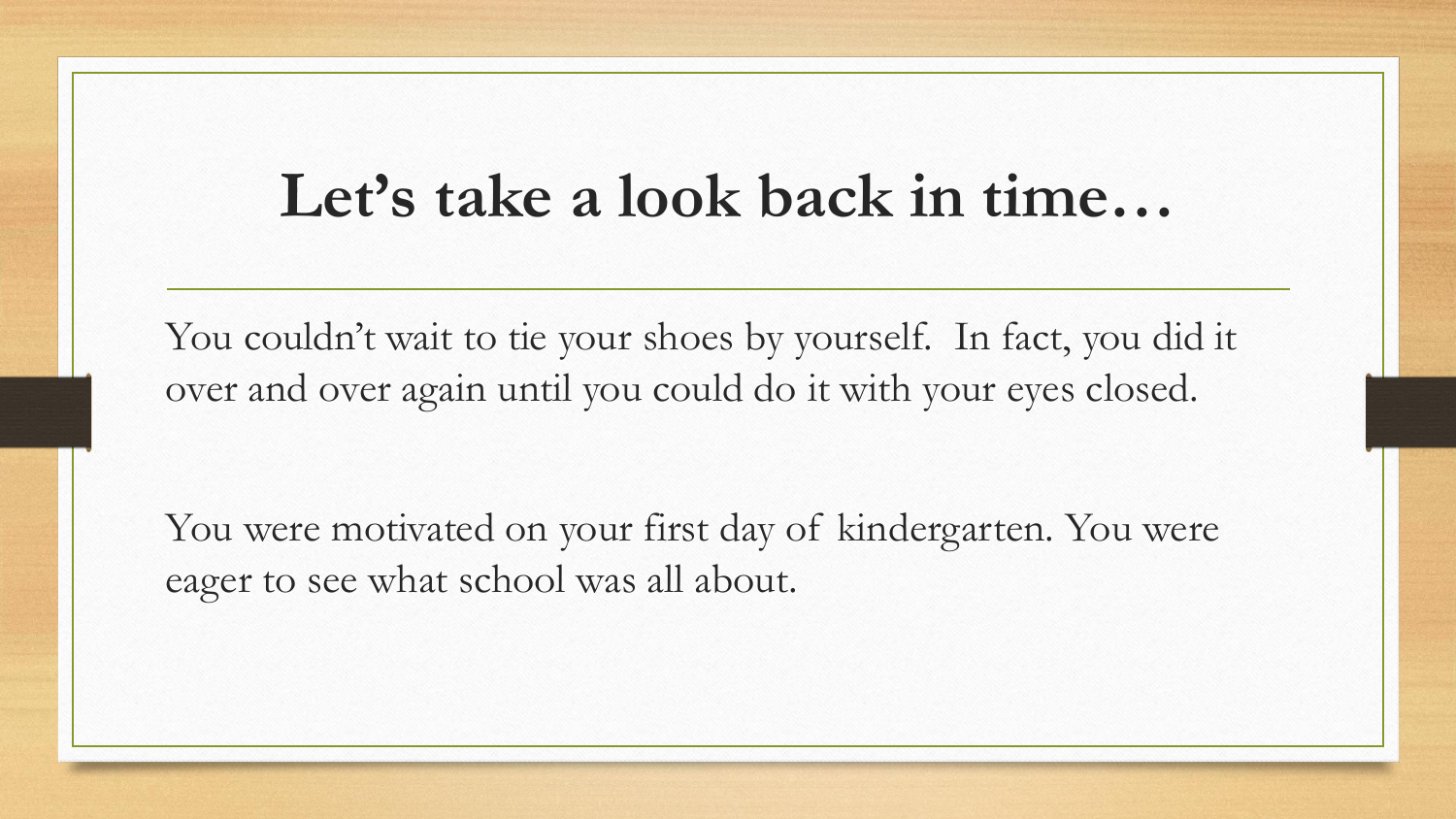Somewhere along the line, areas of your motivation began to change (this happens to everyone).

You have probably seen a similar change in your teen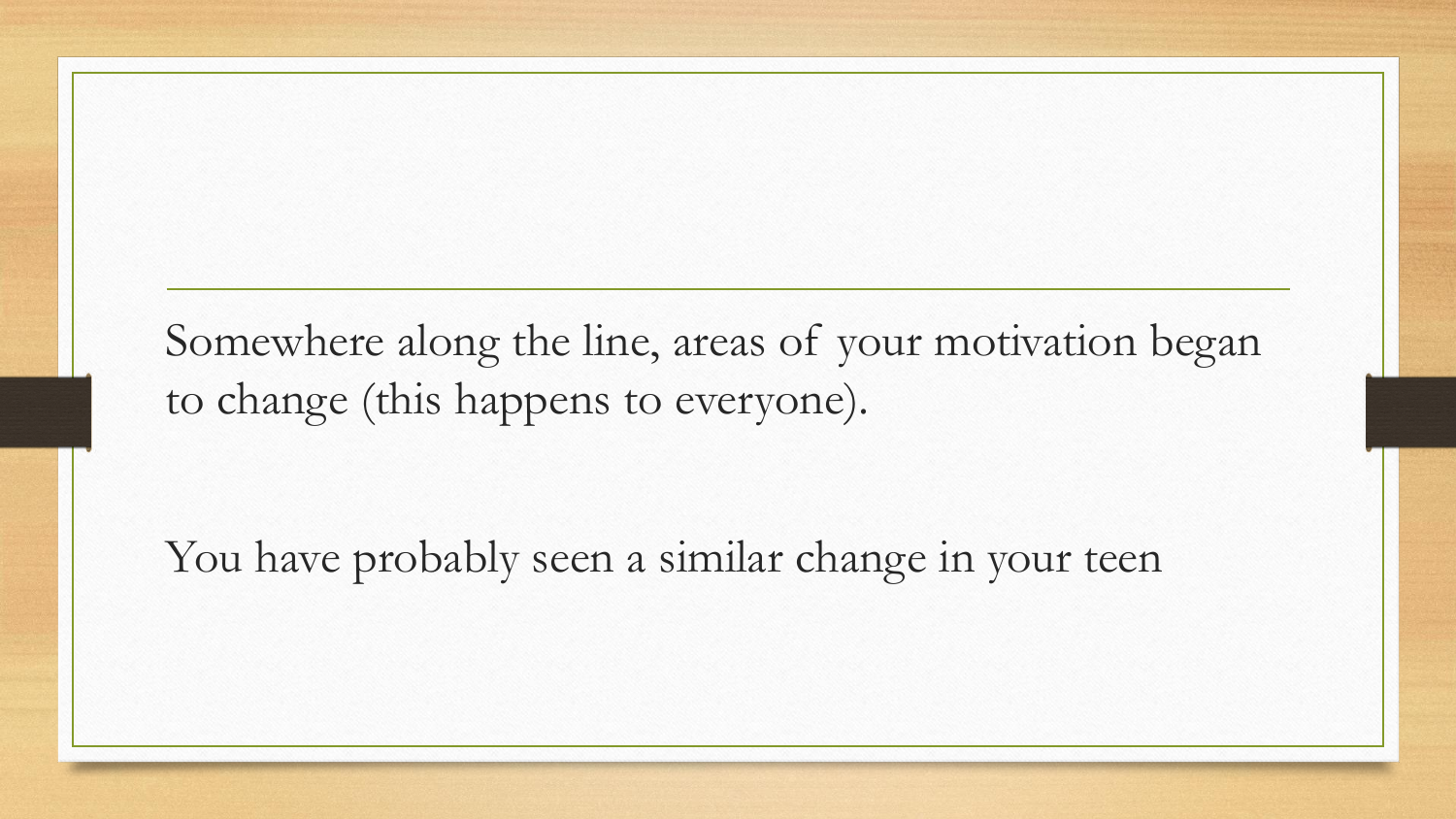It's okay that motivation changes

Kids develop and become interested in new things while losing interest in others. Their preference change.

In this course, you will learn about personal motivators that push you (and your teen) as well as the things that prevent you from accomplishing your goals.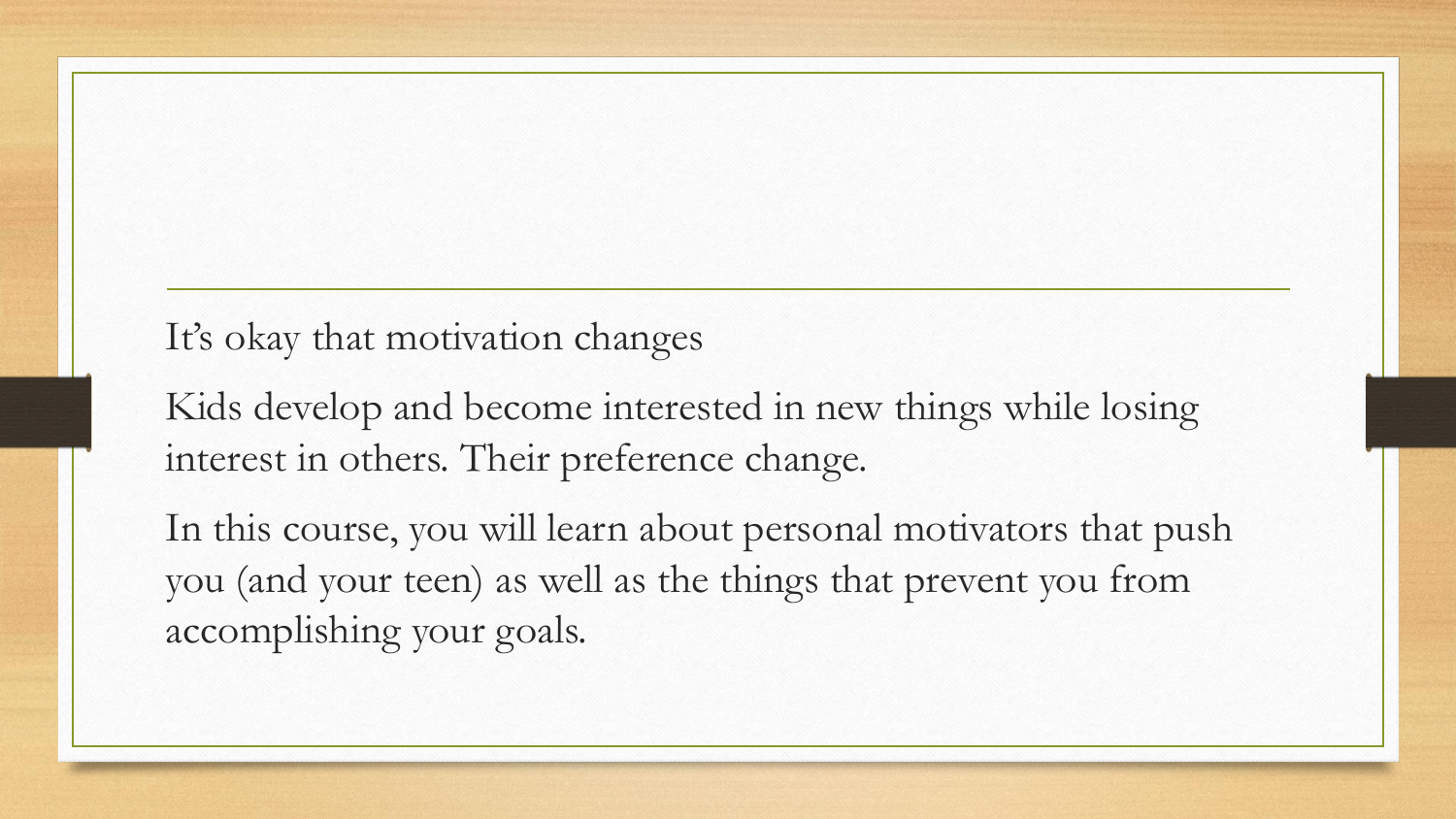### Let's get a better understanding of what you already know about motivation

On a separate piece of paper, please describe some times in your life that you can remember feeling motivated.

How old were you?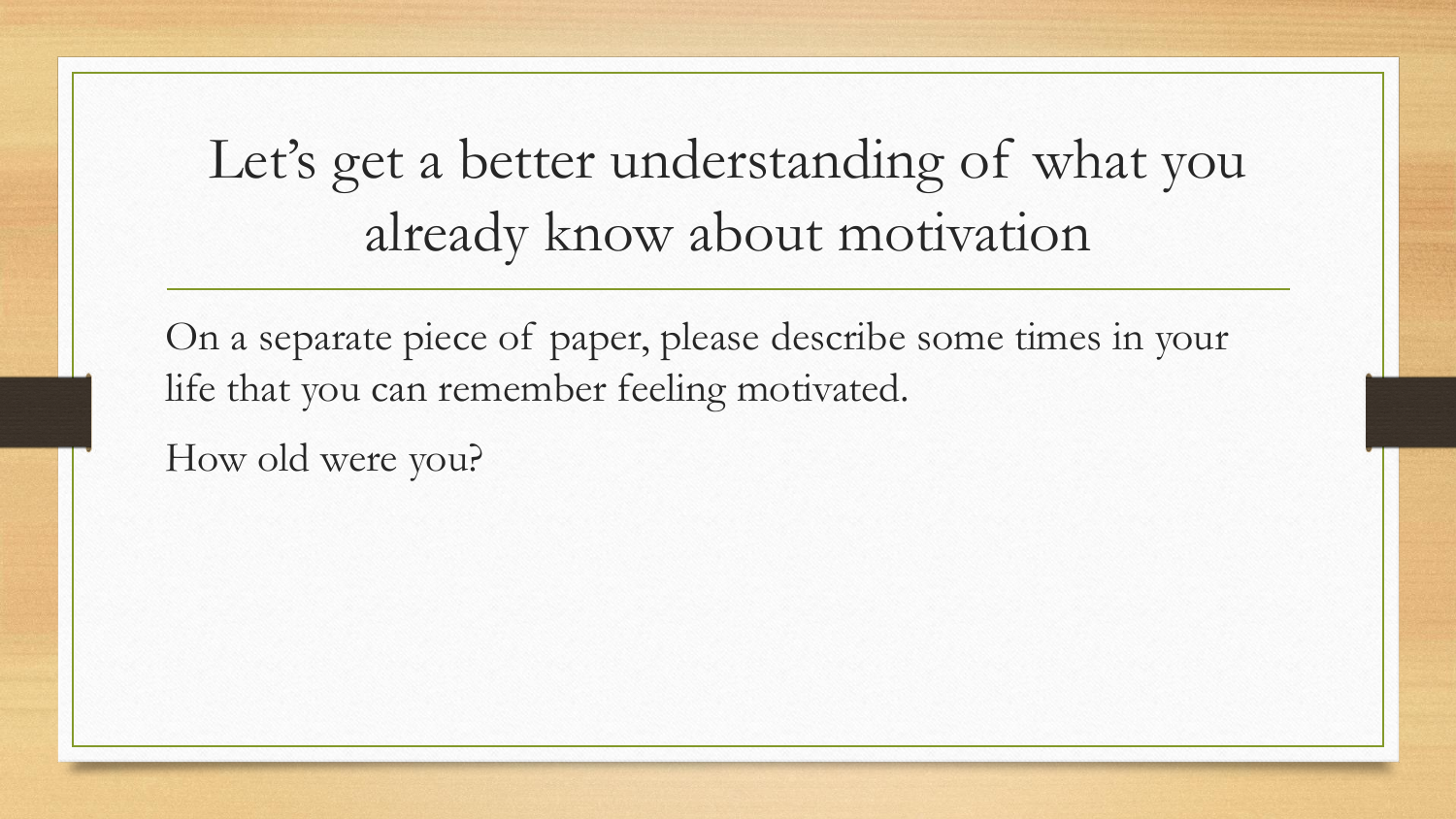Let's get a better understanding of what you already know about motivation

1. How do you know you were motivated?

- 2. What did it feel like?
- 3. Did you enjoy feeling motivated?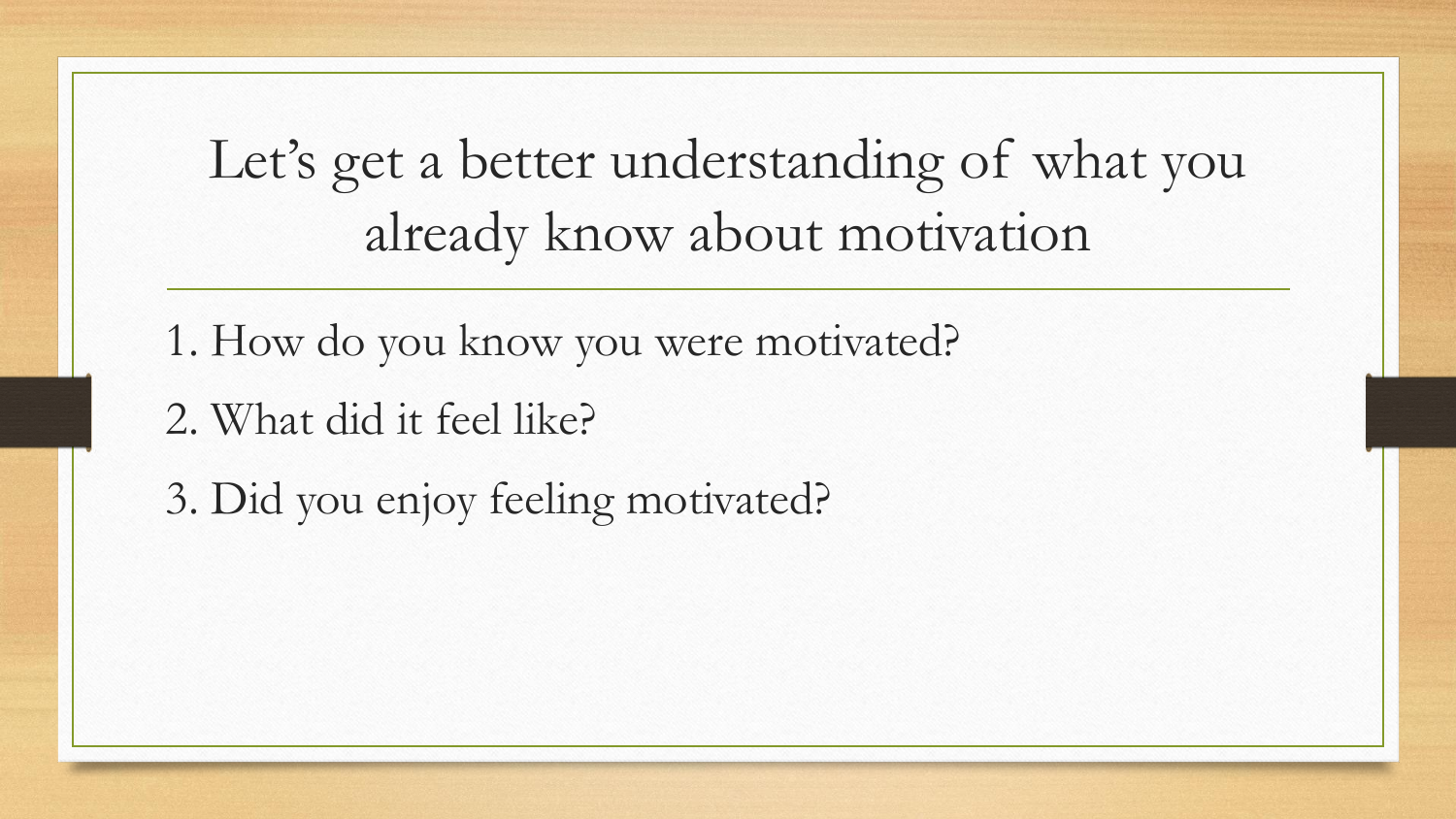Changing gears: determining when you lost your motivation?

- 1. How old were you when you recall first feeling unmotivated about something?
- 2. Do you remember what you lost motivation over?
- 3. What do you think led up to your loss in motivation?
- 4. What did it feel like to lose motivation?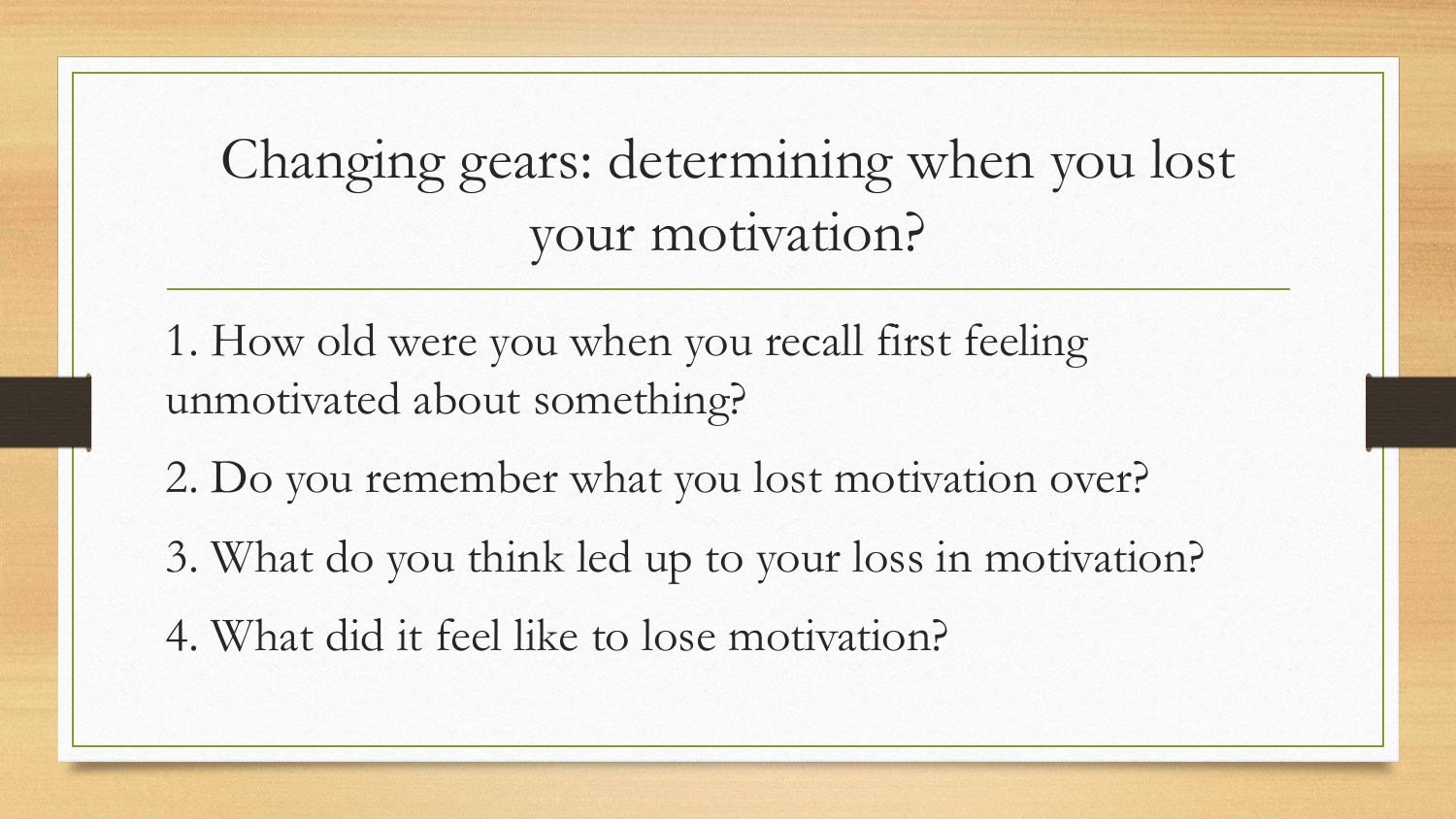#### Changing gears: determining when you lost your motivation?

5. Do you wish you could get that motivation back in that area? Why or why not?

6. Do you think motivation is important?

a. If you answered "no", why don't you think it is important?

b. If you answered "yes", why do you feel it is important?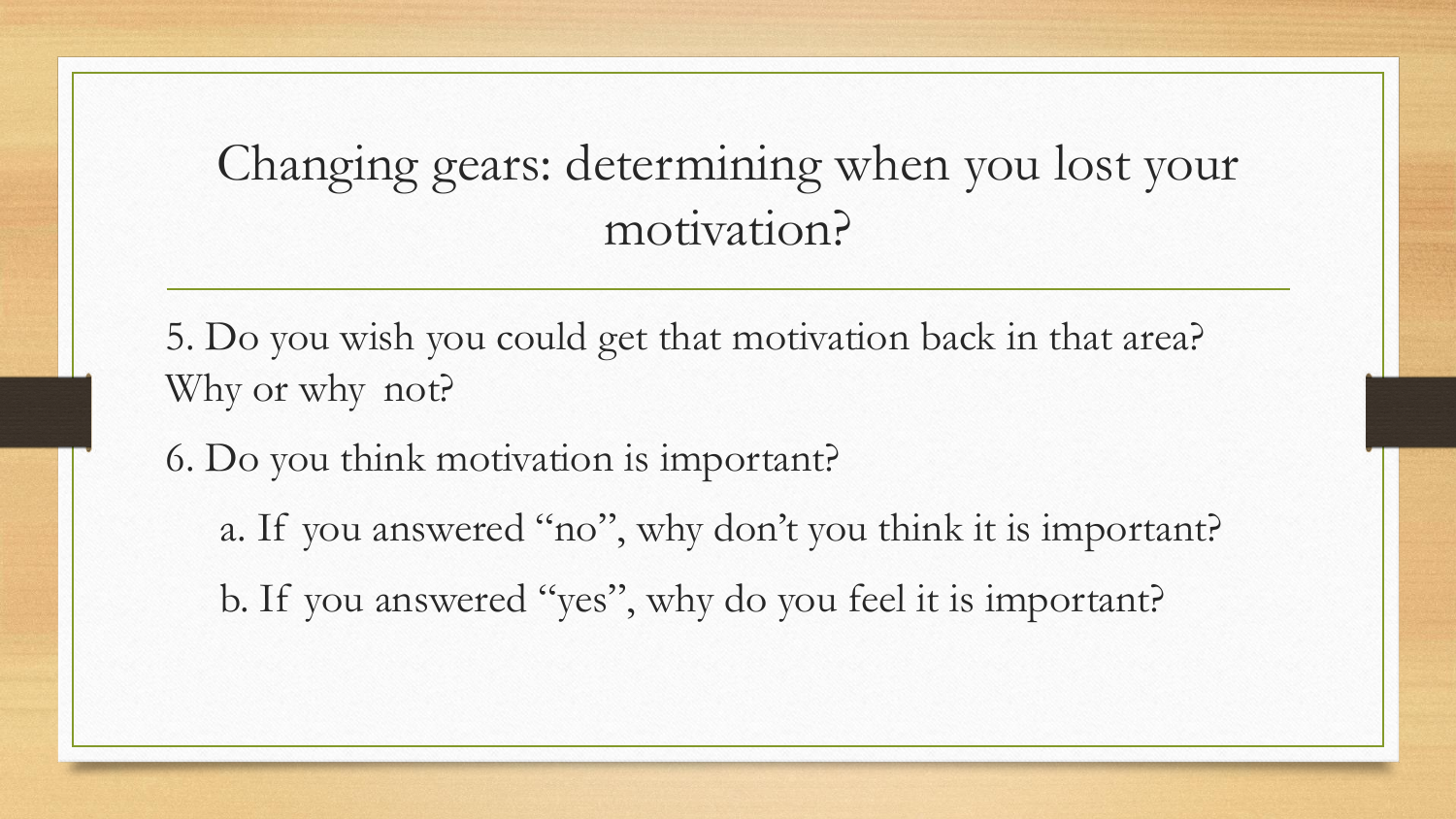#### **Why it is important to work on motivation...**

We believe that motivation is essential to being able to fulfill our goals in life.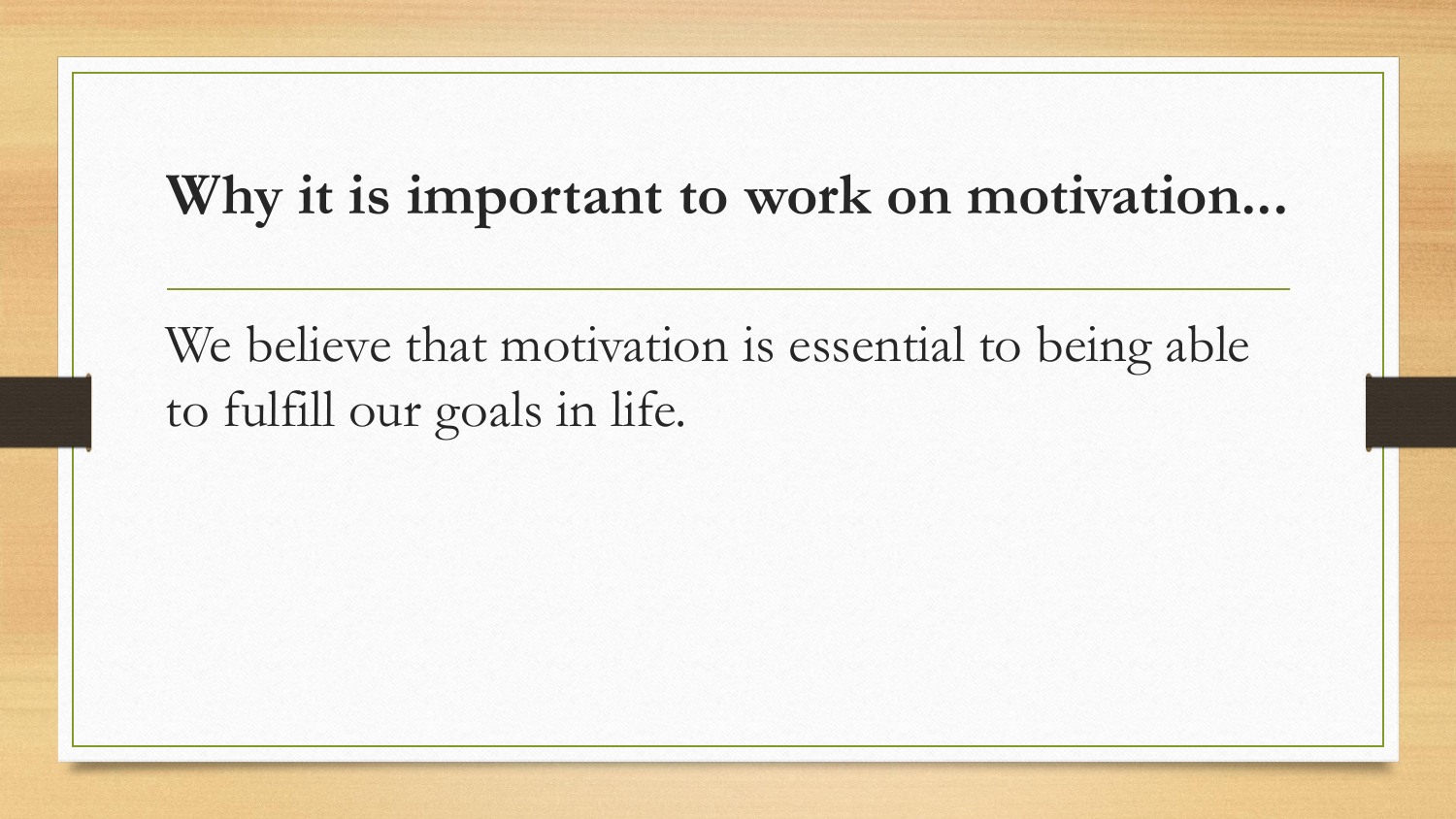

Albert Einstein was one of the most brilliant people to ever walk the planet.

"It's not that I'm smart, it's just that I stay with problems longer."

What do you think Albert Einstein meant by this?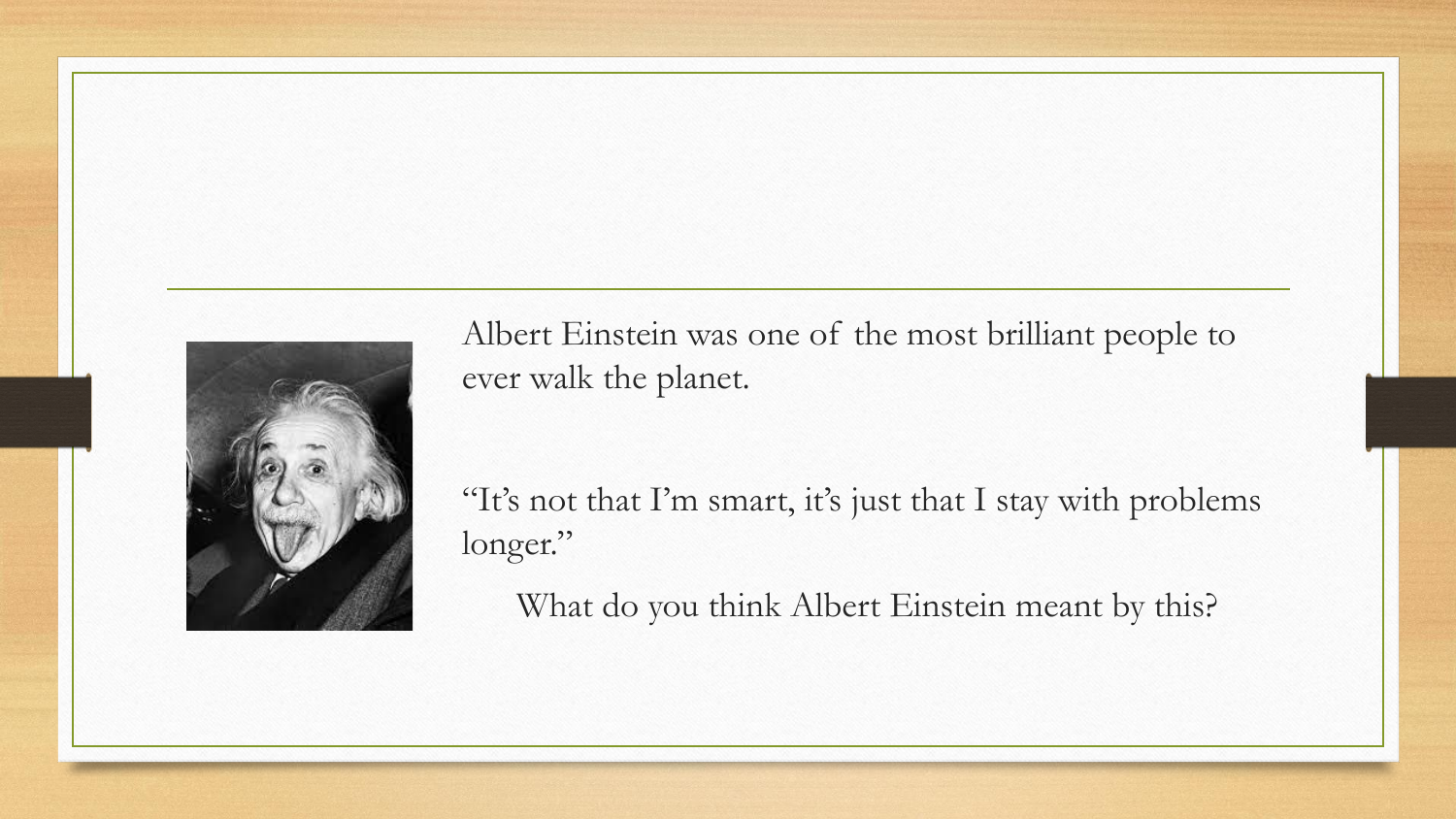## Being smart is only part of the equation



- Being motivated and sticking with challenges is more important than being smart.
- Without motivation, being smart counts for very little.
- What good is intelligence if you don't have the drive to use it?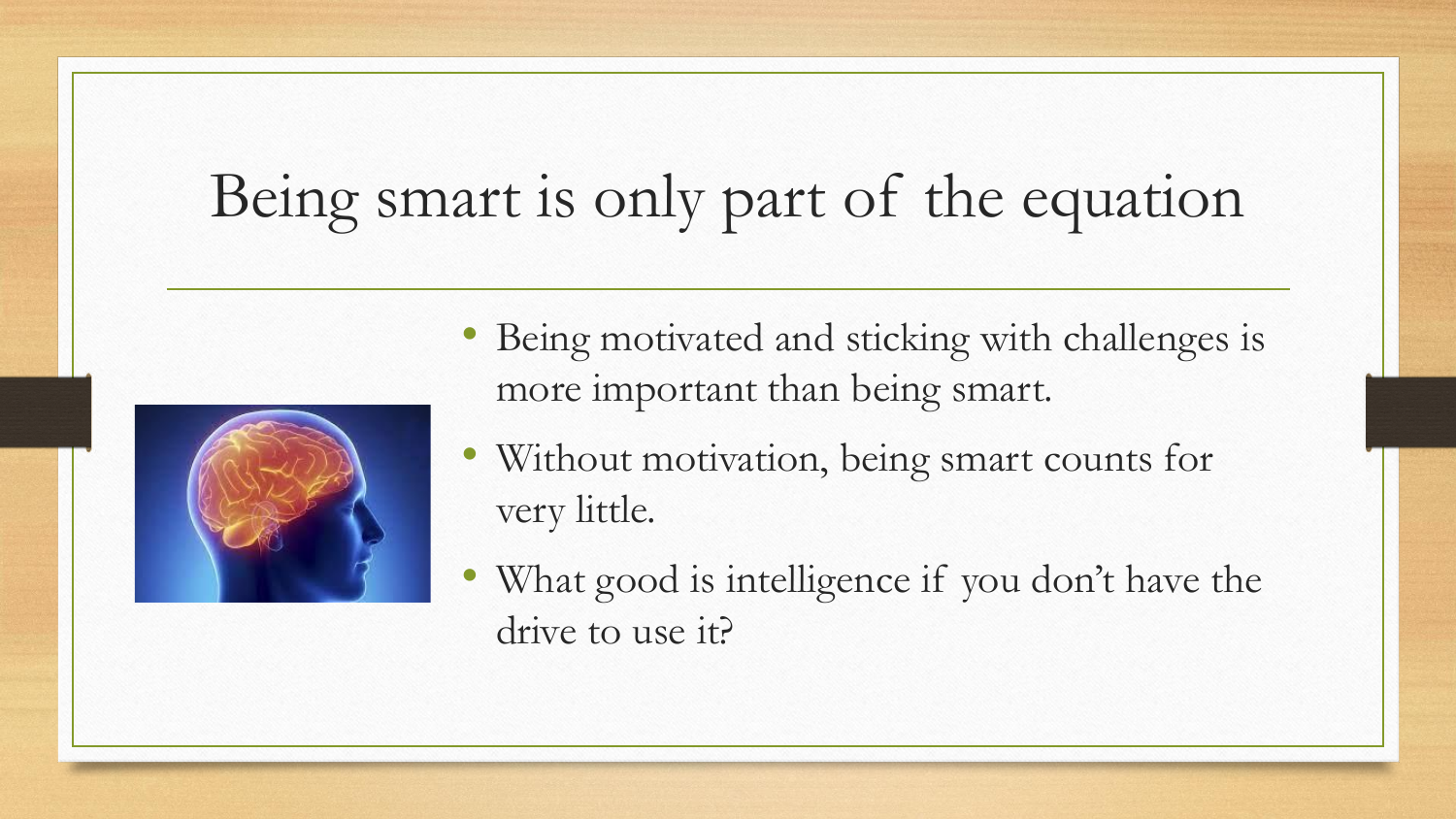### A Child Who is Motivated:



- Challenges themselves.
- Can start an activity or challenge without having to be told over and over to do it.
- Puts in a lot of effort and can work on something until it is finished.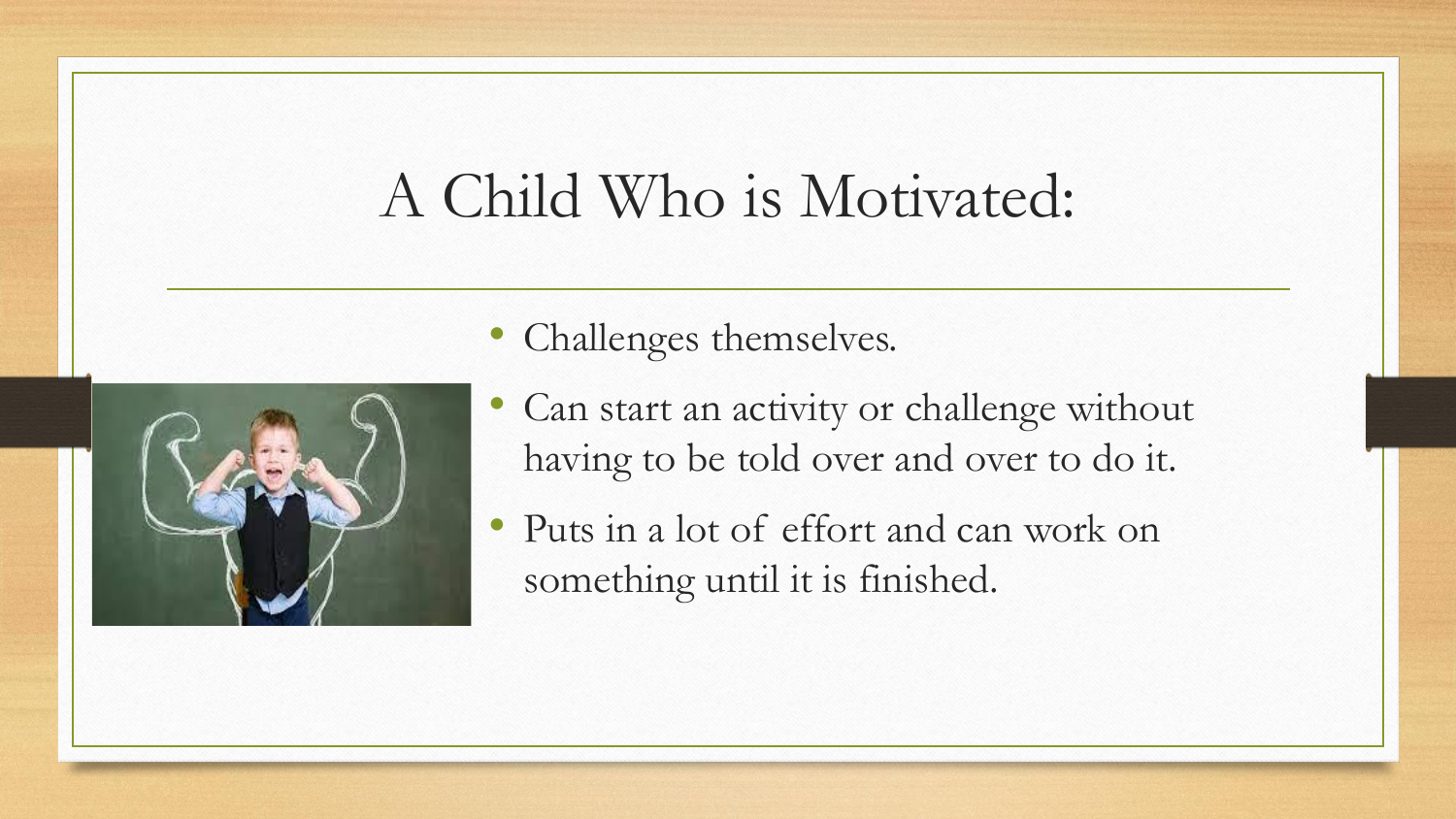### A Child Who is Motivated:



- Has a positive attitude toward challenges, toward school, toward learning new things.
- Has the inner toughness or "grit" to get through difficult times or tasks.
- Can stick with something no matter how hard it is.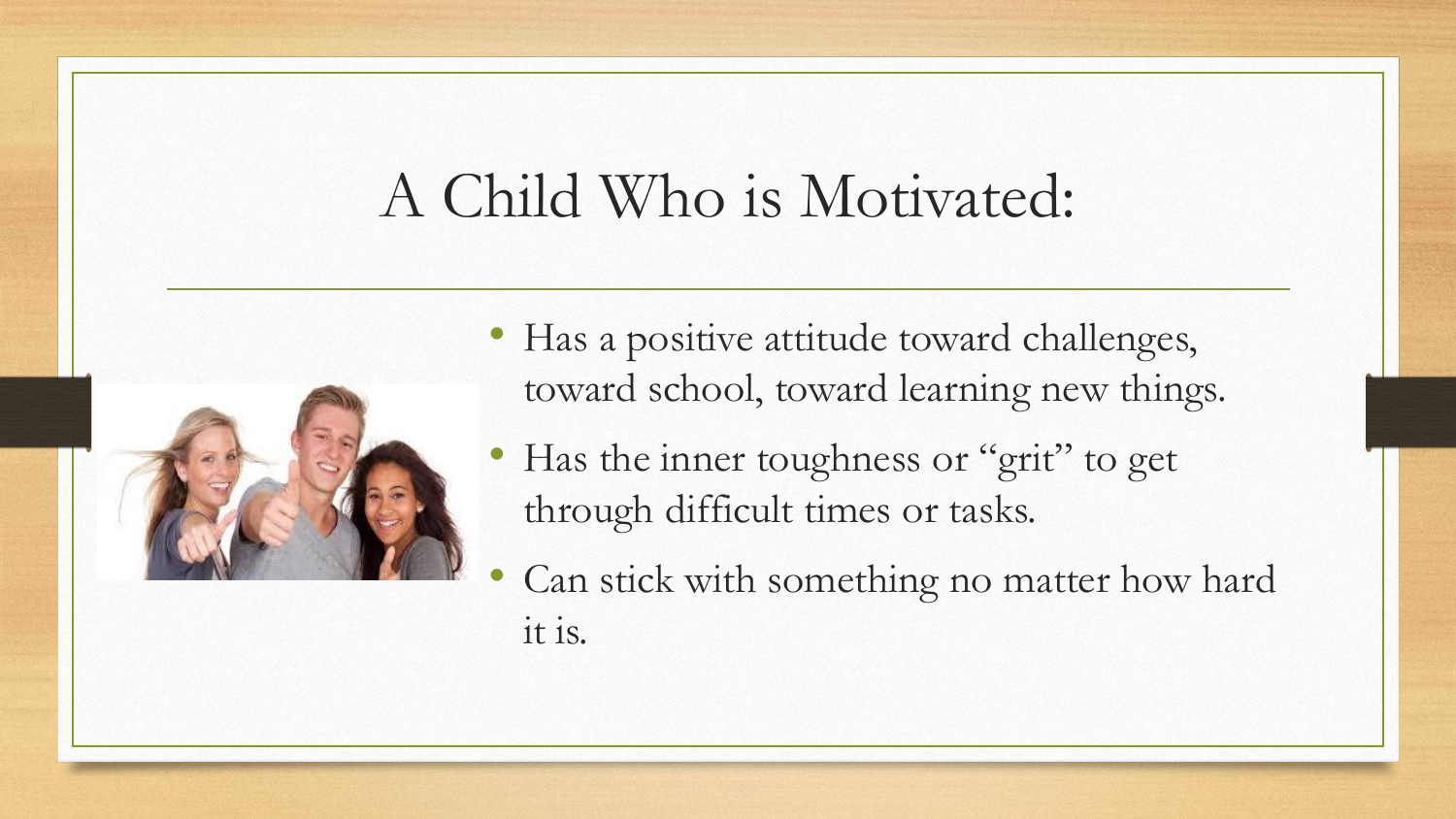#### Do any of these describe your teen? Which ones? Why?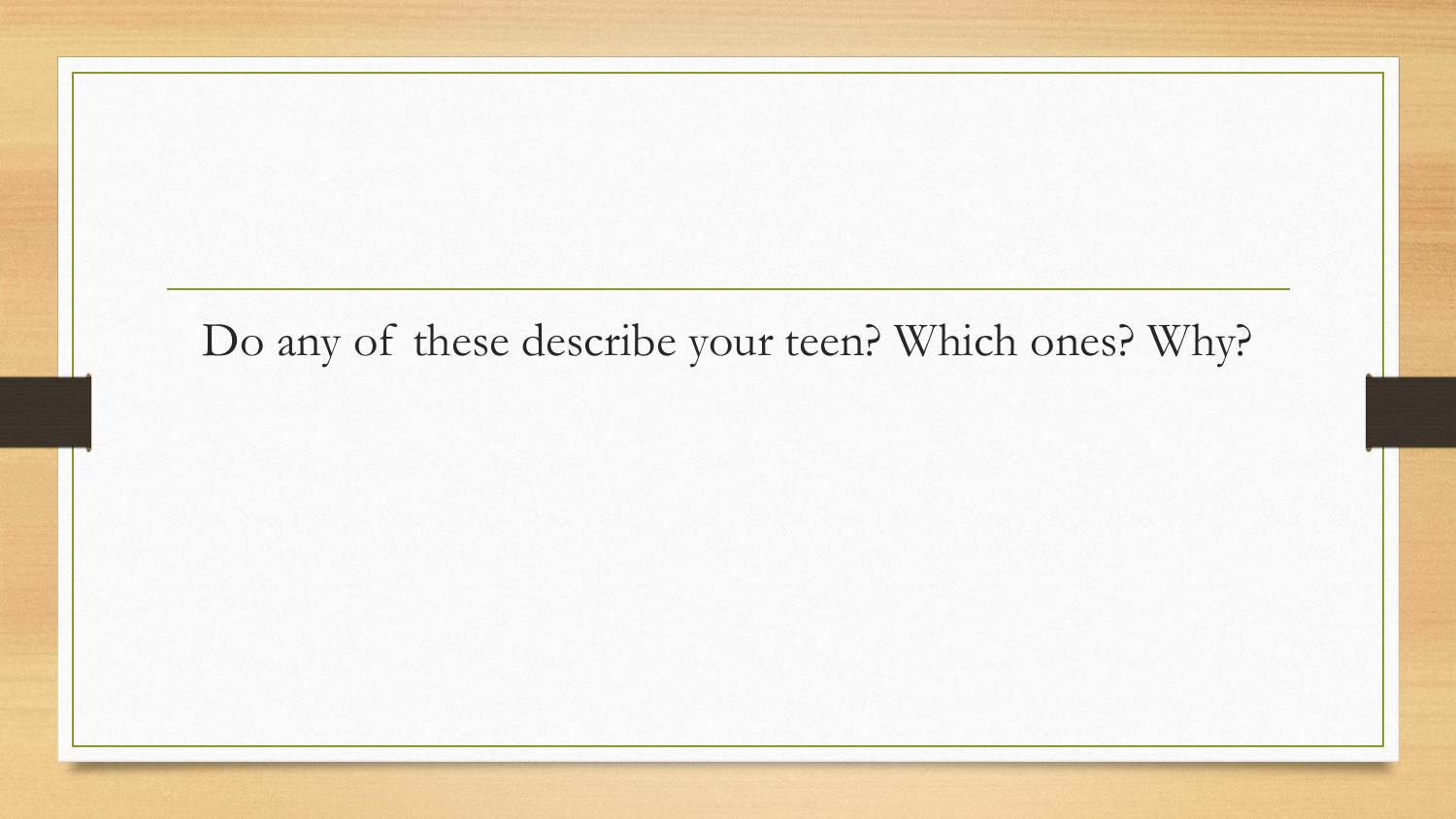## A Child Who is Unmotivated:



- Chooses the easy way out of things.
- They would rather do something easy to get out of it than push themselves to learn something new.
- Needs a lot of reminders to get going, to work on something, to finish something.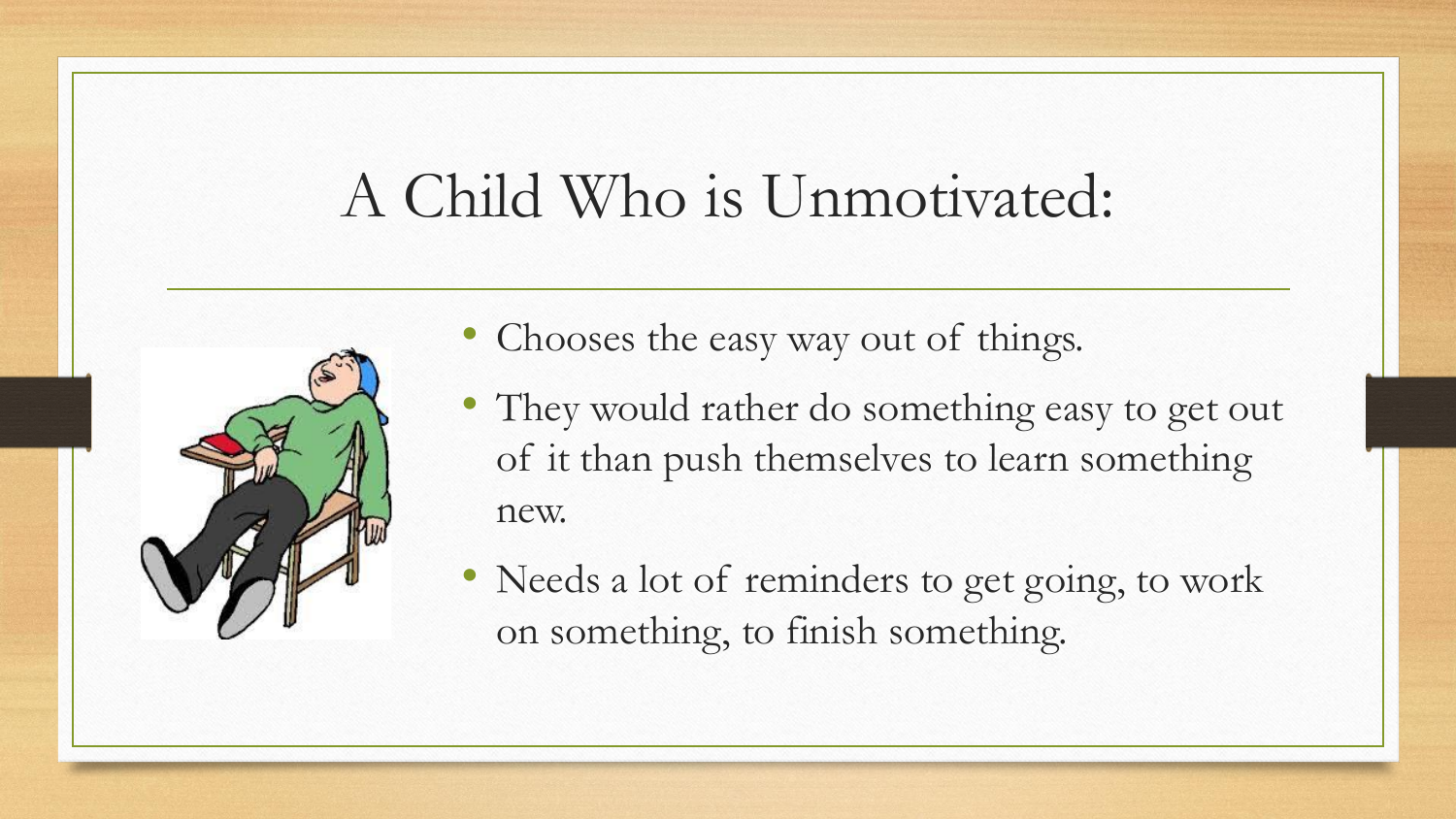## A Child Who is Unmotivated:



- Doesn't show or put a lot of effort into their challenge.
- Has a negative attitude toward challenges, toward school, toward learning new things.
- Does not have the inner toughness or "grit" to get through difficult times or tasks.
- Doesn't stick with challenges and often leaves them unfinished.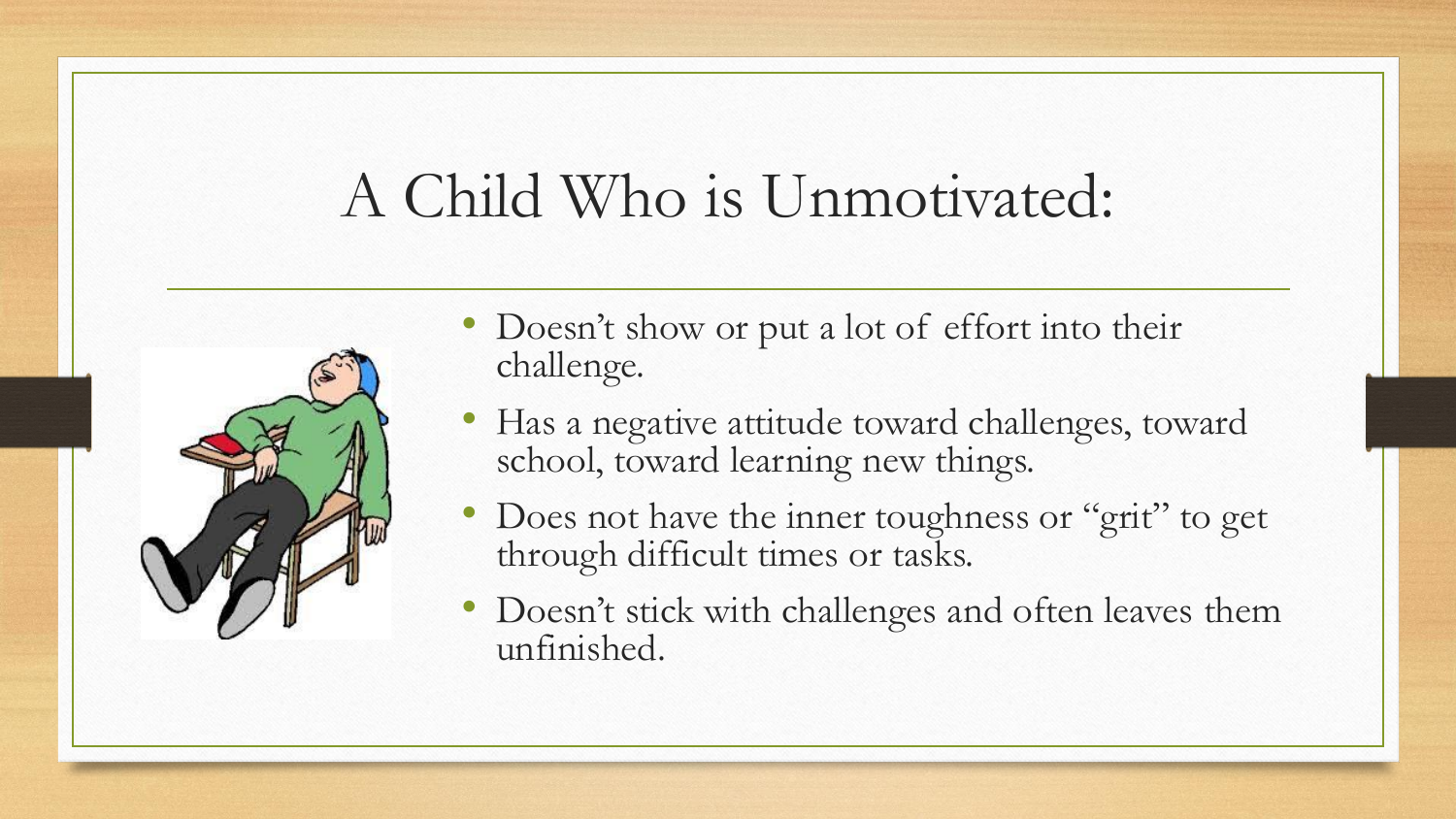Do any these traits describe your teen? Which ones? Why?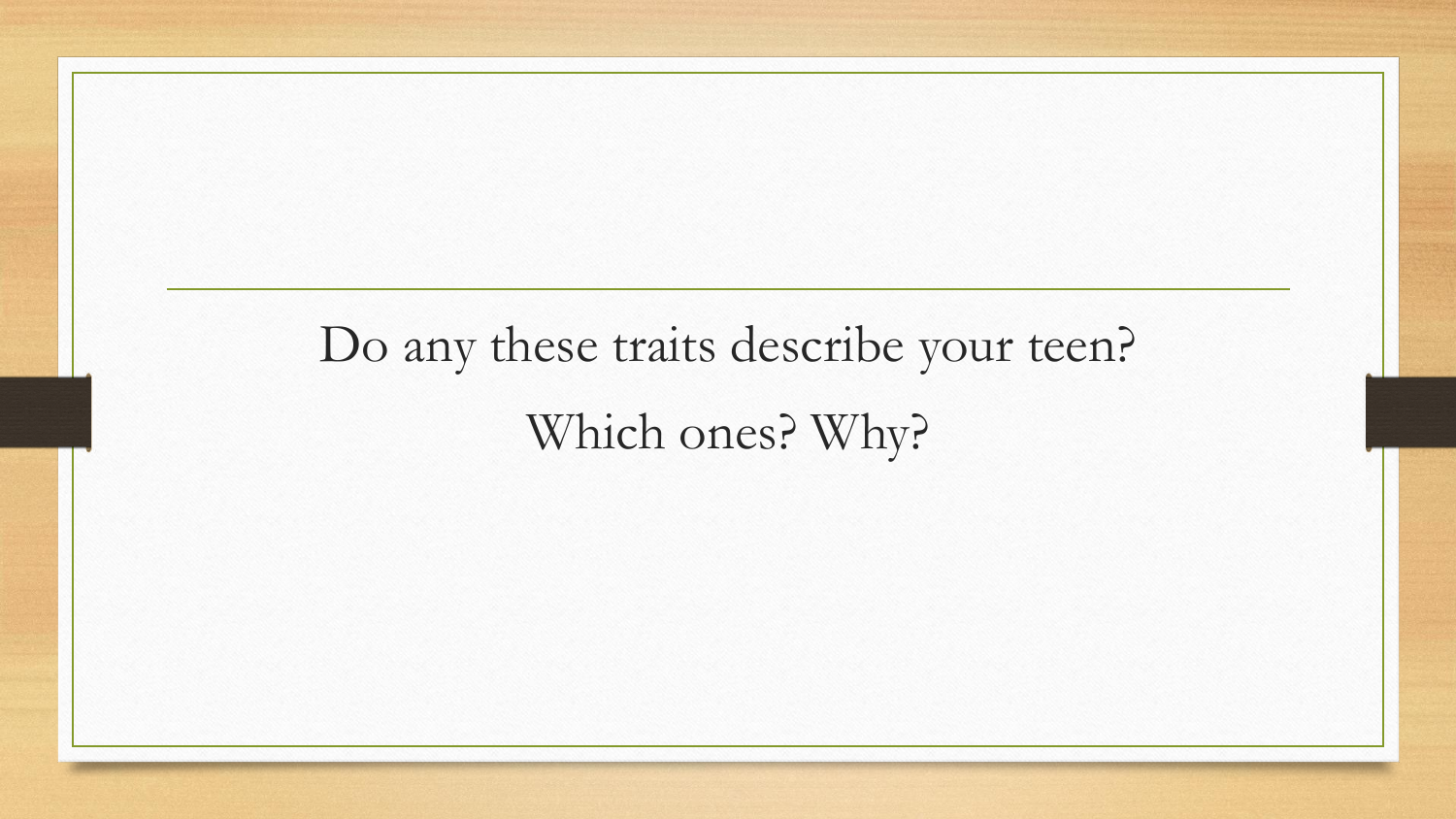

- Motivation is a funny thing....It can be hard to get it, but once you have some, getting more becomes easier.
- When you are motivated, you work hard on things and you receive joy in your accomplishments
- You can take credit for all of your hard work, you feel proud of yourself for having done something difficult, you are stronger for having stuck with it and finished.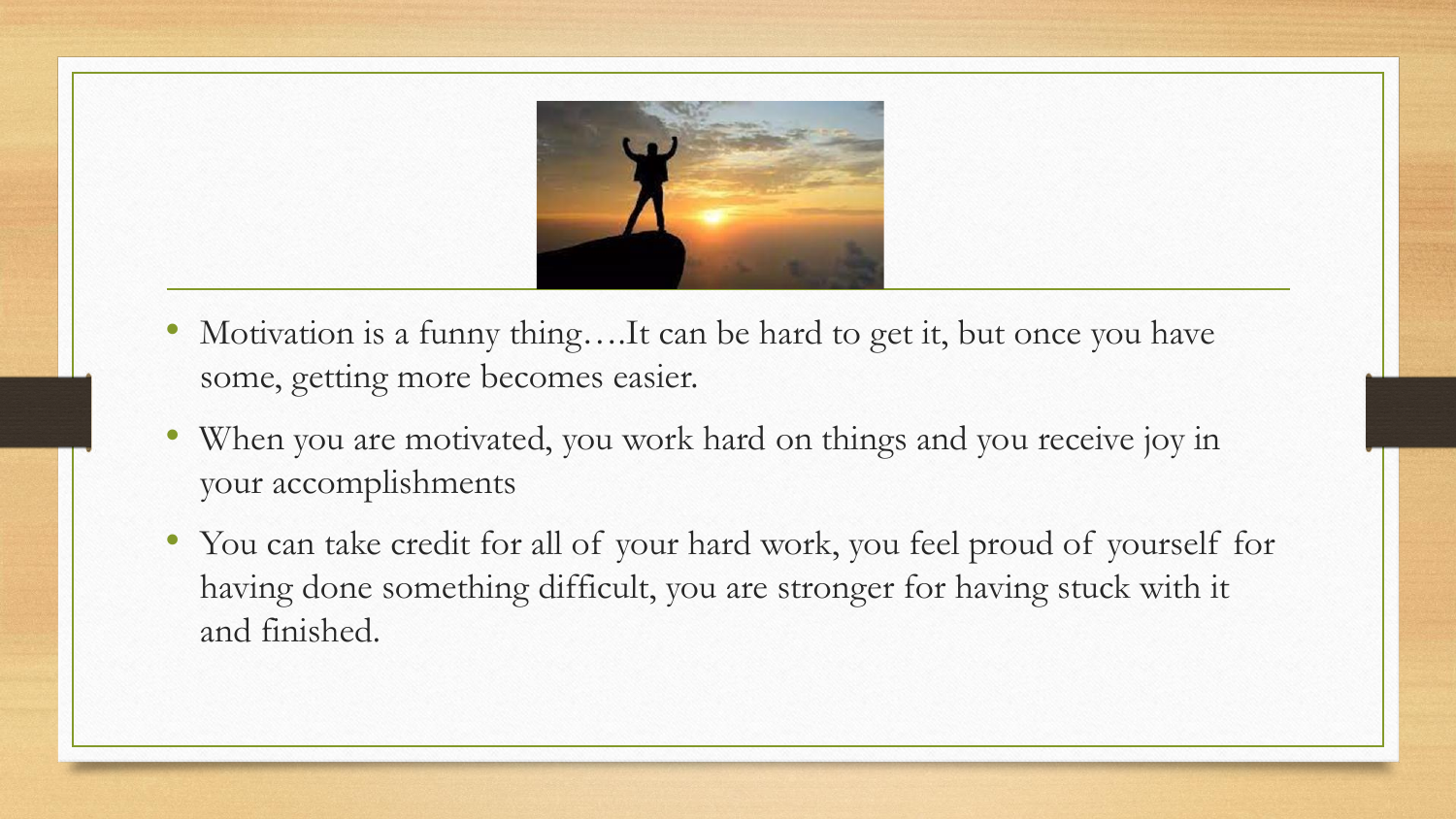### Intrinsic Motivation



• It's you own motivation that you create.

• It's the best kind because you do things for YOU.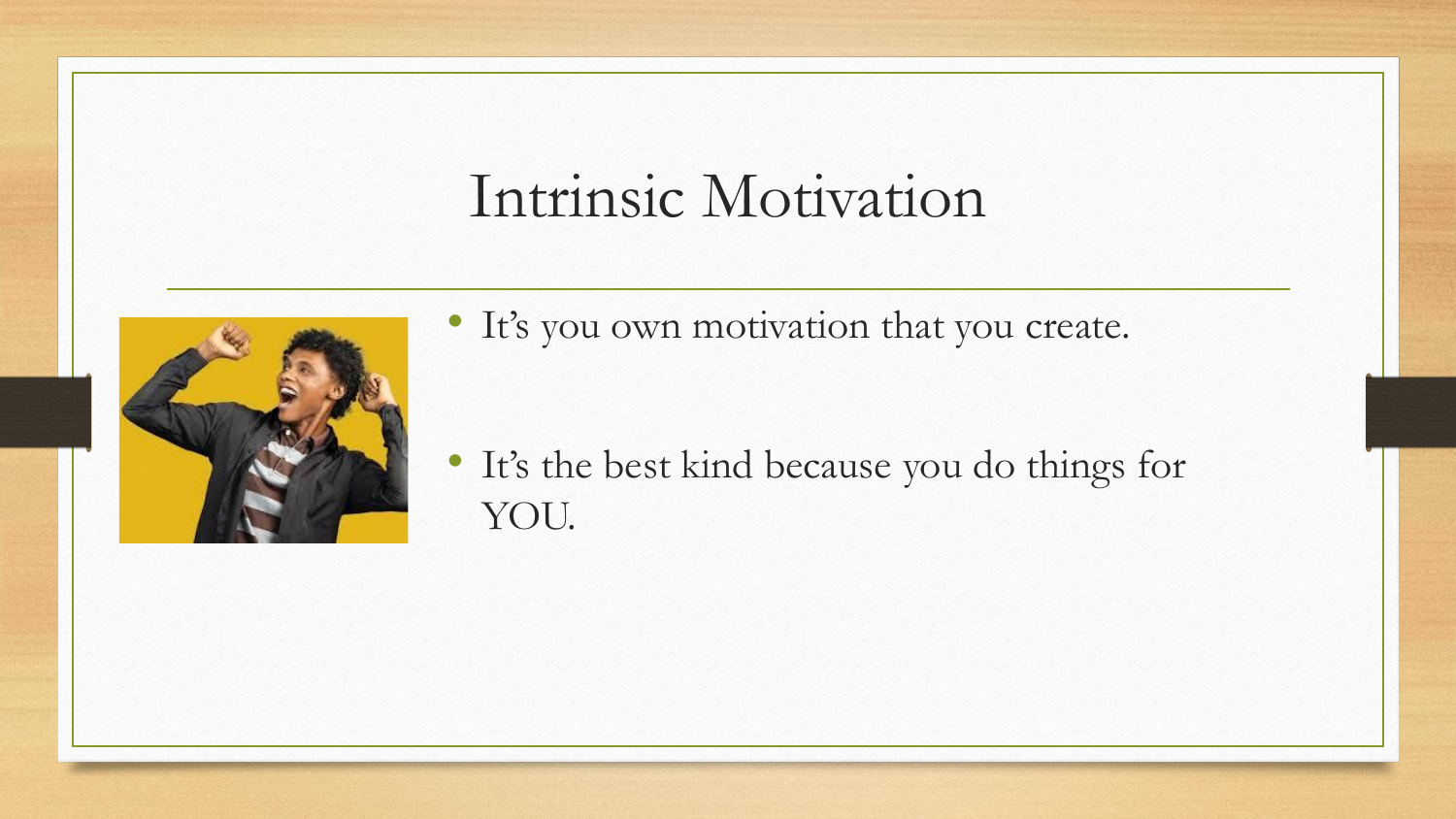### Extrinsic Motivation



- Motivation that comes from OUTSIDE OF YOU.
- You do things because you want something in return for accomplishing a task.
- You are doing things for rewards that live outside of you– praise, recognition, etc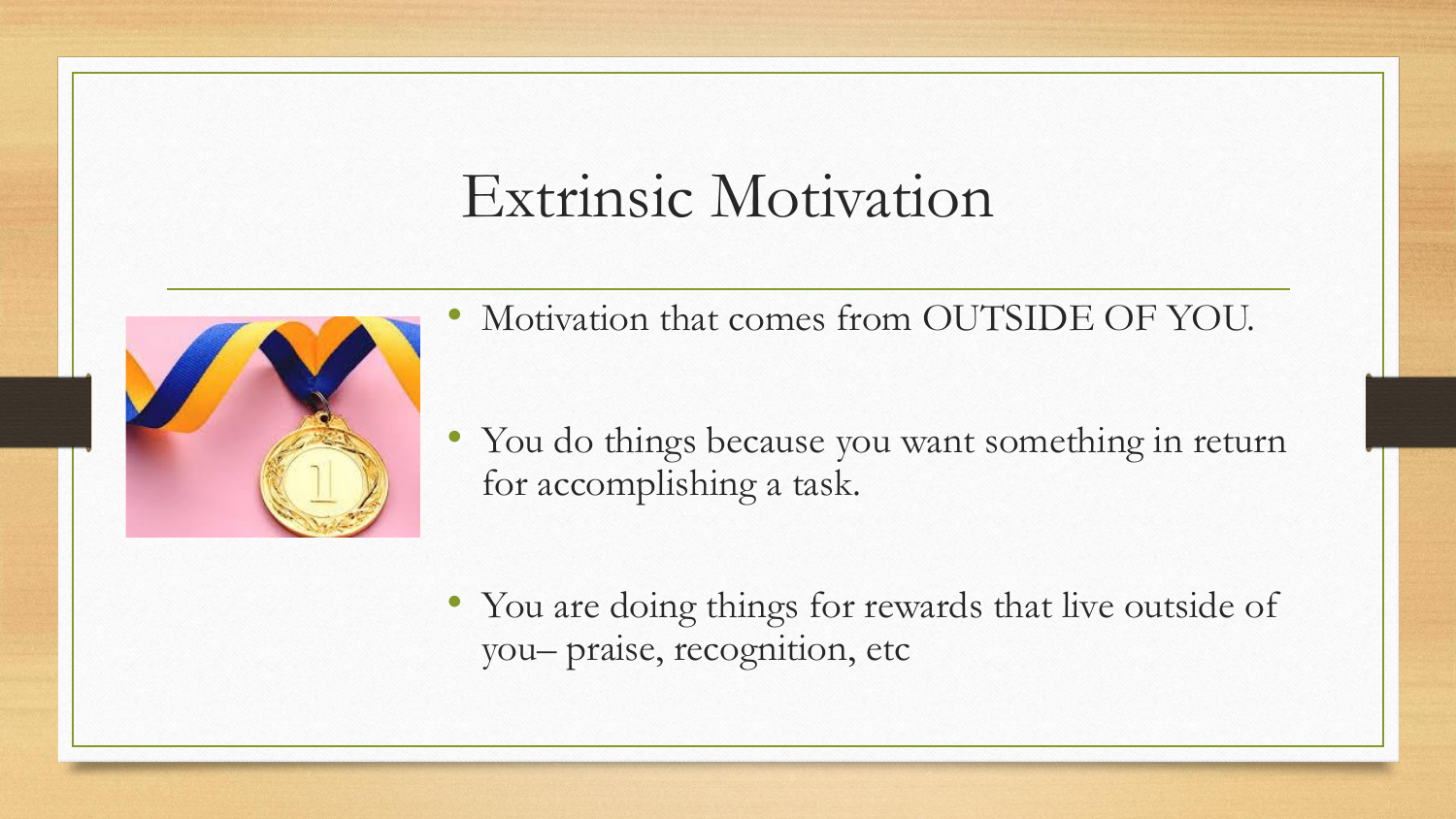### Extrinsic Motivation



- This type of motivation can sometimes be a problem because you are doing something for the sake of a reward – instead of for learning or challenging yourself.
- When you stop doing things for yourself, motivation can be exhausting.
- **You eventually lose motivation to push yourself and be your best self.**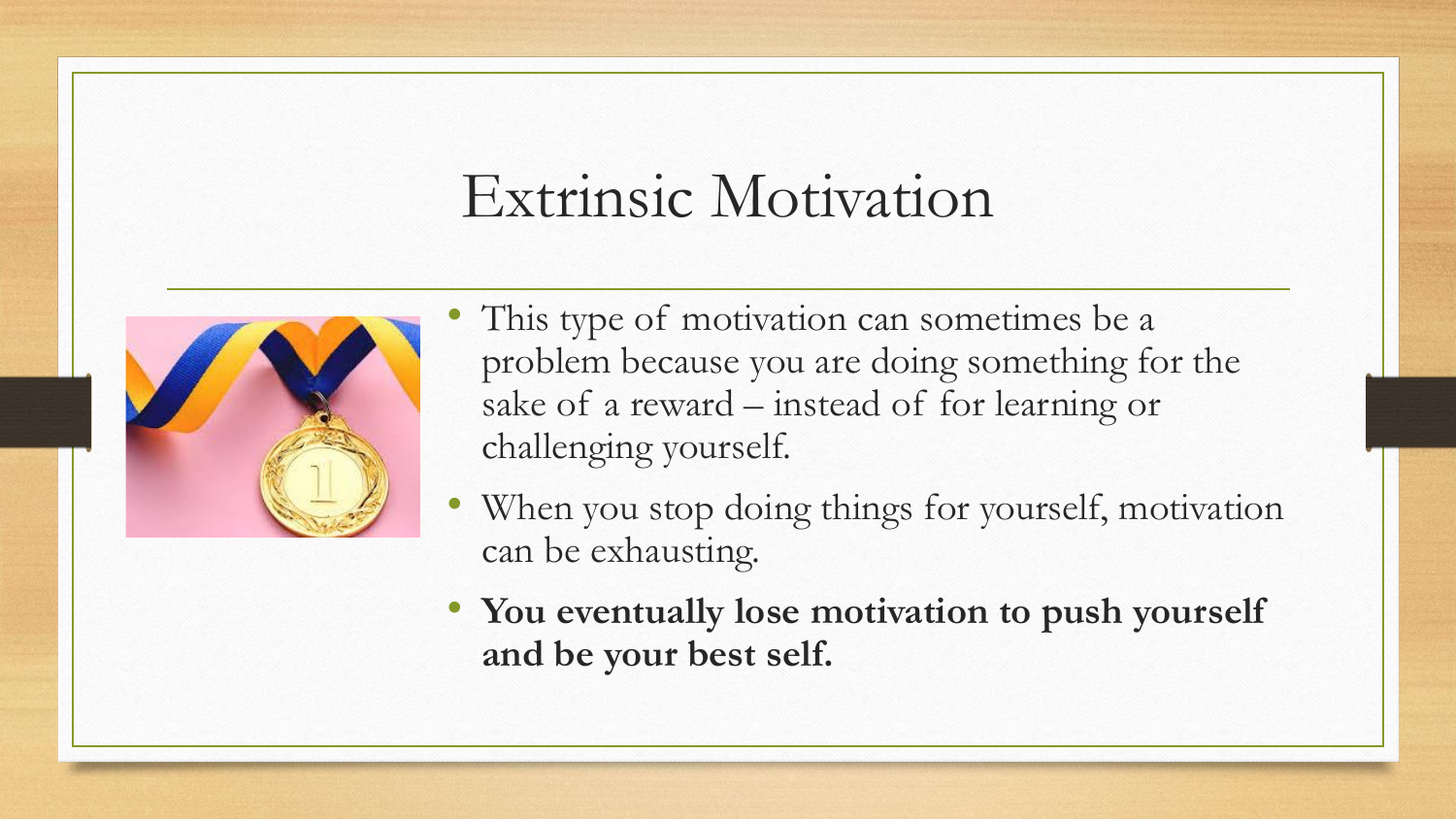#### Think? Intrinsic

• Think about a time you were motivated just for you, from within.

• In other words, when did you do something just because you wanted it so badly that nothing was going to stop you until you got it?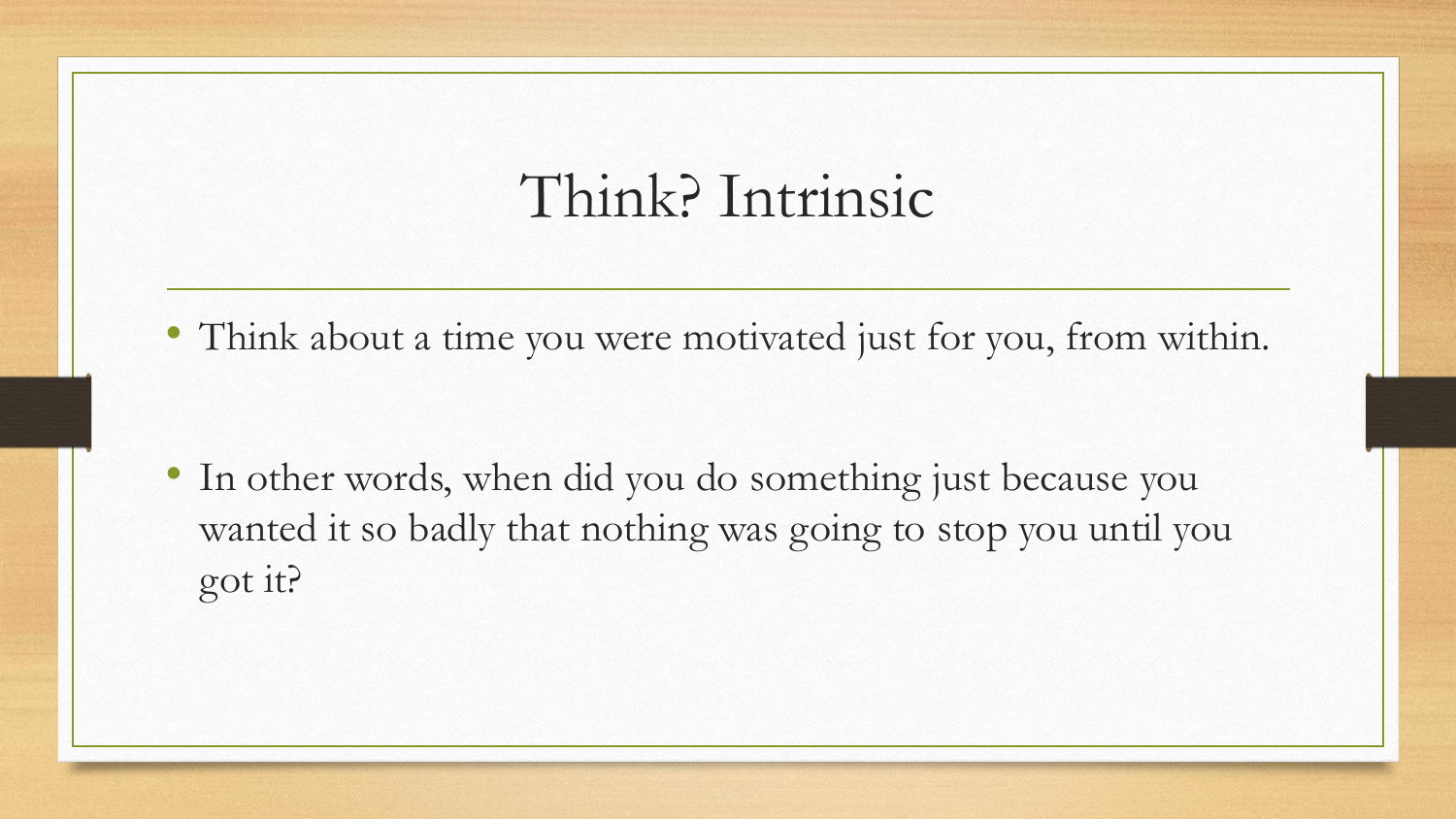#### Think? Extrinsic

• Now consider a time that something outside of you motivated you.

• In other words, when did you do something just because you wanted or was seeking some kind of reward?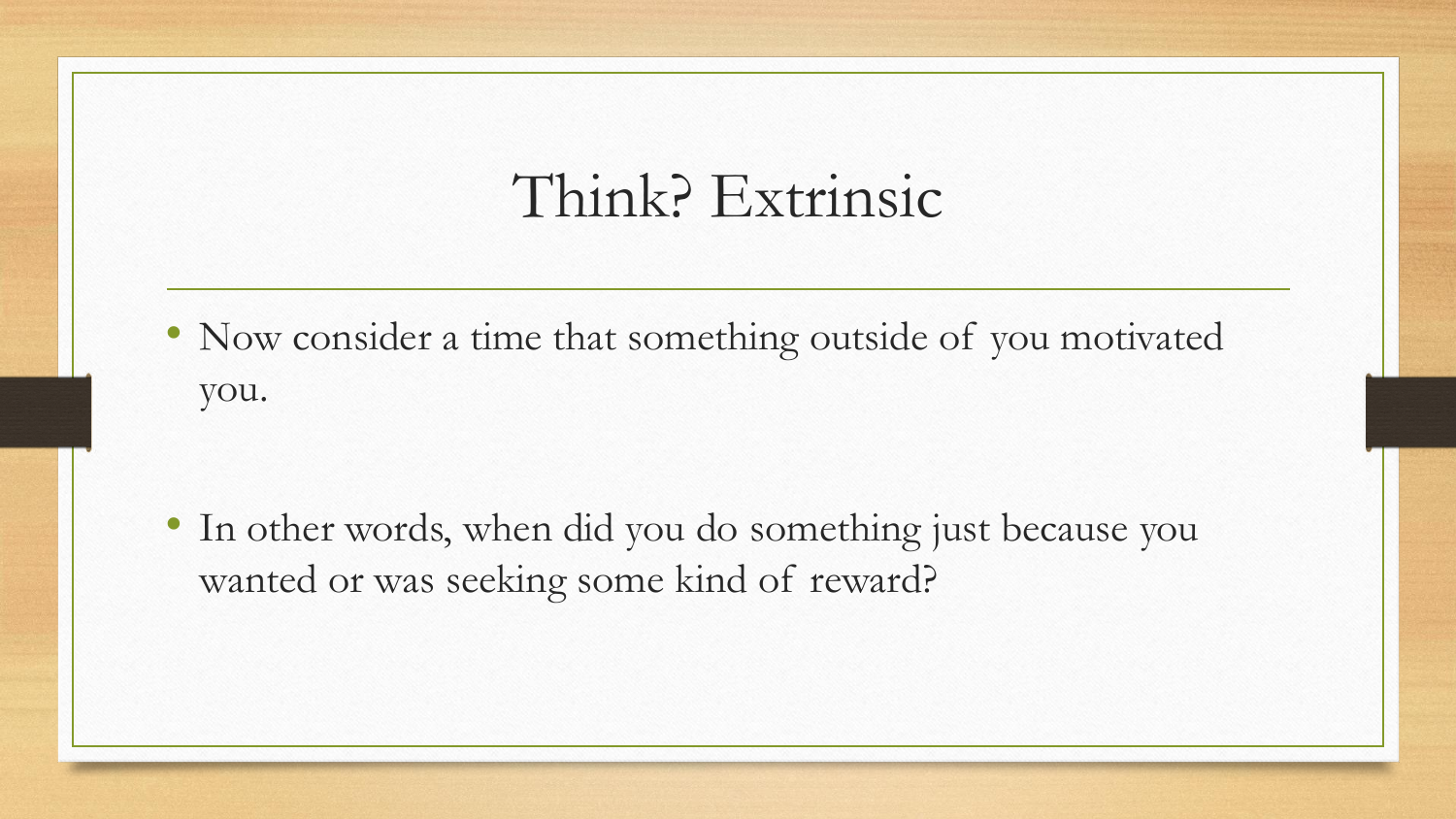- Everyone has intrinsic motivation and extrinsic motivation, but the one that kicks in depends on what challenge you are facing and how you are used to taking on problems.
- The most effective motivation is when you push yourself no matter what for the sake of growing, accomplishing, and learning.
- You will not have to depend on other people for your success.
- To be that kid who is willing to fight for yourself!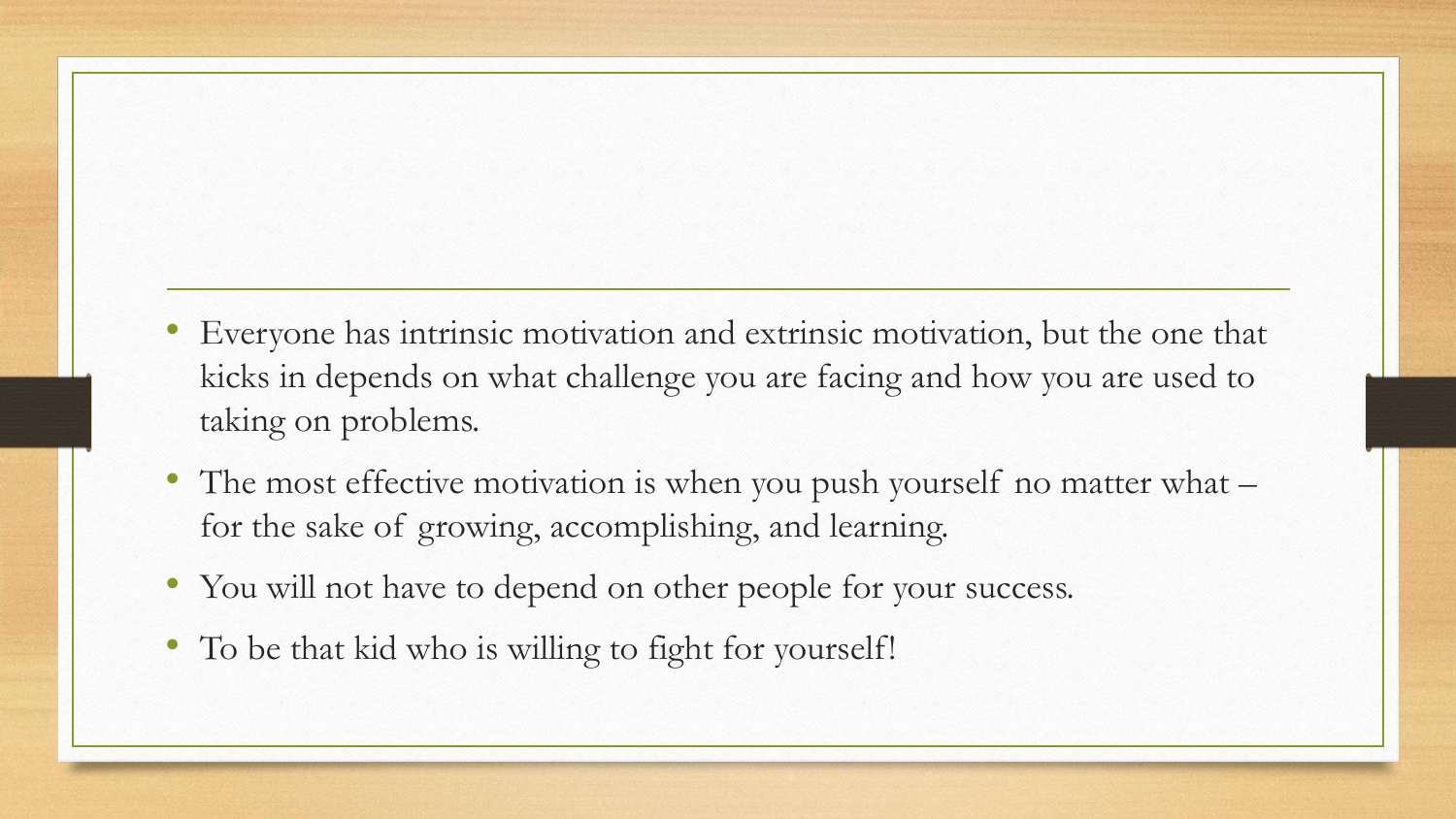### The Language of Kids who Motivate Themselves

- "I can do this"
- "I will do this"
- "I got this"
- "This is hard, I will finish"
- "I'm going to try my best"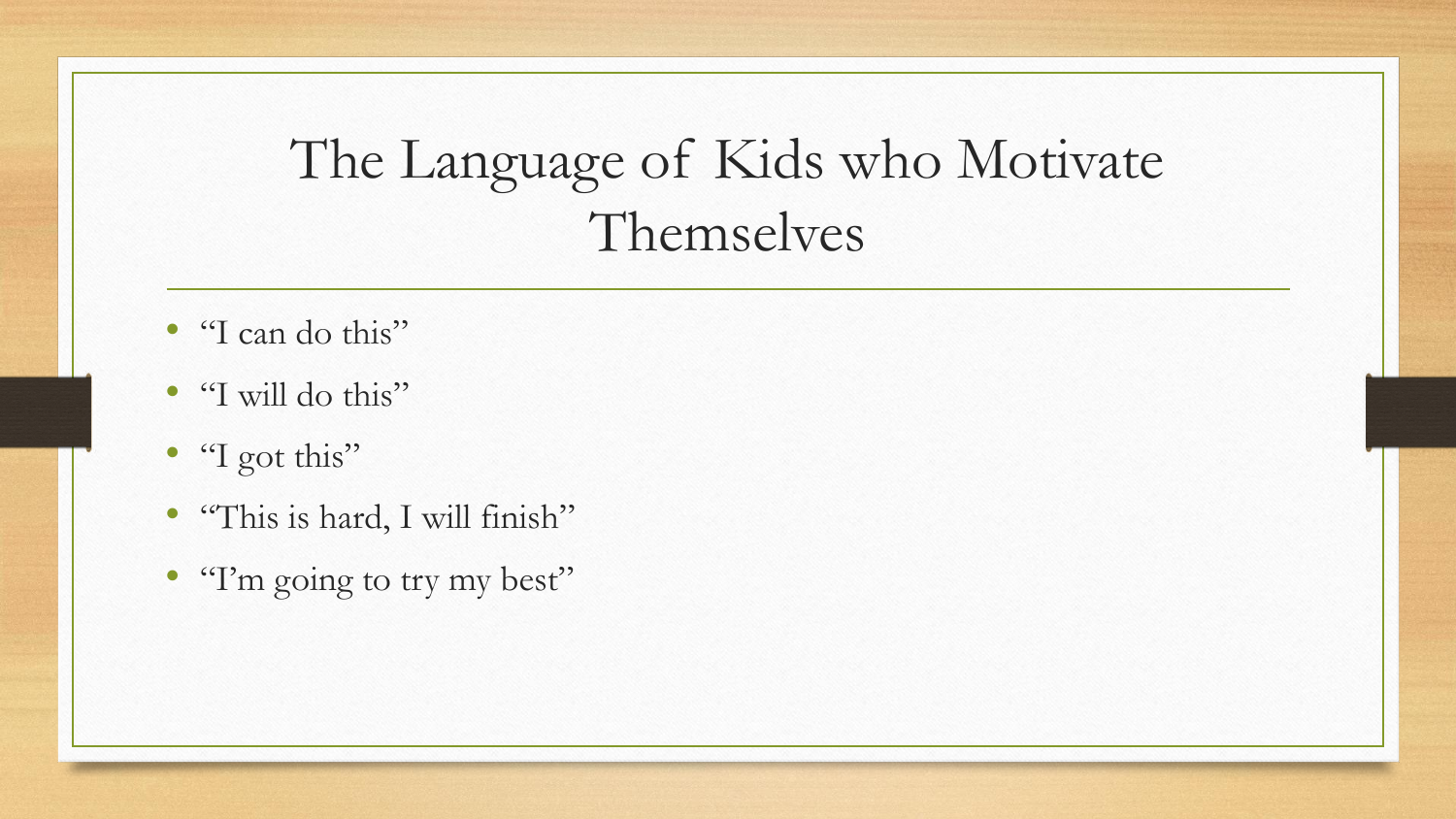- As we grow older, our motivation changes in different areas of our lives.
- For example:
	- maybe you once loved skateboarding. Perhaps you grew out of it and now you love basketball
	- Maybe you used to love to read, but it became a little harder as you were dealing with some tough times at home. Reading suddenly wasn't that important, survival was.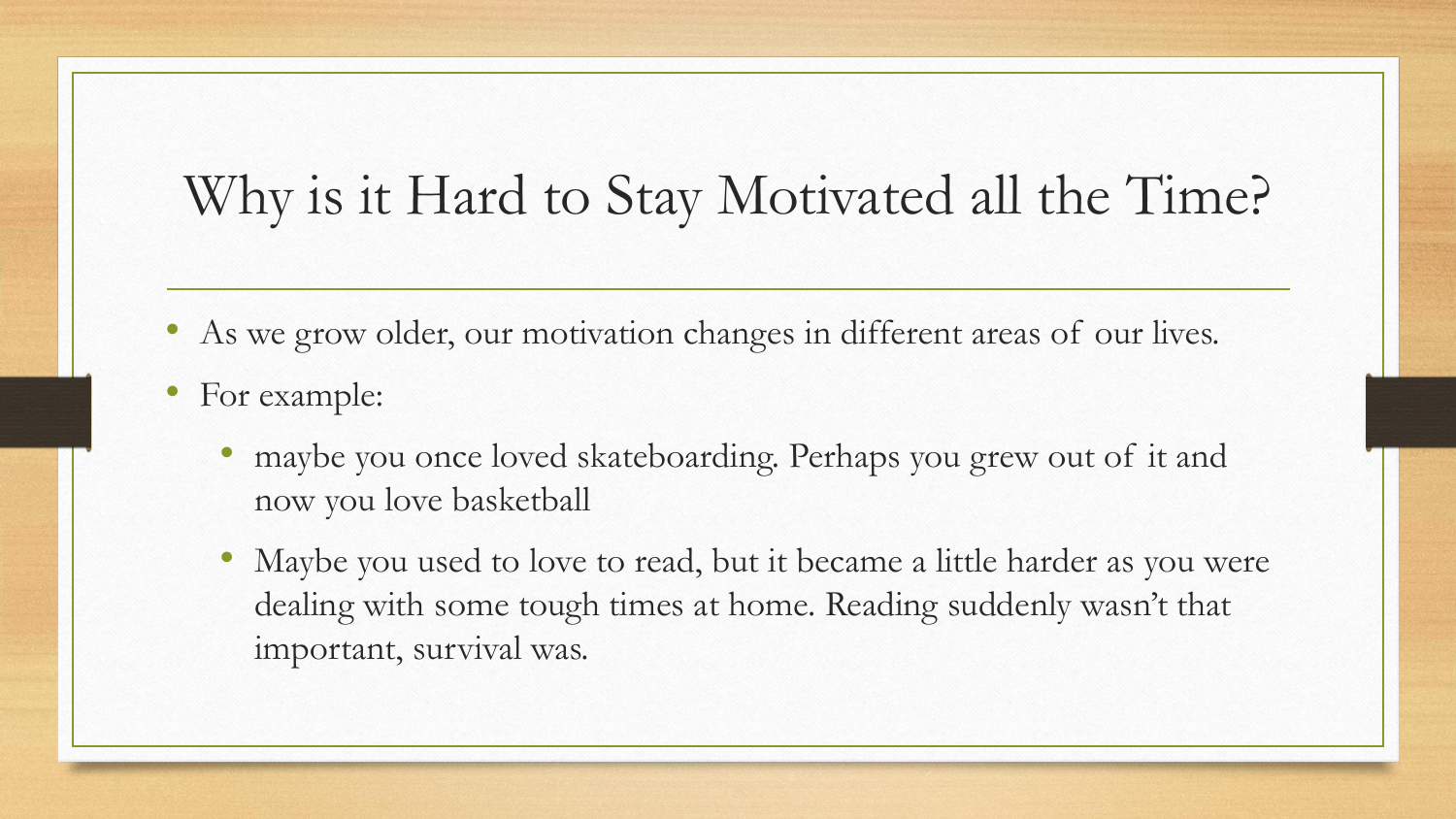- Family obligations
- Basic needs (food, shelter, etc)
- Health
- Boredom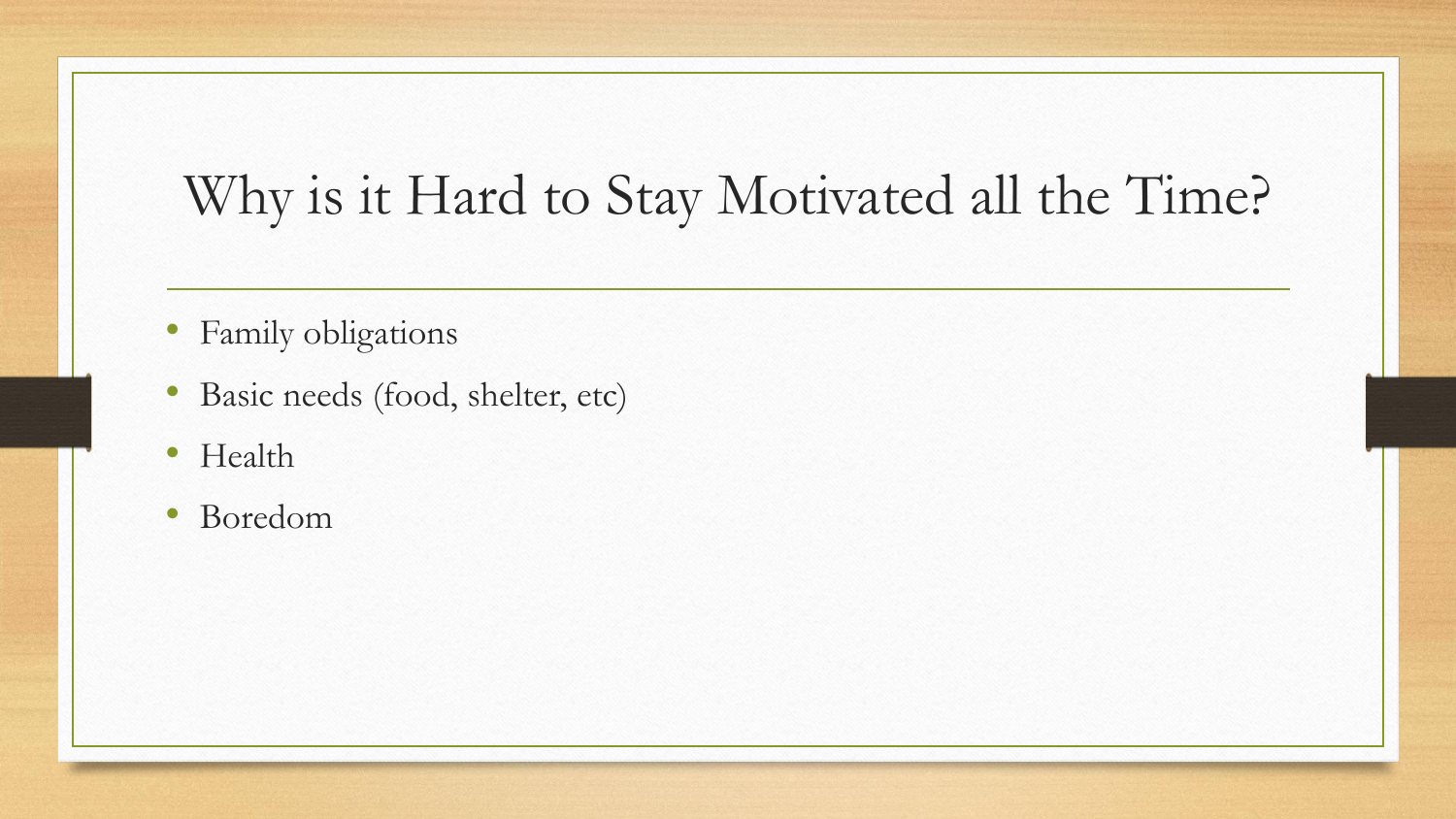- "Perceived Failure"
	- Failure is a natural part of success.
	- Very few people in the world are successful without having experienced failure at first
	- Oprah Winfrey was fired from one of her first TV jobs.
	- Michael Jordan was cut from his school basketball team his sophomore year in high school.
	- Lady Gaga was dropped from a major record label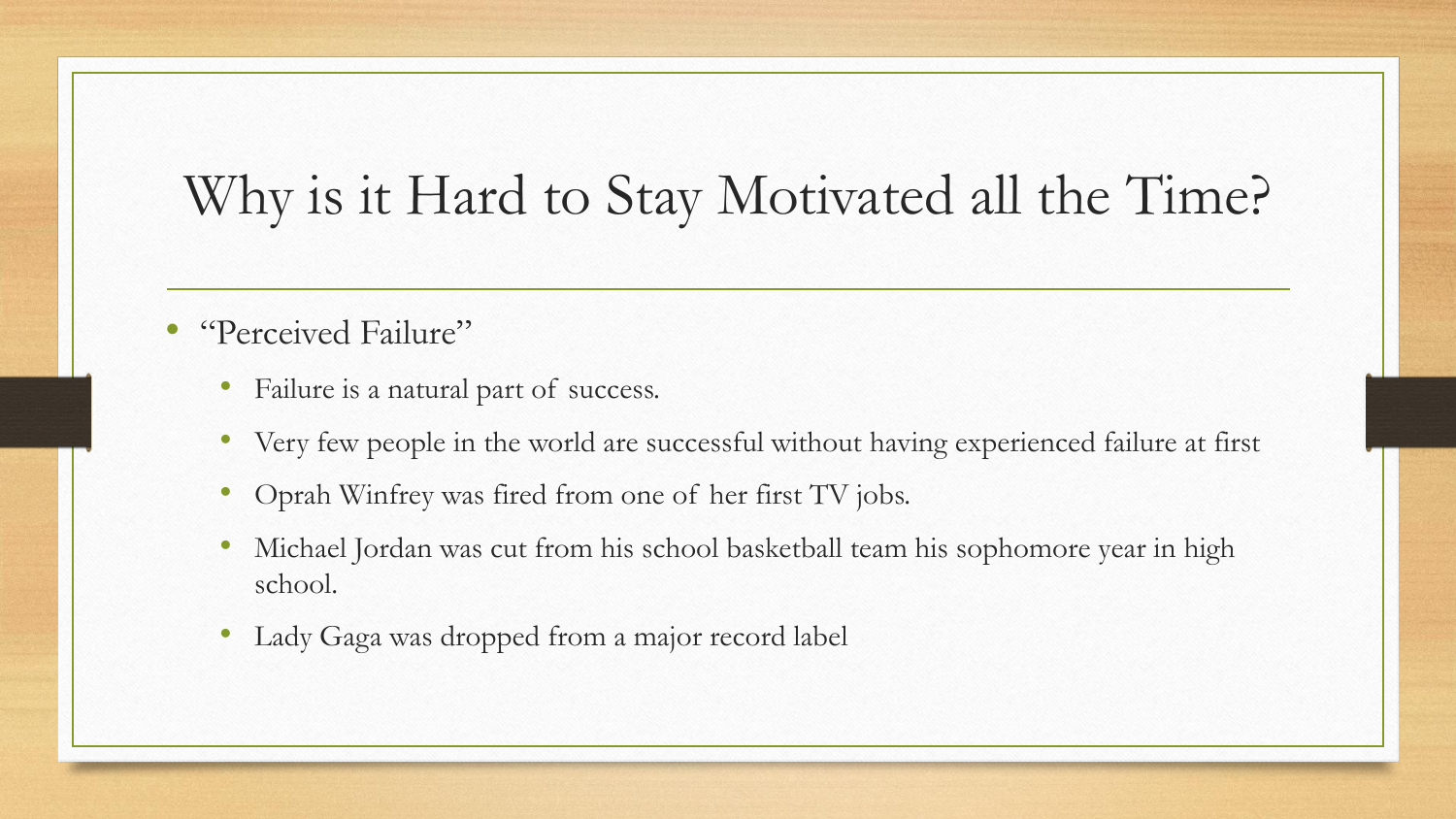- It's ok to fail!
- Failure is normal!
- It actually helps us grow!
- With every try, we learn something new and we get better.
- If you fail, and you will fail, try to learn from it and try again.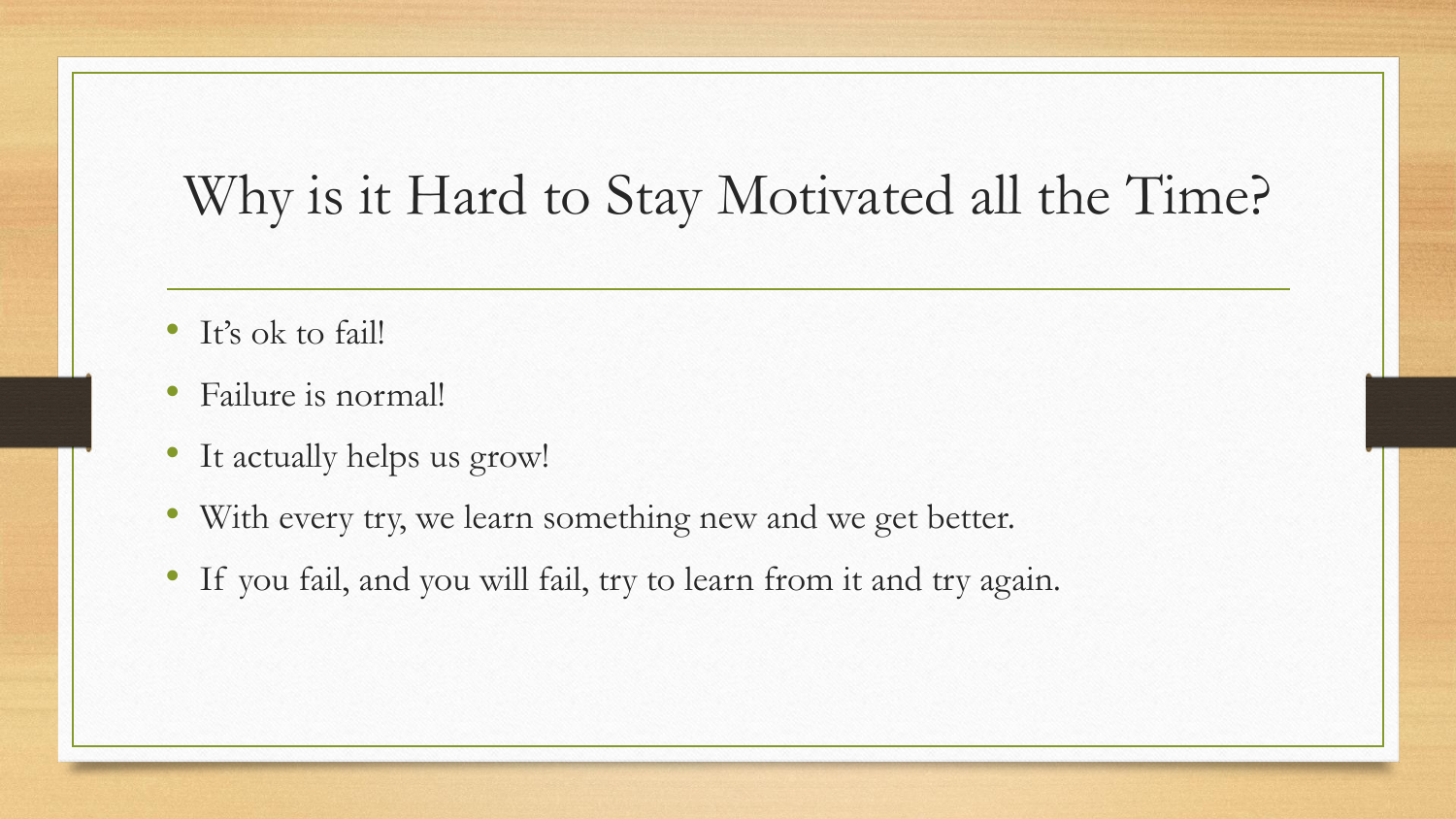1. Ask your teen what are some beginning steps you can take to grow and stay motivated

- Identify what it is you would like to change.
- Help them think about their strengths and discuss goals.
- Assist them with coming up with their own solutions.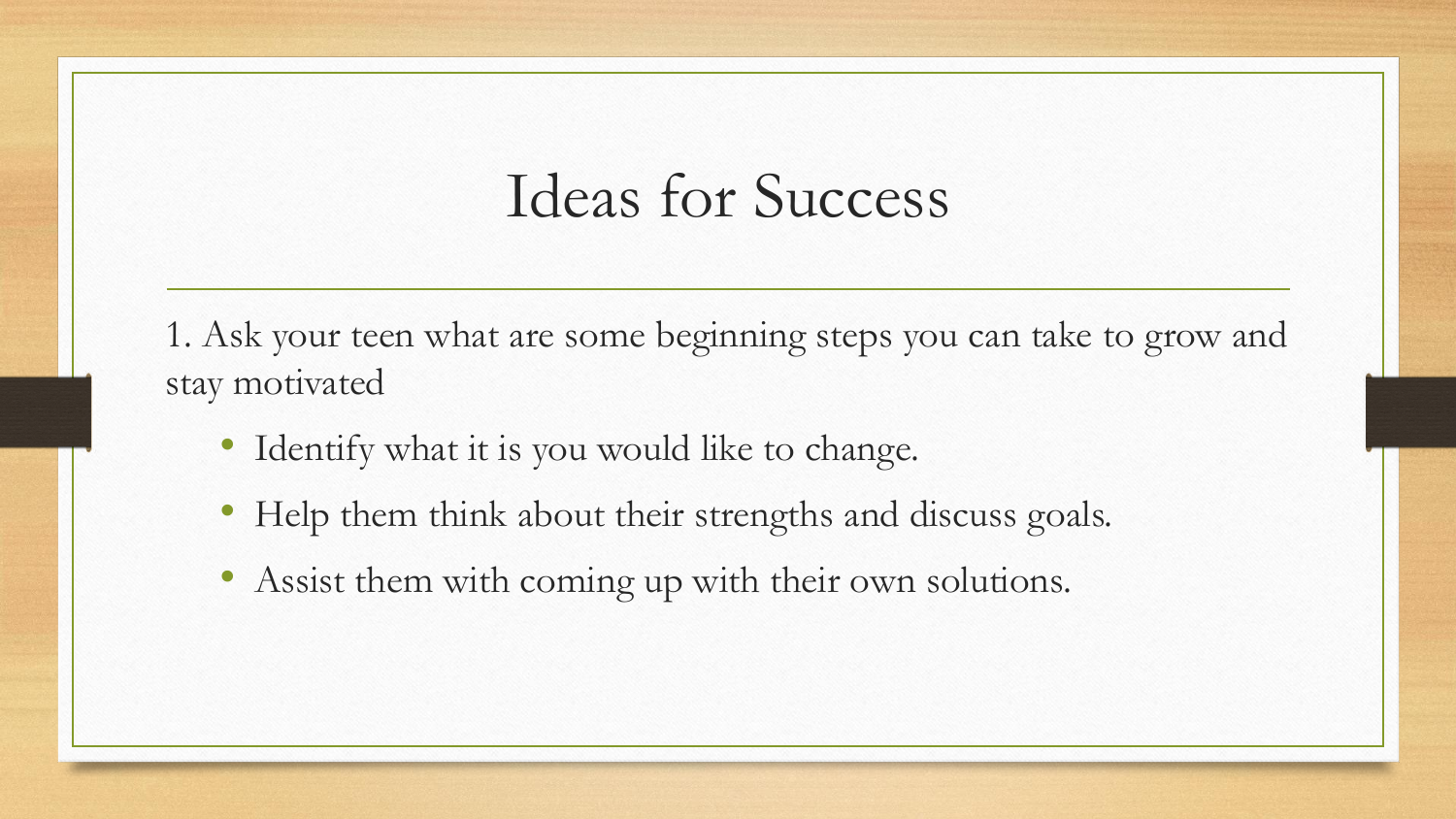- 2. Consider the things that if they were different, would change your motivation for the better
	- If I spent more time on math, I might get better and then take interest
	- If I talked to my family more, I might get to know them again and be motivated to be around them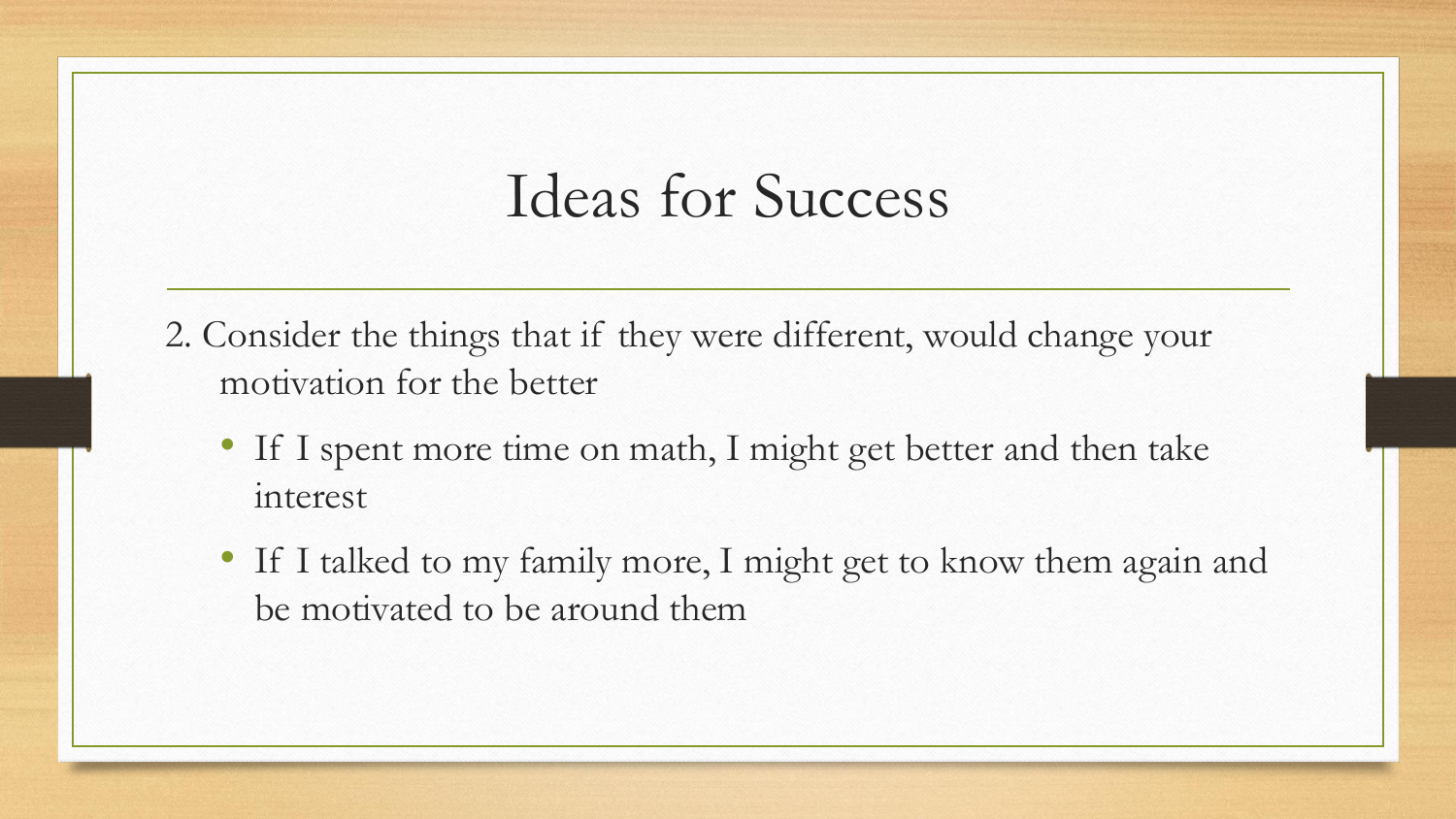#### 3. Begin with something small

- If feeling tired is a problem; maybe you can change your eating habits so you can have more energy, or try going to bed a little earlier
- If doing homework is a problem;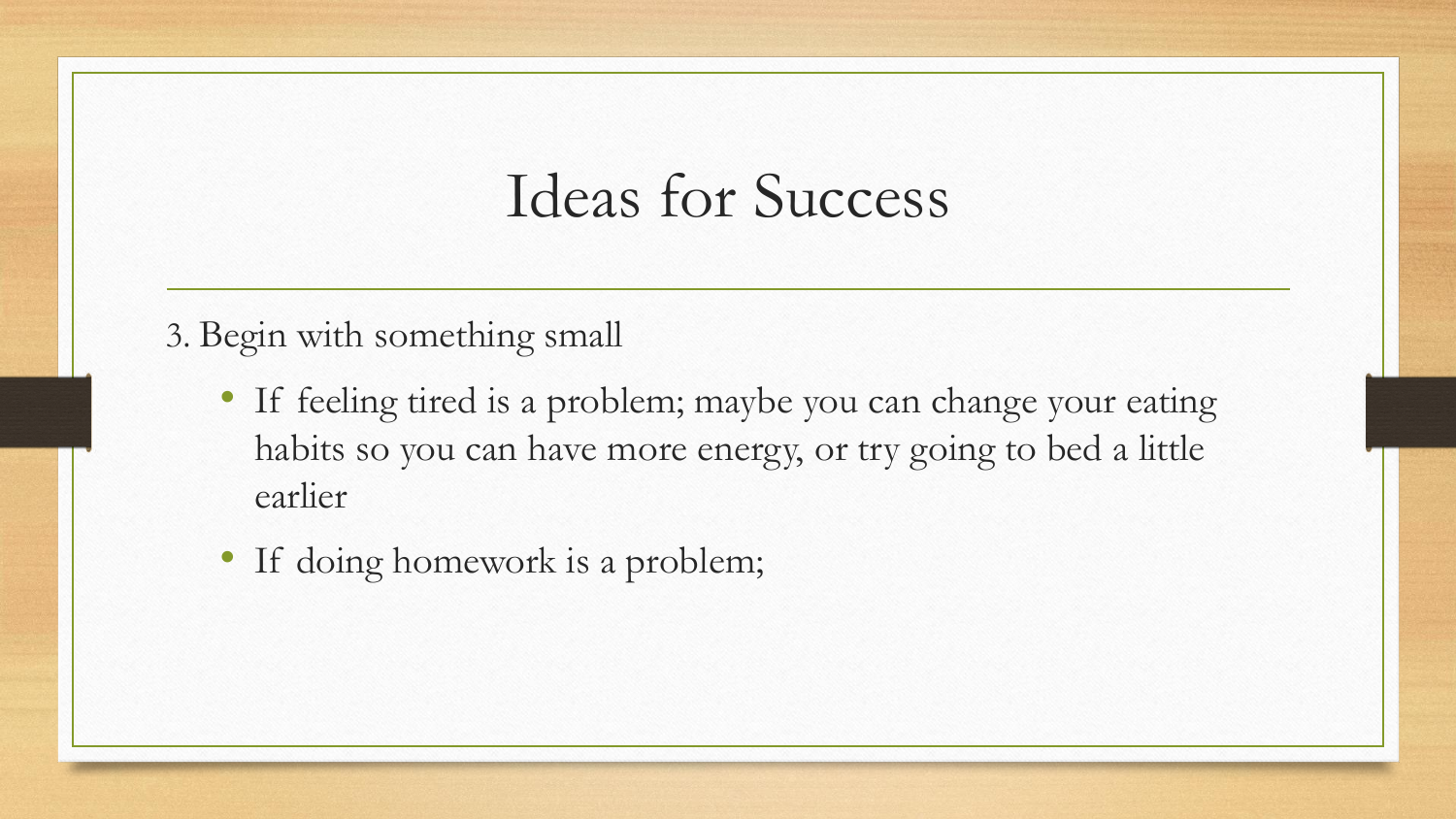- 4. If they are comfortable jumping into something bigger
	- If avoiding school is a problem, try speaking to a trusted adult for some suggestions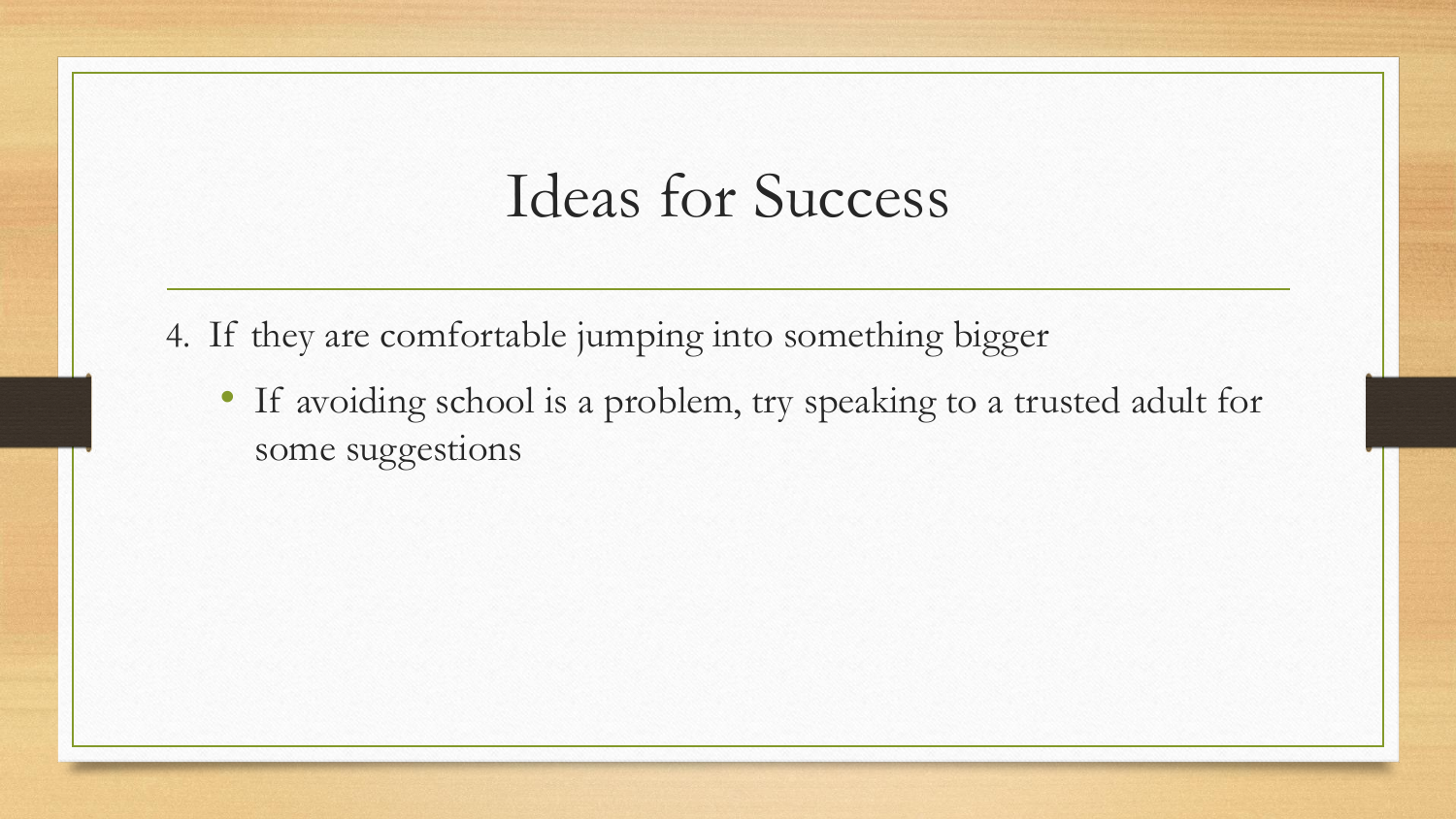#### 5. Make a comeback

- Many students report that the farther they fall away from motivation, the more hopeless they become. They feel that they have fallen behind and fell like they can never gain back what they had.
- It's never too late to turn things around and re-engage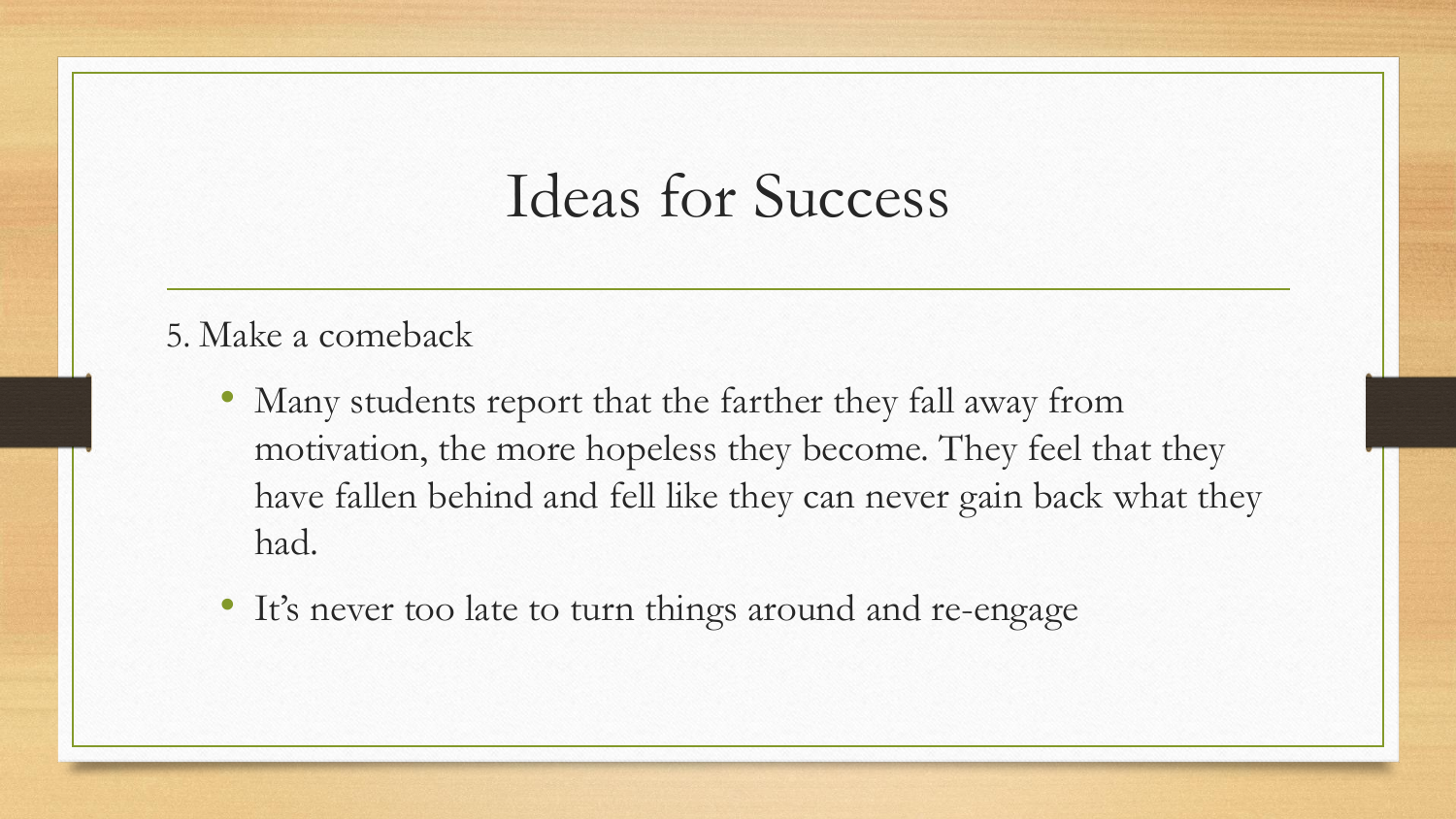6. Make attempts and take notice.

- Notice how you feel when you take steps toward change and have given it a few days.
- Go easy on yourself and do things one step at a time.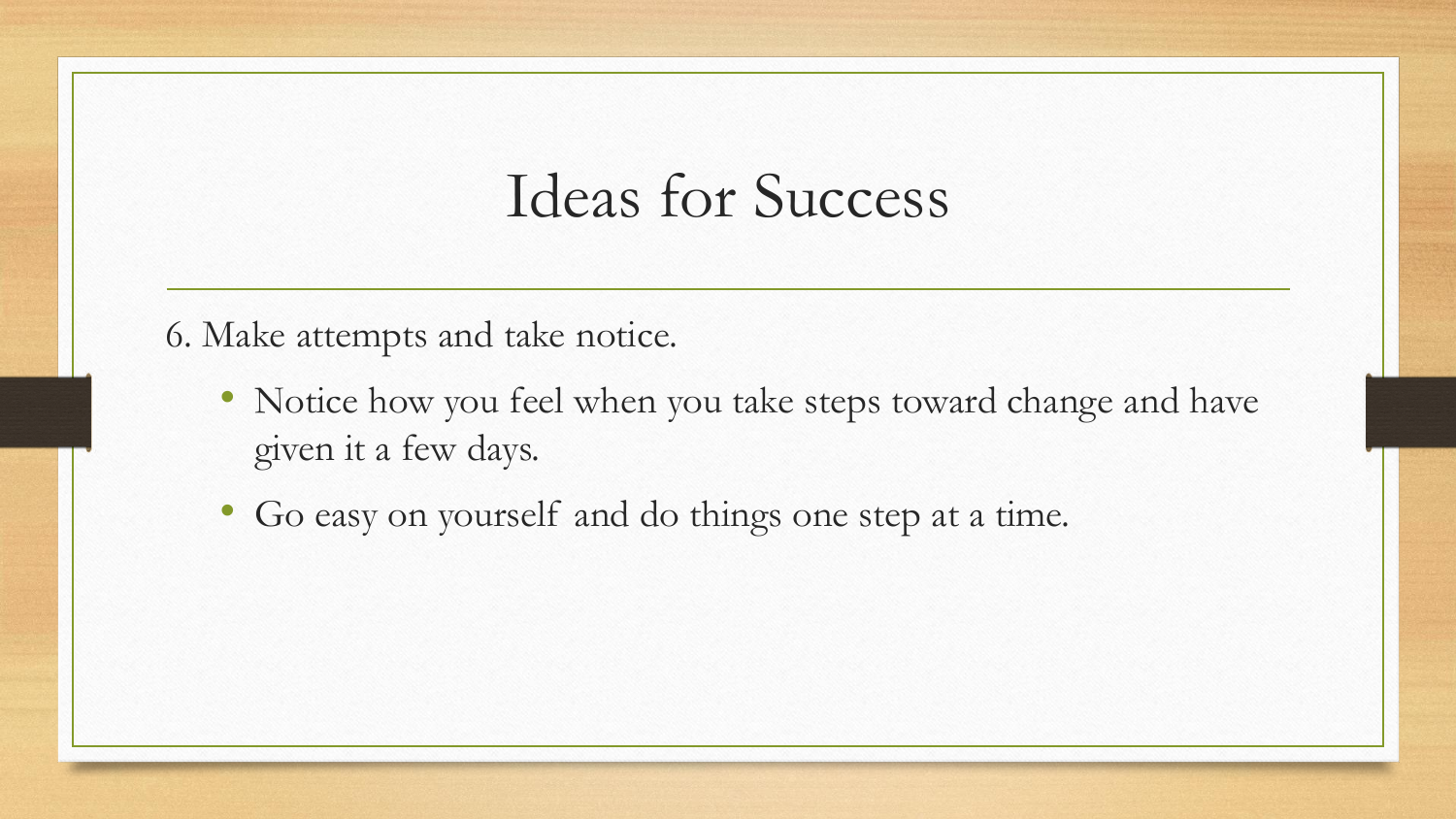- In order to get where you want to be, motivation to get there is going to be key.
- Intrinsic and extrinsic motivation are both ways to get to your goals, but as you've learned, internal motivation (that which comes from inside of you) will carry you the distance and help you to feel proud.
- Extrinsic motivation comes from something outside of you and is for money, awards, or recognition in exchange for something like earning good grades.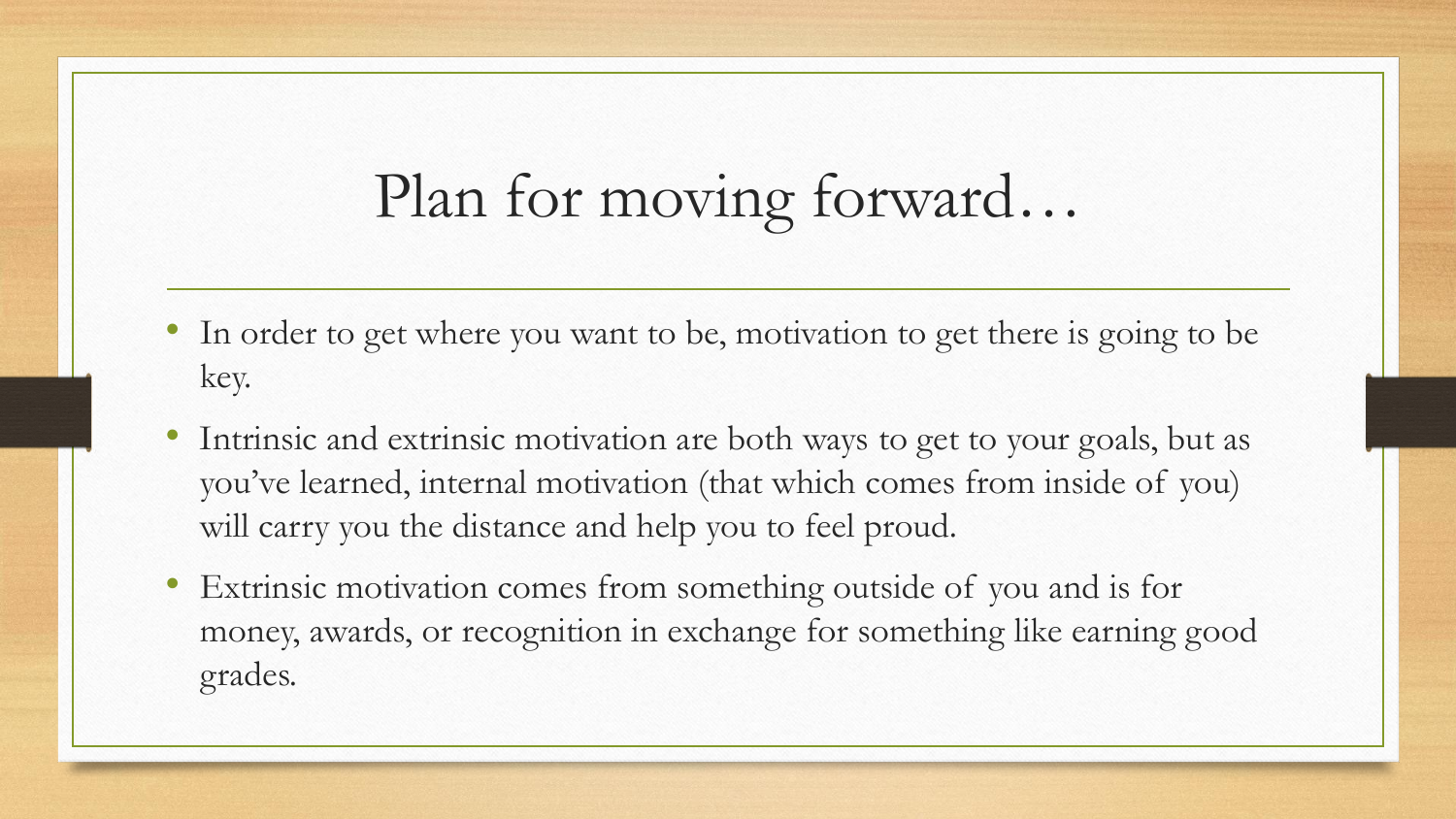- Failure is part of success and can help you learn and change.
	- Failure will happen, it happens to everyone, and it is an opportunity to grow.
	- If you "fail" (for example, your room is clean the first week for only one day) it is still and improvement. It may be better then what you originally had.
	- Try, try, and try again.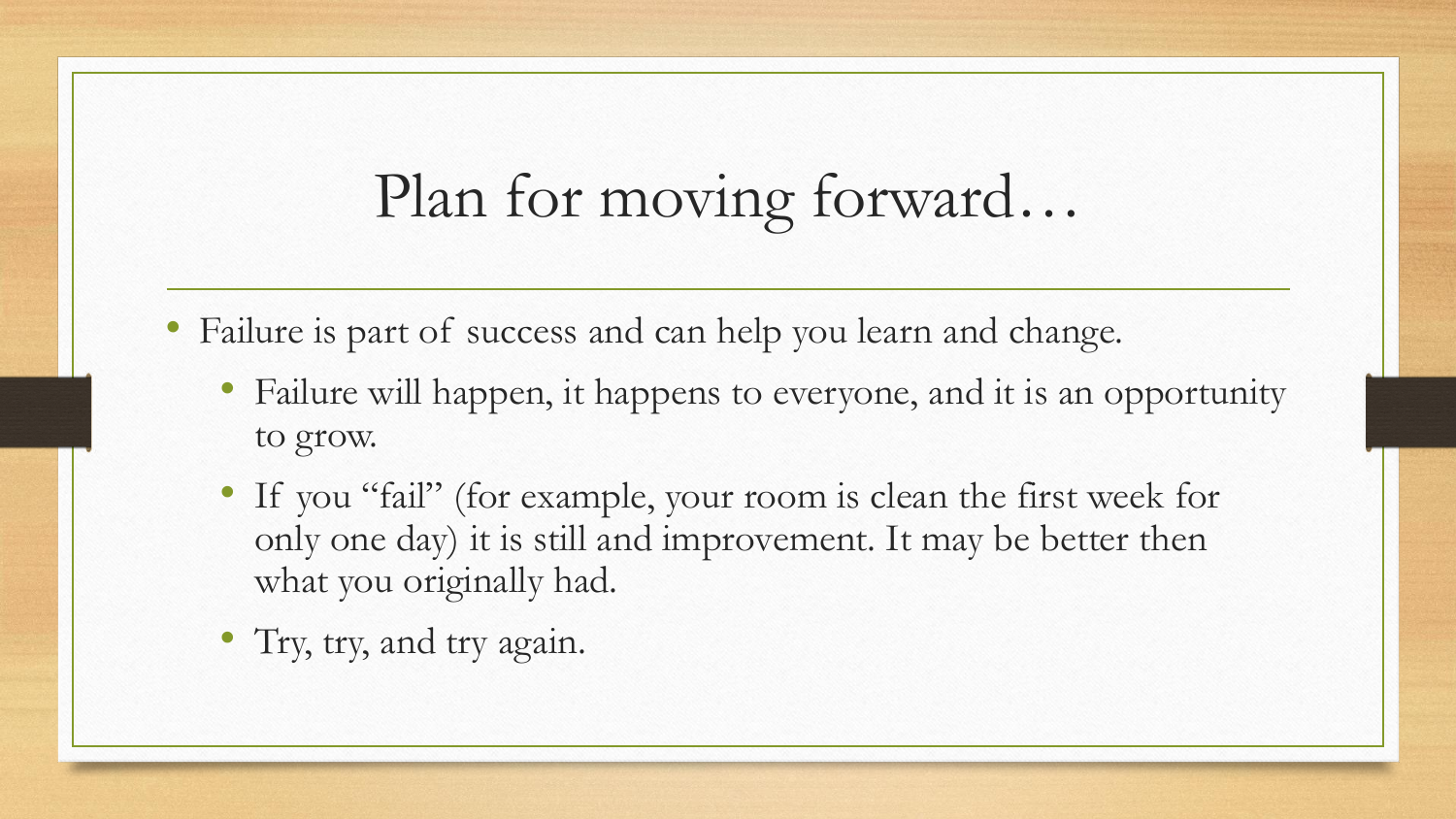- Be mindful of your accomplishments
	- Think about it and pay attention to how that success makes them feel.
- Grit is sticking to it no matter what.
	- Grit is not giving up even when things are hard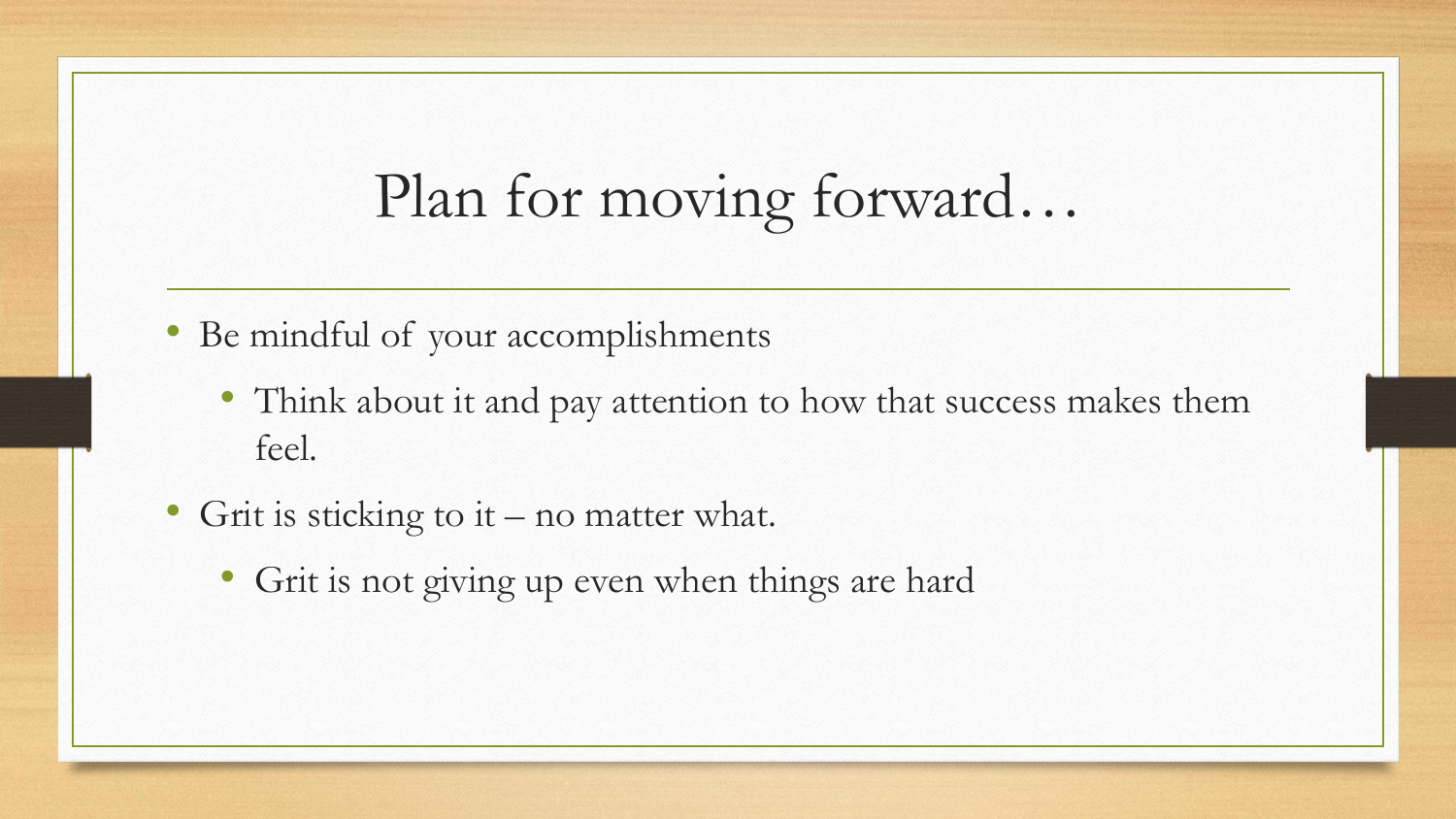- We tell teens that they (and you) can continue your progress by:
	- Sticking with challenges
	- Taking small steps, don't expect it to happen all at once
	- Accepting failures as normal
	- Picking yourself back up
	- Trying again and again, and again
	- Celebrating your wins (by feeling proud)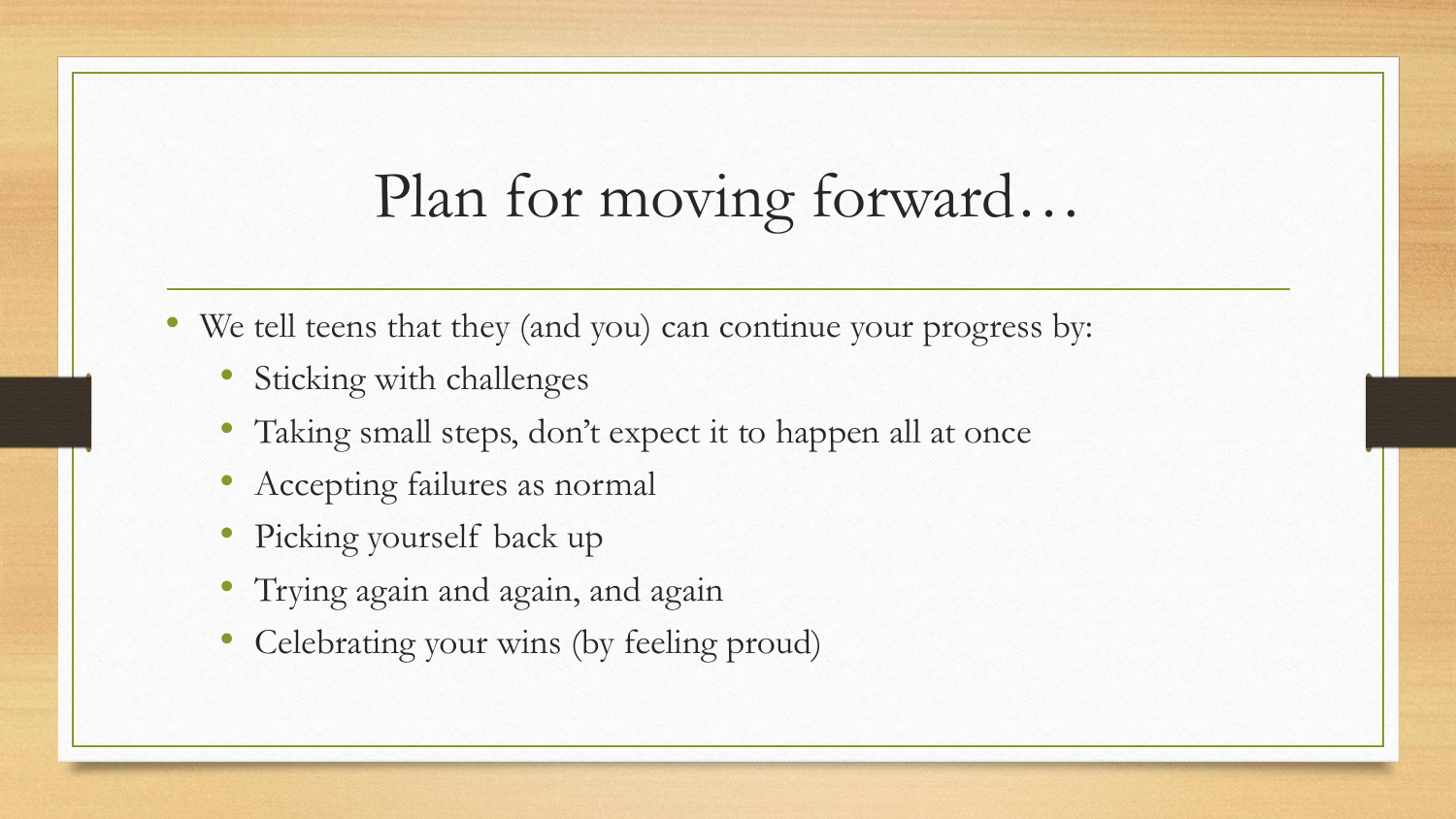### Talking Points with your Teen

- Maintain a compassionate and quiet tone of voice (anything else may escalate them)
- Talk to them when they are not in front of others
- Do not compare them to their siblings or peers
- Ask a lot of questions; never assume you know what they are going through
- Let them figure out their solutions. It will bring them even more confidence and help them believe that they CAN do it.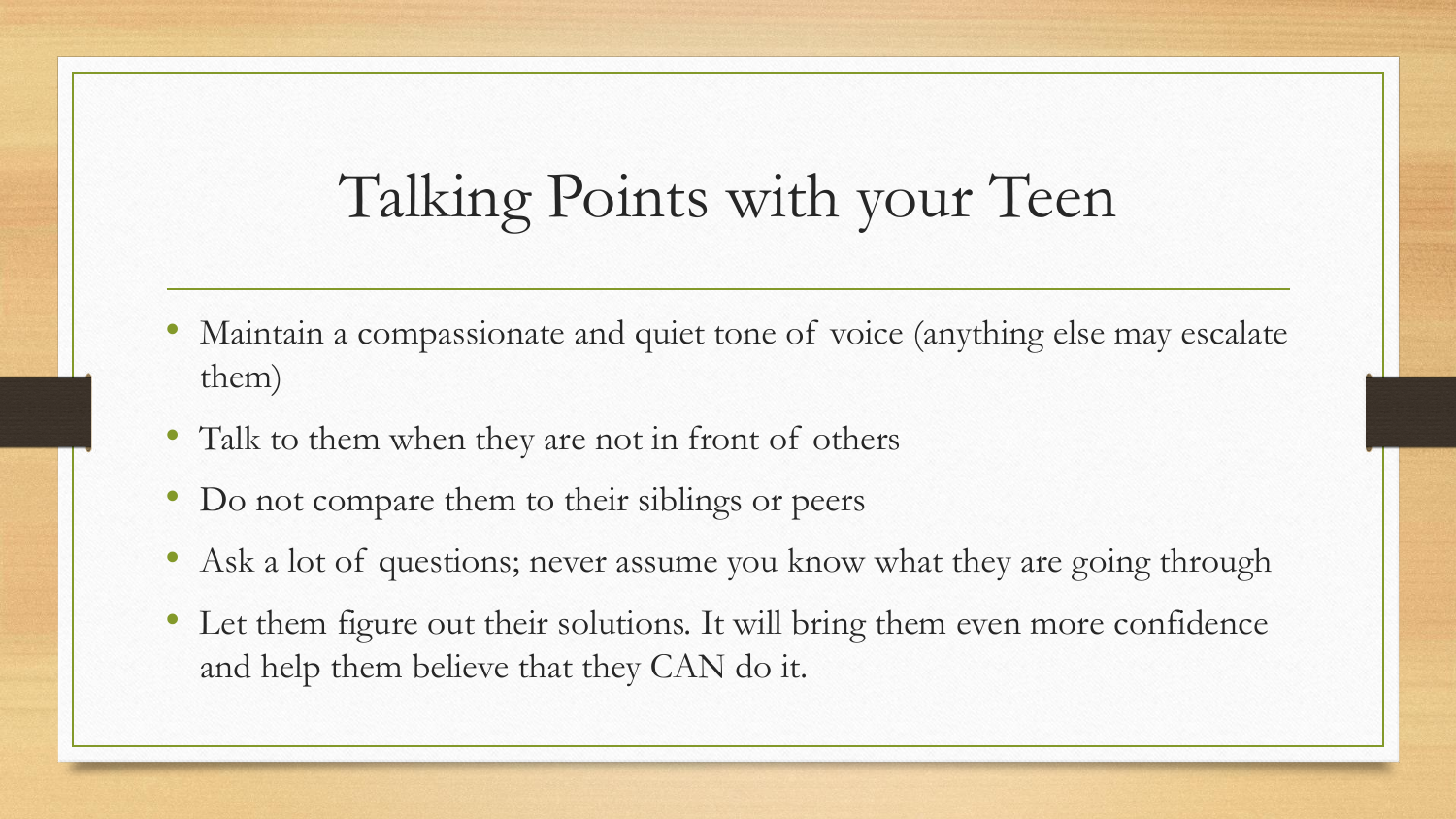### You Can Do This Too

- Adulting doesn't come with a manual. Any new information you take from this course can help to strengthen your relationship with your teen.
- By understanding their experience and opening the doors to communication, your teen will feel supported, hopeful, and will want to connect more over time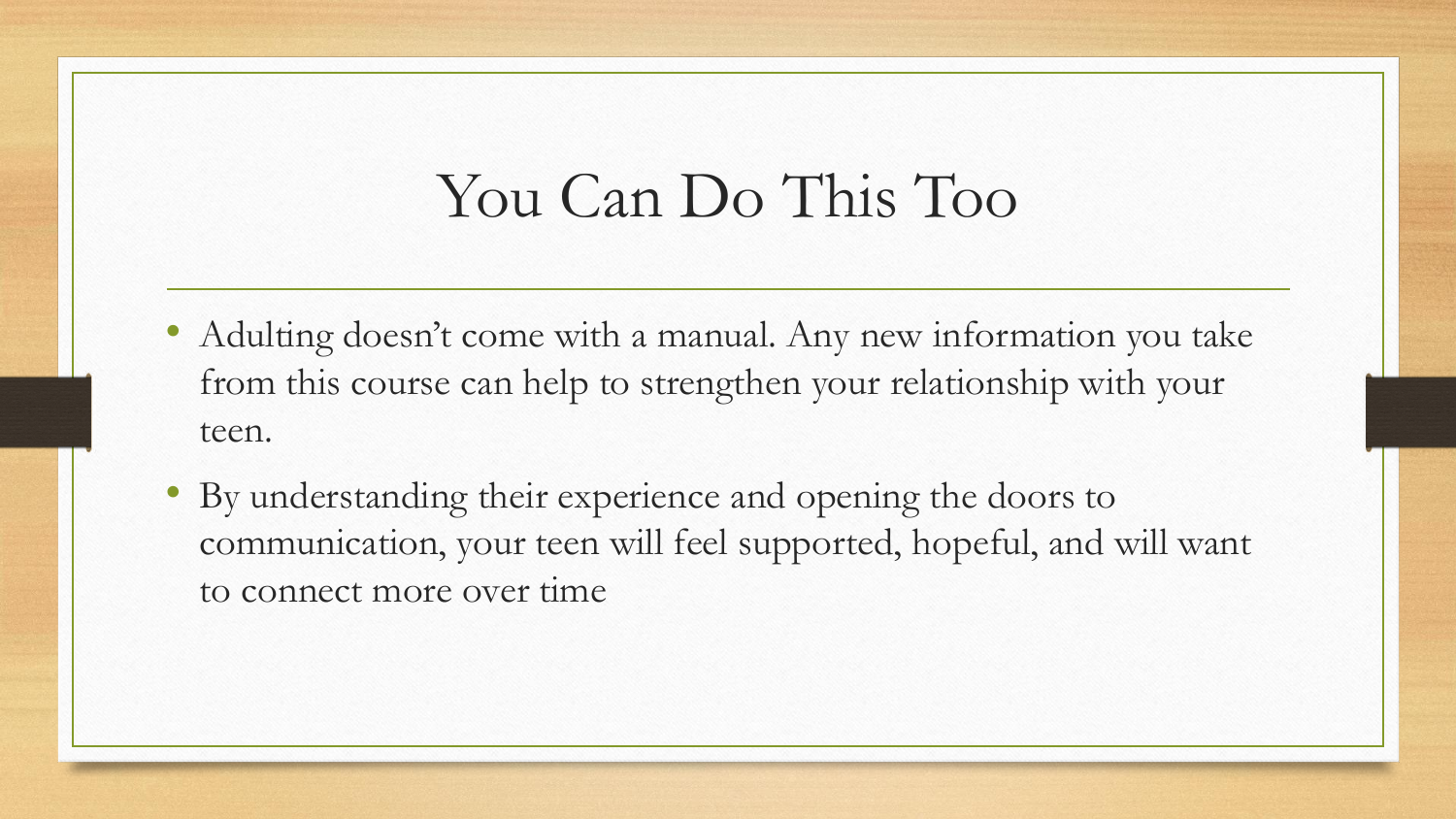### Communication Breeds Connection!

- Be patient.
- It took a long time to get where you are.
- It will take some time and patience to grow further.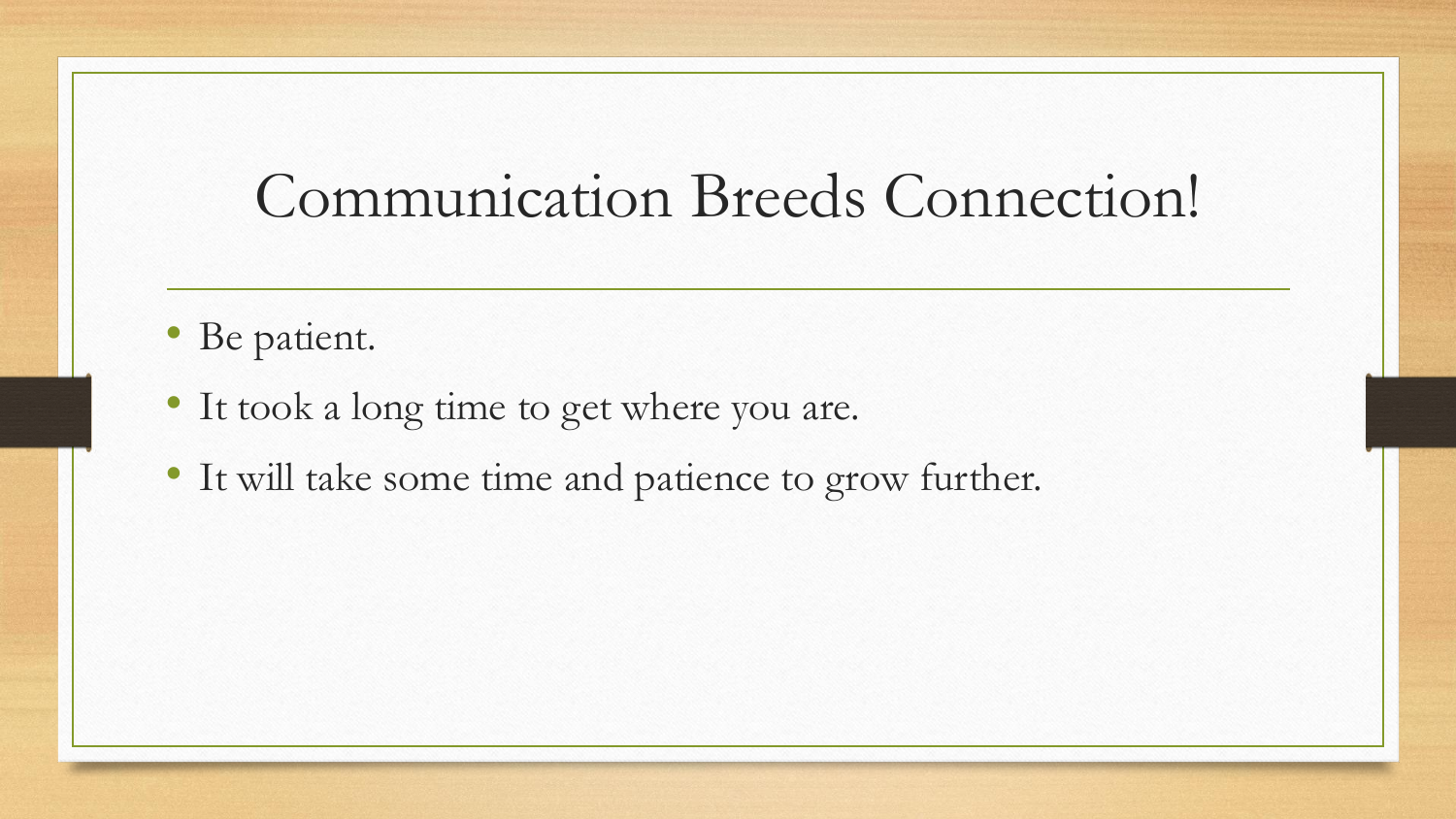#### If you need further support or have questions, please email us at any time.

We are here to support you.

Great job, and good luck!